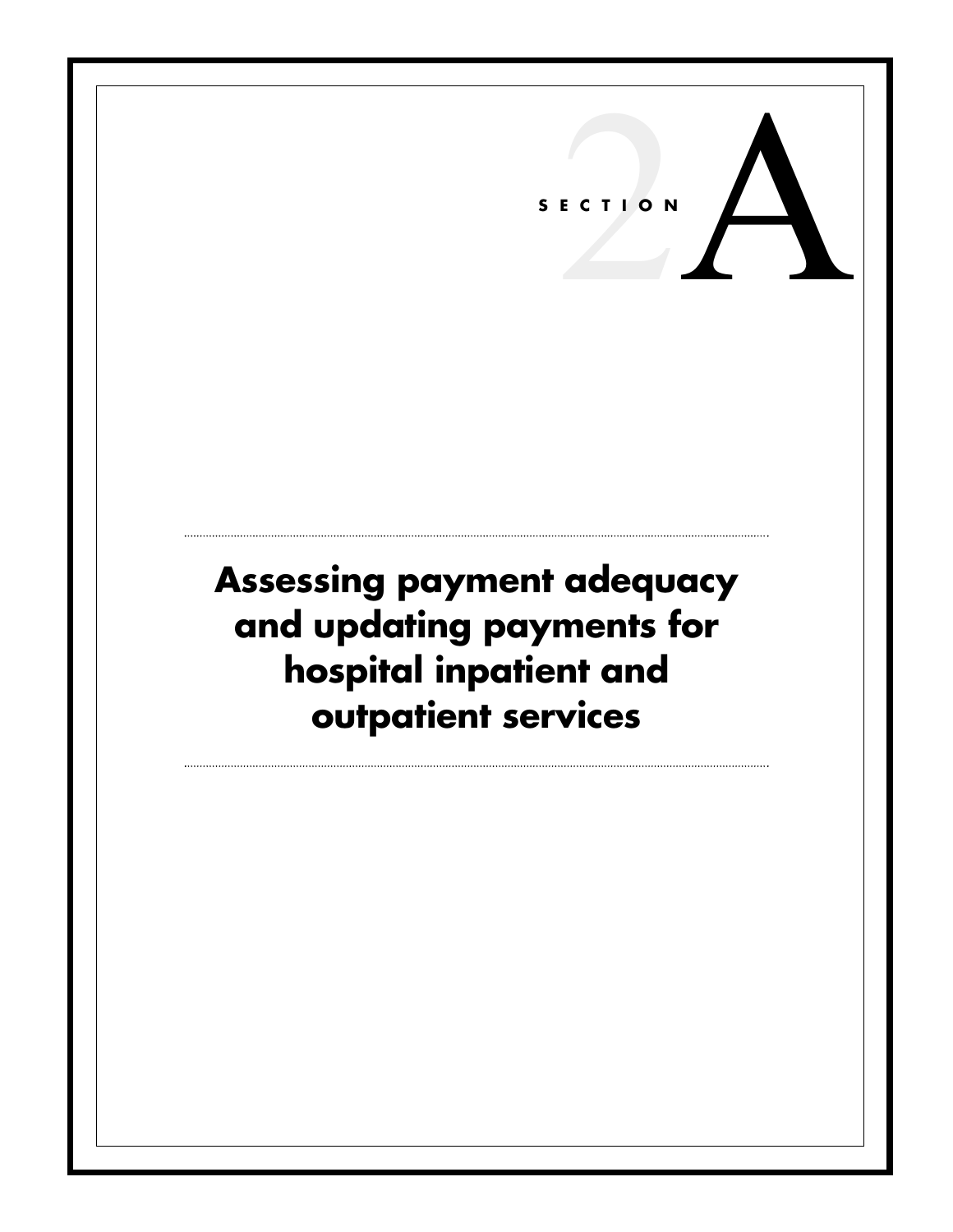| R. | E<br>Е                                                                                                                                                                                                                                                                                     |
|----|--------------------------------------------------------------------------------------------------------------------------------------------------------------------------------------------------------------------------------------------------------------------------------------------|
|    | <b>2A-1</b> The Secretary should add 13 DRGs to the post-acute transfer policy in fiscal year 2004 and<br>then evaluate the effects on hospitals and beneficiaries before proposing further expansions.<br>*YES: 15 . NO: 1 . NOT VOTING: 1 . ABSENT: 0                                    |
|    | <b>2A-2</b> The Congress should enact a low-volume adjustment to the rates used in the inpatient PPS.<br>This adjustment should apply only to hospitals that are more than 15 miles from another<br>facility offering acute inpatient care.<br>YES: 17 . NO: 0 . NOT VOTING: 0 . ABSENT: 0 |
|    | <b>2A-3</b> The Secretary should reevaluate the labor share used in the wage index system that<br>geographically adjusts rates in the inpatient PPS, with any resulting change phased in over<br>two years.<br>YES: 16 . NO: 0 . NOT VOTING: 1 . ABSENT: 0                                 |
|    | <b>2A-4</b> The Congress should raise the inpatient base rate for hospitals in rural and other urban areas<br>to the level of the rate for those in large urban areas, phased in over two years.<br>YES: 17 . NO: 0 . NOT VOTING: 0 . ABSENT: 0                                            |
|    | .<br><b>2A-5</b> The Congress should raise the cap on the disproportionate share add-on a hospital can<br>receive in the inpatient PPS from 5.25 percent to 10 percent, phased in over two years.<br>YES: 15 . NO: 1 . NOT VOTING: 1 . ABSENT: 0                                           |
|    | 2A-6 The Congress should increase payment rates for the inpatient PPS by the rate of increase in<br>the hospital market basket, less 0.4 percent, for fiscal year 2004.<br>YES: 17 . NO: 0 . NOT VOTING: 0 . ABSENT: 0                                                                     |
|    | 2A-7 The Congress should increase payment rates for the outpatient PPS by the rate of increase<br>in the hospital market basket, less 0.9 percent, for calendar year 2004.<br>YES: 17 . NO: 0 . NOT VOTING: 0 . ABSENT: 0                                                                  |
|    | *COMMISSIONERS' VOTING RESULTS                                                                                                                                                                                                                                                             |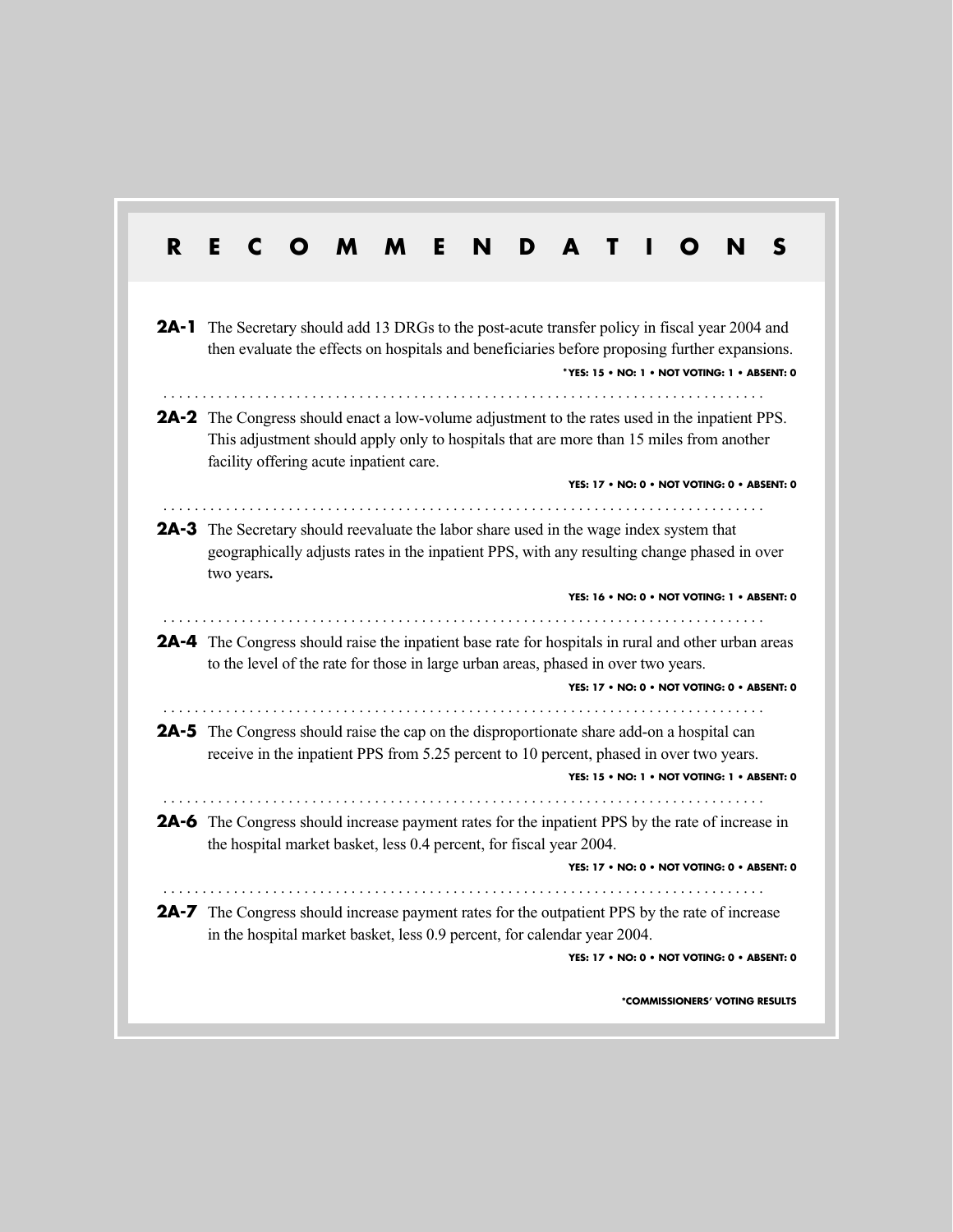# 2A **SECTION**

# **Section 2A: Assessing payment adequacy and updating payments for hospital inpatient and outpatient services**

The Commission finds that Medicare payments for all hospital services are at least adequate as of fiscal year 2003, even after accounting for legislated changes. Our conclusion is based on an estimated overall Medicare margin of 3.9 percent for 2003; broad indicators such as access to capital; and factors affecting costs in the coming year such as inflation and technological advances. We recommend an update of market basket minus 0.4 percent for inpatient services, but because technological advances affecting outpatient services are frequently handled through new technology provisions, we recommend a lower outpatient update market basket minus 0.9 percent. We view our inpatient update as part of a package that includes five other policy changes aimed at appropriately distributing payments: extending the post-acute transfer policy; implementing a low-volume adjustment; reevaluating the labor share used with Medicare's wage index; eliminating the differential in base rates for hospitals in rural and small urban areas; and increasing the cap on disproportionate share payments. In addition, we are not satisfied with the current indirect medical education adjustment because it provides payments well above the empirically justified level without accountability, and we will explore ways to target these payments to advance specific Medicare policy objectives.

# **In this section**

- Assessing payment adequacy
- Policies affecting the distribution of payments
- Update for inpatient services
- Update for outpatient services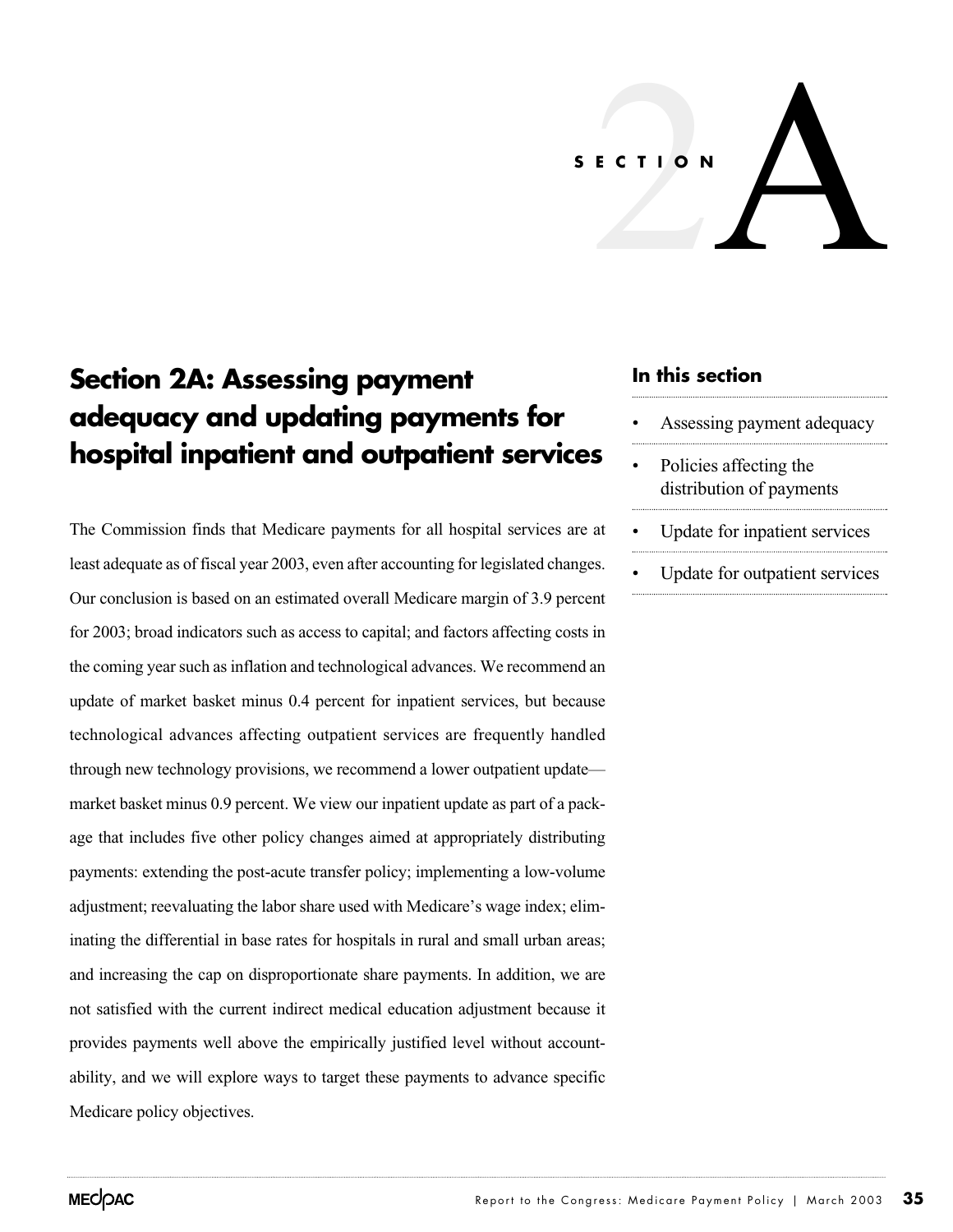In this section of Chapter 2, we present the Commission's analysis of Medicare payments for hospital services, together with seven recommendations on inpatient and outpatient payments. As background, we begin with an overview of the services hospitals provide to Medicare beneficiaries and of Medicare spending on these services. We also describe Medicare's inpatient and outpatient prospective payment systems (PPSs), which account for the bulk of Medicare spending on hospital services.

Next, we analyze the adequacy of Medicare payments for *all* hospital services—inpatient, outpatient, and other services—in fiscal year 2003**.** We then discuss the Commission's findings and recommendations for Medicare payments to hospitals under the inpatient PPS for patients transferred from inpatient hospital to post-acute settings, the indirect medical education (IME) adjustment for the costs of teaching hospitals, and payments to rural hospitals. Finally, we present MedPAC's recommendations for updates to Medicare's hospital inpatient and outpatient PPS payment rates.

# **Background**

Hospitals provide a variety of services to Medicare beneficiaries, but the bulk of Medicare spending on hospitals is for inpatient and outpatient care. Each year, approximately one-fifth of Medicare beneficiaries receive hospital inpatient care, and one-half receive care in hospital outpatient departments. Medicare purchases these and other services from over 4,800 short-term general hospitals that meet its conditions of participation and agree to accept the program's payment rates as full payment.

#### **The services hospitals provide**

Short-term general hospitals provide Medicare beneficiaries with inpatient care for the diagnosis and treatment of acute conditions and manifestations of chronic conditions. They also provide ambulatory care through outpatient departments and emergency rooms. Many hospitals provide home health, skilled nursing

facility (SNF), and rehabilitation services following surgery or an inpatient stay for medical care, and many also furnish psychiatric care.

#### **Medicare spending on hospitals**

In 2000, about three-fourths of Medicare payments to hospitals were for inpatient care and about one-seventh was for outpatient care, including emergency room services (Figure 2A-1). Most of the remaining Medicare payments went for home health care, care provided by SNFs, and care provided by hospital units exempt from the inpatient PPS.

Total hospital spending grew 8.3 percent in 2001 after increasing 5.8 percent in 2000. CMS estimates that hospital inflation increased 3.2 percent in 2001 after growth of 2.6 percent in 2000 (Levit et al. 2003). Total Medicare spending for inpatient and outpatient care increased from about \$83 billion in 1992 to \$119 billion in 2001 (Figure 2A-2). These expenditures increased 4.2 percent per year over the period, growing at annual rates of 4.9 percent from 1992 to 1998 and 2.7 percent

from 1998 to 2001. Medicare spent \$86 billion on services paid under the inpatient prospective payment system in fiscal year 2001. The Congressional Budget Office (CBO) projects that PPS inpatient spending will increase at an average annual rate of 6.2 percent from 2002 to 2007.

#### **Medicare's payment systems for hospital inpatient and outpatient services**

Medicare has used prospective payment for inpatient services since 1984. Medicare introduced prospective payment for hospital outpatient department services (including emergency room services) in 2000.

#### **Medicare's hospital inpatient PPS**

Medicare's hospital inpatient PPS pays hospitals predetermined amounts per discharge based primarily on the patient's condition and market conditions in the hospitals' location. Medicare assigns discharges to diagnosis related groups (DRGs), which group patients with similar clinical problems that are expected to require similar amounts of hospital resources. Separate DRG-based payments apply for operating and capital costs.



Source: MedPAC analysis of Medicare cost report data from CMS.

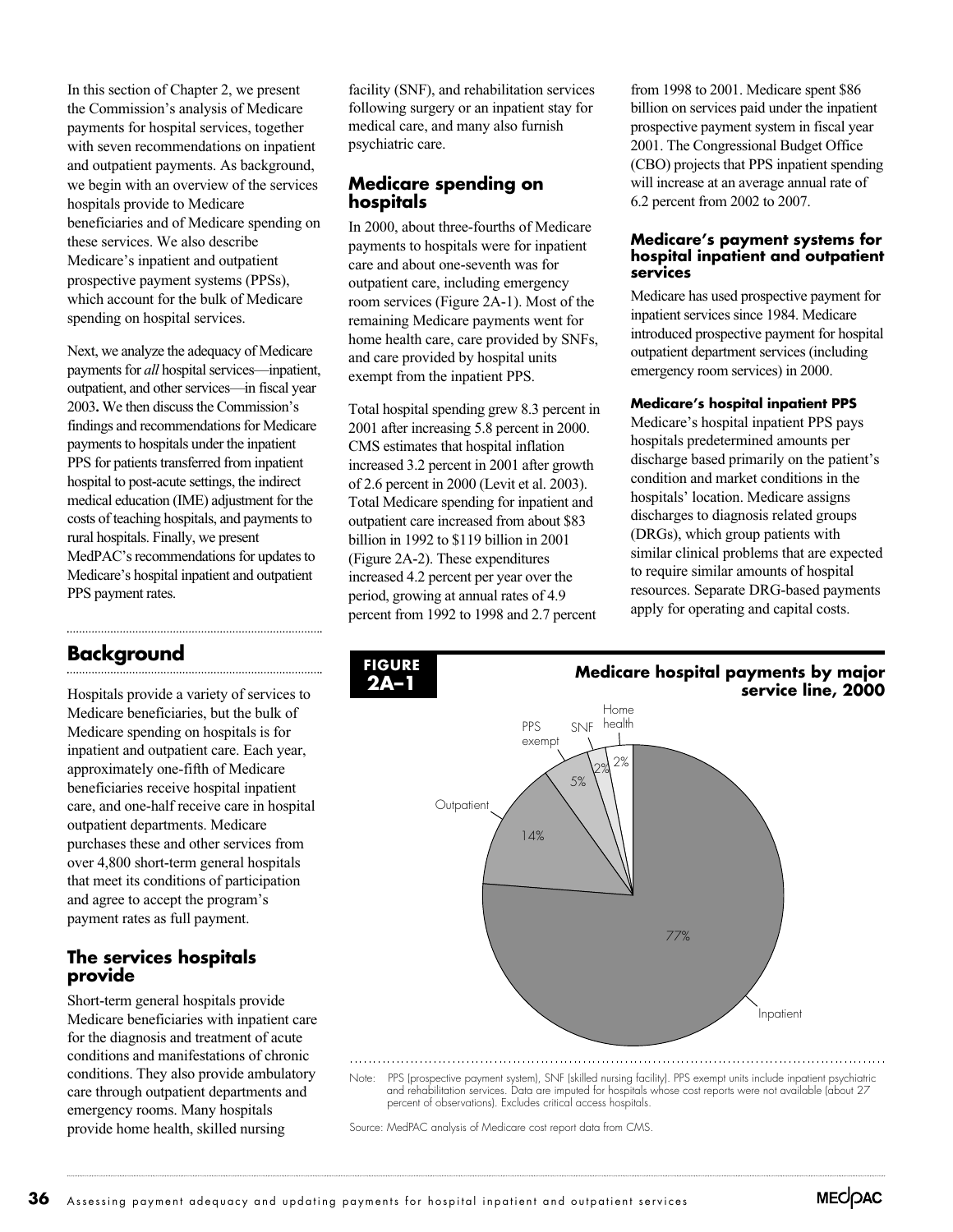#### **FIGURE 2A-2**

#### **Payments to Medicare providers for all hospital inpatient and outpatient services, fiscal years 1992–2001**



CMS sets relative weights for 508 DRGs; weights are intended to measure the expected relative costliness for a patient in each DRG compared with costs for the average Medicare patient.<sup>1</sup> The base payment rate reflects the average costliness of Medicare inpatient cases nationwide. The labor share of the base payment amount (71 percent) is adjusted by a wage index to reflect the relative level of input prices in the hospital's local area. The product of the hospital's base payment rate and the relative weight of the DRG to which a patient is assigned is the hospital's DRG payment rate.

The inpatient PPS makes special payments for unusual cases and to hospitals with specific characteristics. These additional adjustments are intended to recognize differences in patient treatment costs or to accomplish a policy goal. Extremely costly cases qualify for outlier payments in addition to the regular DRG payment. An indirect medical education (IME) adjustment accounts for the higher patient care costs of teaching hospitals. The disproportionate share (DSH) adjustment

provides additional payment for hospitals that treat an unusually large share of lowincome patients. DRG payments are reduced when a patient is transferred to another PPS hospital, or in some instances to a post-acute care setting. Special payments are made to rural hospitals that qualify as sole community providers, referral centers, or Medicare-dependent hospitals. Additional payments are made for new technologies when PPS payment rates for specific DRGs or cases within DRGs are inadequate.

#### **Medicare's hospital outpatient PPS**

By contrast with the inpatient PPS, the outpatient PPS pays hospitals a predetermined amount per service. A hospital receives payment for each inpatient discharge but a separate payment for each service provided during an outpatient encounter. Each service provided to a beneficiary is assigned to 1 of approximately 570 ambulatory payment classification (APC) groups. The APCs group procedures, evaluation and management services, and some drugs used in hospital outpatient departments. Each

APC has a relative weight based on the median cost of the services grouped in the APC. A conversion factor translates relative weights into dollar payment amounts; the outpatient payment rate equals the relative weight for the APC times the conversion factor. The labor portion of the conversion factor (60 percent) is adjusted by the hospital wage index to reflect differences in local input prices.

The outpatient PPS includes five payment adjustments. Pass-through payments for new technologies supplement payments for individual services. These technologies include drugs, biologicals, and medical devices used in the delivery of services. Outlier payments are made for individual services or procedures with extraordinarily high costs relative to the payment rate for the APC. In addition, certain services are assigned to new technology APCs. Holdharmless payments are made to cancer, children's, and small rural hospitals if their outpatient PPS payments are lower than they would have received under prior policy. Hold-harmless payments to small rural hospitals end in calendar year 2003**.** Transitional corridor payments, which are also made through 2003, are intended to partially compensate all hospitals for the difference between PPS payments and payments they would have received under previous policy.

# **Assessing payment adequacy**

Each year, MedPAC makes payment update recommendations for hospital inpatient and outpatient services for the coming fiscal year. To inform our recommendations, we consider multiple factors, including the relationship of Medicare's current payments to providers' costs, the appropriateness of providers' current costs, and various market indicators of payment adequacy. MedPAC analysis finds that aggregate Medicare payments for all hospital services provided to beneficiaries are at least adequate as of fiscal year 2003.

There are 527 DRGs in 2003, but 19 of these are no longer used for Medicare payment, leaving 508 DRGs in use.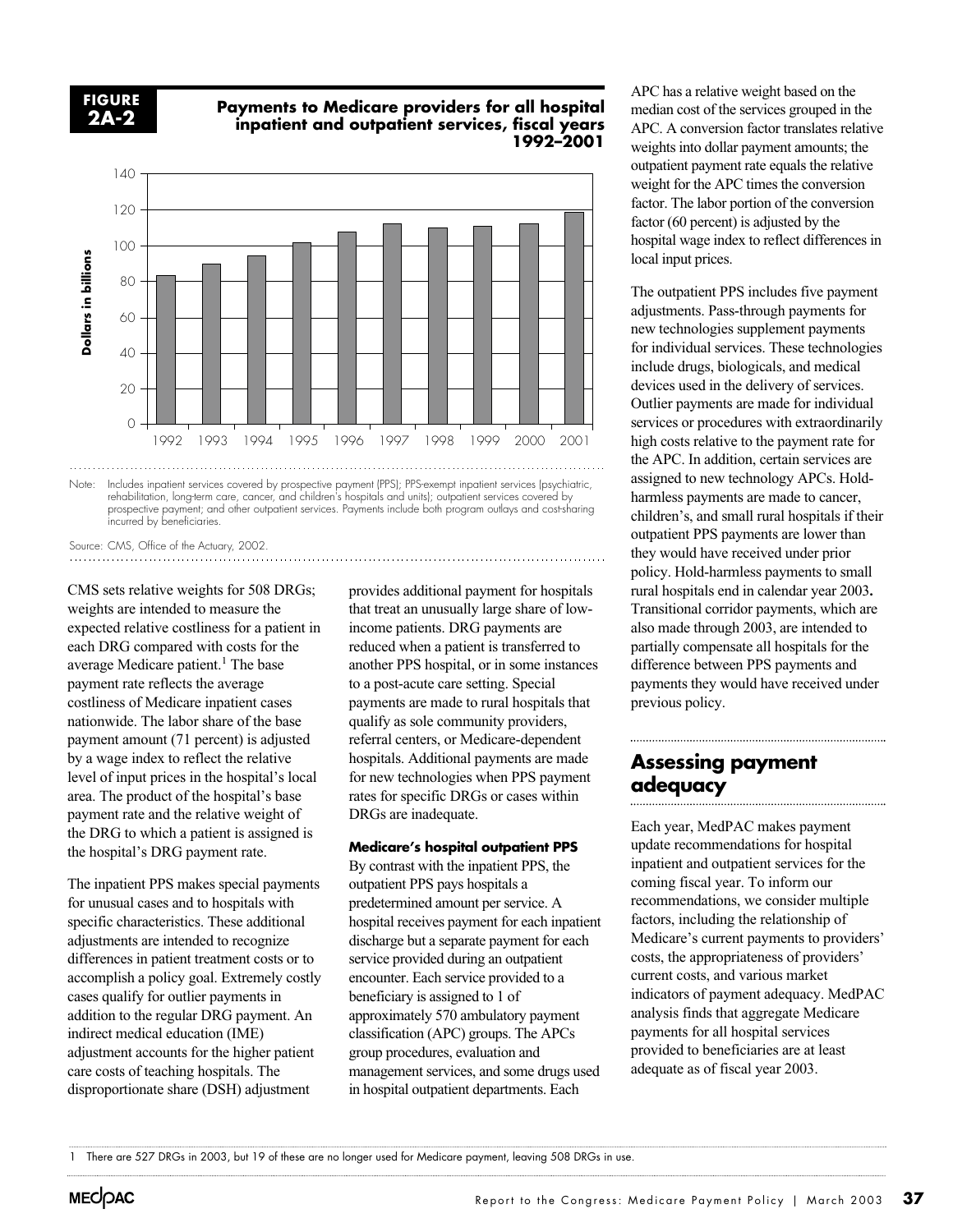# **Financial status of hospitals**

ospitals' general financial health is of concern to the Commission because a severe decline could affect the ability of hospitals to provide high-quality care to Medicare beneficiaries. For that reason, it is important to monitor the impact on hospitals of the payment policies of private and public purchasers of hospital care, as well as measures of hospitals' general financial status.

During the 1990s, increased pressure from private payers on hospitals' revenues was generally credited with producing low growth in hospital costs. In 1998 and 1999, both private payer and Medicare payments fell relative to costs, providing additional pressure to control costs in those years (Figure 2A-3). The situation changed in 2000 when private payments increased relative to costs, while the decline in Medicare payments relative to costs slowed.

The increase in the private-sector payment-to-cost ratio reflects more aggressive negotiations by providers as well as shifts by payers and consumers to less-intrusive approaches to care management. Less-restrictive forms of managed care such as preferred provider organizations (PPOs) have displaced health maintenance organizations (HMOs) as the dominant private insurance models. Plans have responded to consumer demand by establishing broader provider networks. These changes have weakened the bargaining power of plans in dealing with providers—hospitals have been willing to cease contracting with specific plans to avoid price concessions (Strunk 2001).

The total margin for all payers— Medicare, Medicaid, and private payers—reflects the relationship of all hospital revenues to all hospital costs including inpatient, outpatient, postacute, and nonpatient services. The total margin does not provide a measure of the adequacy of Medicare payments, but it is certainly the most comprehensive measure of hospitals' general financial performance.<sup>1</sup> Data from Medicare cost reports show that the average total margin for the period from 1990 through 2000 was 4.6 percent. After reaching a high of 6.1 percent in fiscal year 1996, the total margin fell to 3.4 percent in fiscal year 2000 (Figure 2A-4).

The decline in total margins appears to have halted in 2002. MedPAC examined data from the American Hospital Association (AHA) on developments since 2000. The AHA annual survey indicates that the total margin fell in 2001 from 4.6 to 4.2 percent (Table 2A-1). However, the national hospital indicators survey, conducted by AHA with funding from the Centers for Medicare & Medicaid Services (CMS) and MedPAC, indicates that this decline had stopped in the first nine months of fiscal 2002. This data source yields a 4.5 percent margin for fiscal years 2001 and  $2002.$ 

| - | ۰÷, | 24. | г. |
|---|-----|-----|----|
|   |     |     |    |

# **Trend in hospital total margin, 1998–2002**

| <b>Fiscal year</b> | Medicare cost report | <b>AHA annual survey</b> | National hospital<br>indicators survey |
|--------------------|----------------------|--------------------------|----------------------------------------|
| 1998               | 4.3%                 | 5.8%                     | 4 3%                                   |
| 1999               | 3.8                  | 47                       | 27                                     |
| 2000               | 3.4                  | 4.6                      |                                        |
| 2001               | N/A                  | 42                       | 4.5                                    |
| 2002               | n/a                  | \I / A                   | 15                                     |

Note: AHA (American Hospital Association). Medicare cost report margins are imputed for hospitals whose 2000 cost reports were not available (about 27 percent of observations) and exclude critical access hospitals. The 2002 value for the national hospital indicators survey is based on three quarters of data and is seasonally adjusted.

Source: MedPAC analysis of cost report data from CMS, AHA annual survey of hospitals, and the national hospital indicators survey (sponsored by CMS and MedPAC, conducted by AHA).

<sup>1</sup> There is substantial variation in financial reporting among hospitals and between the Medicare cost report and audited financial statements of individual hospitals. These considerations suggest that comparisons of total margins among hospitals and across data sources should be treated with caution (Kane  $20011$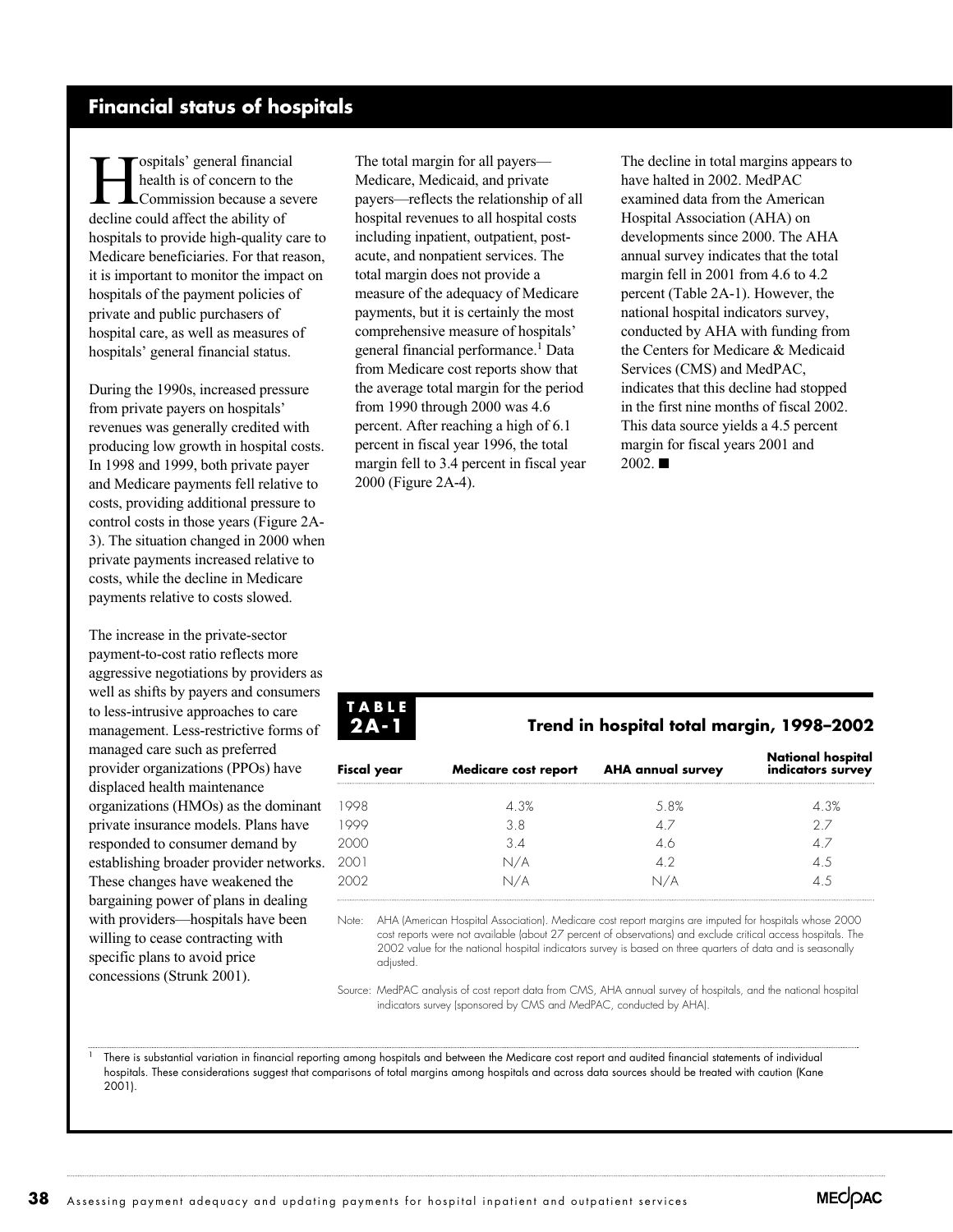

Note: Payment-to-cost ratios indicate the relative degree to which payments from each payer cover the costs of treating that payer's patients. Data are for community hospitals and cover all hospital services. Imputed values were used for missing data (about 35 percent of observations). Most Medicare and Medicaid managed care patients are included in the private payers category.

Source: Medicare analysis of data from the American Hospital Association's annual survey of hospitals.



MECOAC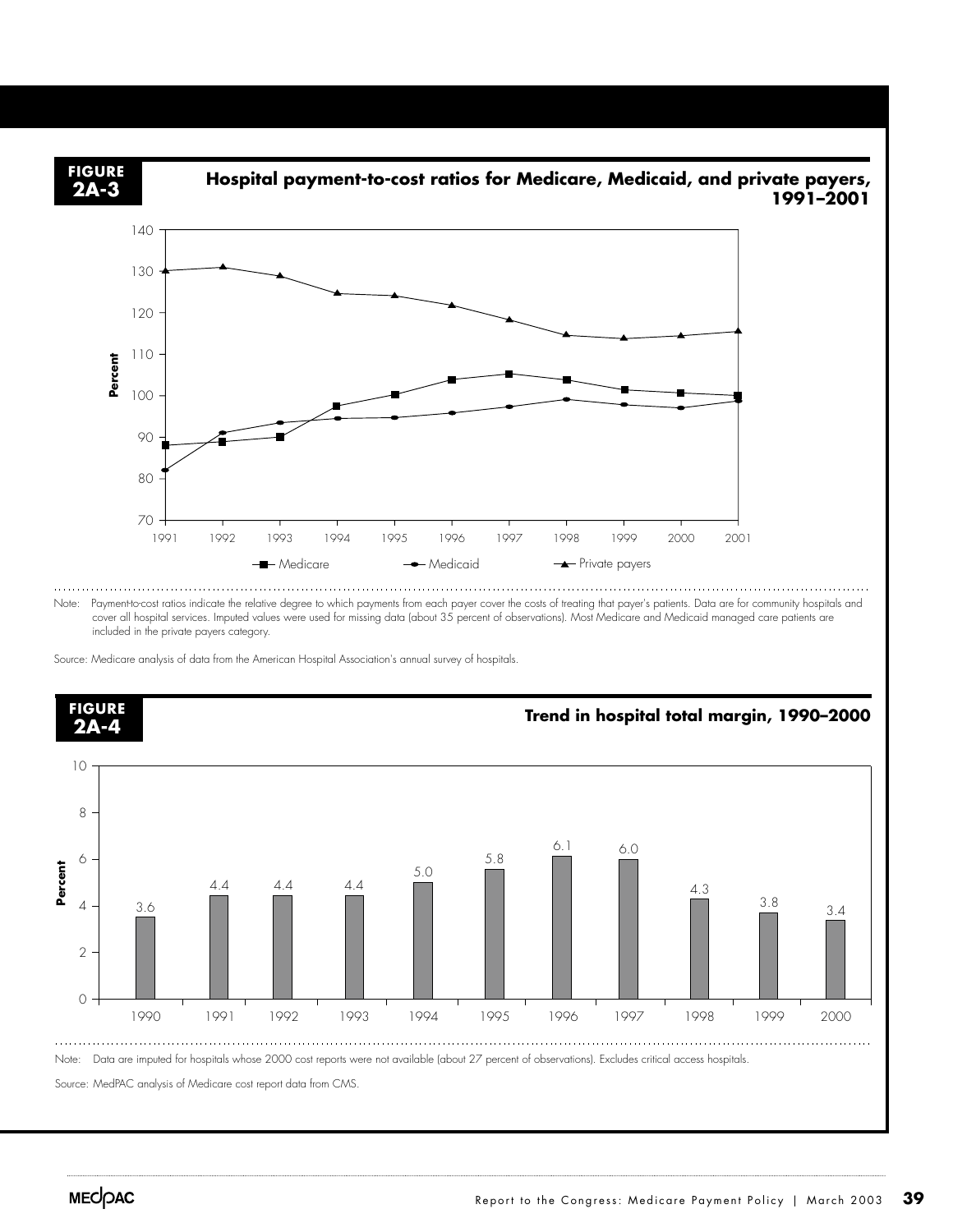# **Current payments and costs**

One factor the Commission uses to inform its Medicare payment update recommendations for fiscal year 2004 is the estimated relationship between Medicare payments and costs (margins) for fiscal year 2003. Separate margins can be calculated for inpatient, outpatient, and all services provided to Medicare beneficiaries. We use the latest cost report data available (fiscal year 2000) from hospitals as the cost and payment base, and then estimate margins in fiscal year 2003 by projecting cost and payment increases from fiscal years 2000 to 2003. This involves applying payment updates in current law and modeling payment policy changes, including those scheduled to take effect in fiscal year 2004. We compare payments to costs in fiscal year 2003 assuming that all provisions of current law for fiscal year 2004 are in effect except the inpatient and outpatient updates.

#### **Inpatient and outpatient Medicare margins**

The inpatient and outpatient margins reflect payments and costs for services covered under Medicare's hospital inpatient PPS and all outpatient services, respectively.<sup>2</sup> The inpatient margin is overstated and the outpatient margin understated because of the way hospitals allocate their costs between these two settings. This variation results from accounting practices introduced when Medicare paid prospectively determined payments for inpatient services but paid for outpatient and other services at cost. Research for the Health Care Financing Administration (HCFA, now CMS) found that outpatient costs might be overstated by 15 to 20 percent (CHPS Consulting 1994). $3$  This implied that inpatient costs were understated by 3 to 4 percent. Costs for the other components of hospital services are overstated for similar reasons, implying a small additional understatement on the inpatient side.

From 1999 to 2000, hospital inpatient margins declined from 12.3 to 10.8 percent, and outpatient margins increased from  $-16.4$  to  $-13.7$  percent (Table 2A-2). These changes were accompanied by increases in the PPS-exempt and home health margins and almost no change in the skilled nursing facility margin.

#### **Overall Medicare margin**

The overall Medicare margin incorporates payments and costs for inpatient, outpatient, skilled nursing, home health, psychiatric, and rehabilitative services for Medicare beneficiaries, as well as graduate medical education and Medicare bad debts.<sup>4</sup>

The overall margin is available since 1996 and the inpatient margin since 1984. Inpatient payments comprise approximately three-fourths of total Medicare payments to PPS hospitals**.** As a result, the overall margin follows a trend similar to that of the inpatient margin (Figure 2A-5). The inpatient margin increased steadily from 1991 through 1997. The overall margin increased as well, reaching a high point of 10.4 percent in 1997.

The overall Medicare margin was 5.1 percent in 1999 and 5.0 percent in 2000. We estimate that the overall Medicare margin will be 3.9 percent in 2003 (Table 2A-3). The overall margin of major teaching hospitals increased between 1999 and 2000 but is expected to decline in 2003, largely because of the scheduled reduction in IME payments. The overall margin of rural hospitals declined from 1999 to 2000. It is expected to increase by 2003, in part because of the increase in disproportionate share payments implemented in 2001 through the Medicare, Medicaid, and SCHIP Benefits Improvement and Protection Act of 2000 (BIPA).

# **TABLE**

#### **2A-2 Overall Medicare margin and margin by major service line, 1999–2000**

| <b>Service</b>           | 1999    | 2000    |
|--------------------------|---------|---------|
| Inpatient                | 12.3%   | 10.8%   |
| Outpatient               | $-164$  | $-13.7$ |
| PPS-exempt               | $-18$   | 06      |
| Skilled nursing facility | $-55.9$ | $-57.4$ |
| Home health              | $-13.1$ | -9.9    |
| Overall                  | .5 1    | 5.0     |
|                          |         |         |

Note: PPS (prospective payment system). Data are based on Medicare-allowable costs. Margins are imputed for hospitals whose 2000 cost reports were not available (about 27 percent of observations). Excludes critical access hospitals. PPS-exempt includes inpatient psychiatric and rehabilitation services. Payments and costs for graduate medical education are included in the overall Medicare margin but not in the other margins.

Source: MedPAC analysis of Medicare cost report data from CMS.

#### **Appropriateness of current costs**

In general, we find that the hospital cost base as of fiscal year 2003 is appropriate. A number of factors put downward pressure on costs in the late 1990s and 2000, so that hospital costs were constrained. Large reductions in length of stay occurred in the mid-1990s, and revenue pressure from both private and public payers increased in 1998 and 1999. Declining interest rates reduced costs and improved hospital access to capital. However, as length-of-stay decline slowed, revenue pressure moderated, and wage pressures emerged, Medicare costper-case growth increased in 2001.

The most direct indicator of the appropriateness of the hospital cost base is growth in Medicare inpatient cost per case

2 Outpatient margins encompass all outpatient services, not just outpatient PPS services. This approach provides consistency over time and reflects the fact that cost reporting periods for some hospitals span the implementation of the new payment system in August 2000.

3 The final report of HCFA's study contains a series of DRG-specific values, rather than a national figure for outpatient cost overstatement. However, the study's principal investigator has estimated that the national figure is between 15 and 20 percent.

4 Because of data limitations, small amounts spent on certain other services, such as ambulance and hospice, are not reflected in the overall Medicare margin.

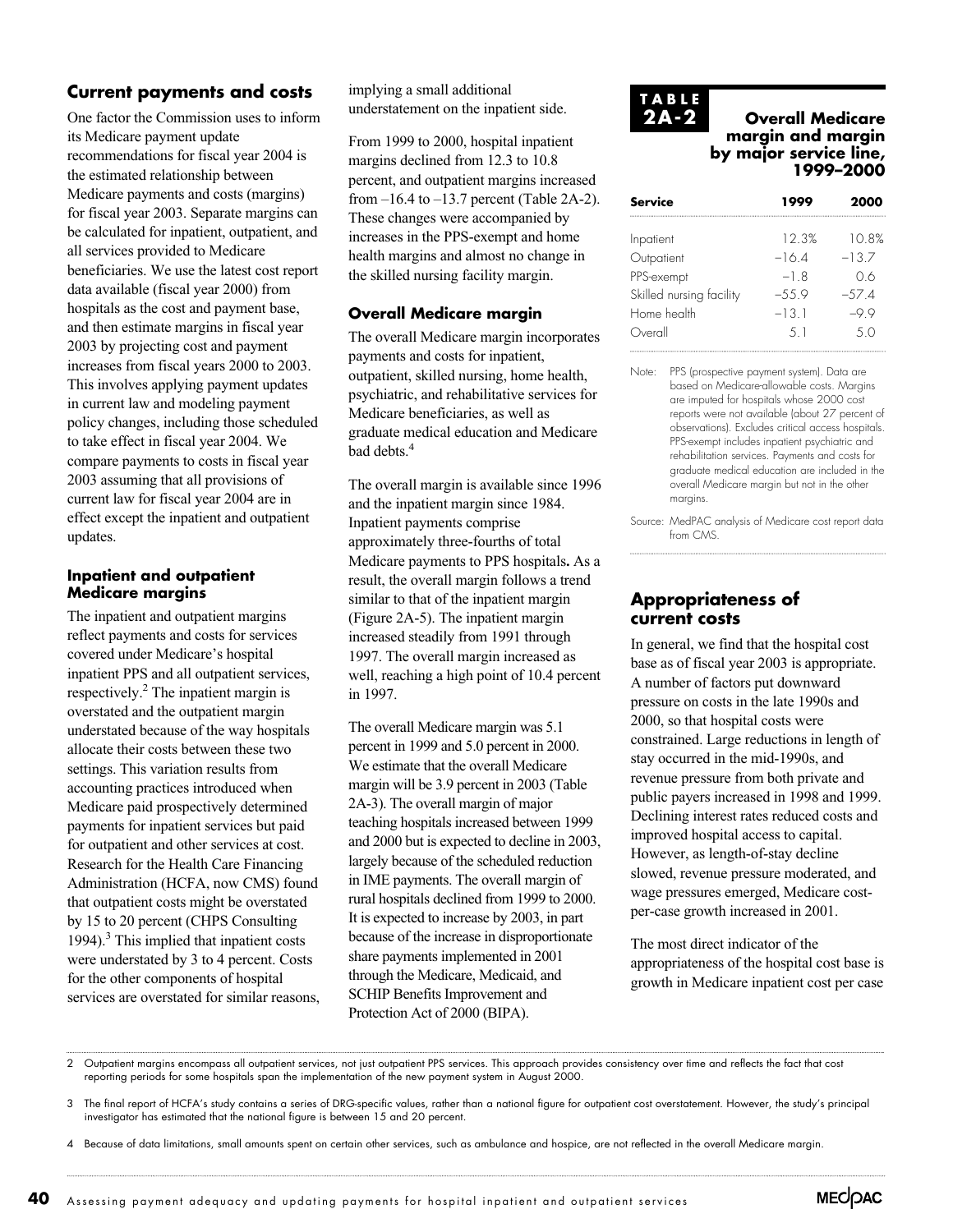over time. Growth in hospitals' Medicare cost per case was modest—less than the increase in the hospital market basket from 1993 through 1998. From 1994 to 1996, cost-per-case growth was negative. This is partly because from 1990 to 1999 hospitals reduced Medicare length of stay about 33 percent, resulting in lower resource use. In an earlier study, MedPAC found that during the period of the largest length-of-stay reductions, each percentage point drop in length of stay resulted in a corresponding 0.8 percent drop in real costs per case (Ashby et al. 2000).

Cost-per-case growth began to accelerate at the end of the 1990s as the decline in length of stay slowed. Length of stay for all hospital inpatients has continued to fall, though at a more moderate rate, with declines of 1.8 percent in fiscal year 1999, 1.9 percent in 2000, and 1.3 percent in 2001. Similarly, the reductions in Medicare length of stay of 1.3 percent in 1999 and 1.9 percent in 2000 trailed annual declines exceeding 5.5 percent from 1993 through 1996.

Wages are the largest component of the hospital market basket. As a result, recent wage growth has contributed significantly to higher overall cost growth. Shortages of specific occupational groups, such as nurses, pharmacists, and therapists, have contributed to this greater wage pressure. Hospital industry wages rose more rapidly than wages in the general economy in 2001 and 2002, reversing a trend of slower hospital wage growth from 1994 to 2000. The employment cost index (ECI) for wages and salaries of hospital workers increased 5.4 percent compared with an increase of 3.6 percent for all workers in fiscal year 2001, and continued at 4.4 percent for hospital workers and 3.2 percent for all workers in fiscal year 2002.5

Efforts by private payers to exact price concessions from hospitals have moderated as the expansion of lessintrusive forms of managed care has increased the bargaining power of



#### **Trend in Medicare inpatient and overall Medicare margin,1990–2000**



Note: Data are based on Medicare-allowable costs and imputed for hospitals whose 2000 cost reports were not available (about 27 percent of observations). Excludes critical access hospitals. Overall Medicare margin covers the costs and payments of hospital inpatient, outpatient, psychiatric and rehabilitation (prospective payment system exempt), skilled nursing facility, and home health services, as well as graduate medical education. Data on overall Medicare margin are unavailable before 1996.

Source: MedPAC analysis of Medicare cost report data from CMS.

|          |        | <b>Overall Medicare margin by</b><br>hospital group, 1999-2003 |  |
|----------|--------|----------------------------------------------------------------|--|
| 1999     | 2000   | <b>Estimated</b><br>2003                                       |  |
| 5.1%     | 50%    | 3.9%                                                           |  |
| 8.4      | 8.4    | 6.9                                                            |  |
| 3.3      | 2.9    | 17                                                             |  |
| $-2.5$   | $-29$  | $-1.9$                                                         |  |
| 13.7     | 14.9   | 12.7                                                           |  |
| 5.7      | 5.0    | 3.8                                                            |  |
| $\cap$ 1 | $-0.2$ | $-06$                                                          |  |
|          |        |                                                                |  |

Note: Data are based on Medicare-allowable costs. Margins are imputed for hospitals whose 2000 cost reports were not available (about 27 percent of observations). Excludes critical access hospitals. Projections for 2003 reflect the effects of all policy changes implemented between 2000 and 2003, plus policy changes other than updates that are scheduled under current law to go into effect in 2004.

Overall Medicare margin covers the costs and payments of hospital inpatient, outpatient, psychiatric, rehabilitation, skilled nursing facility, and home health services, as well as graduate medical education.

Source: MedPAC analysis of Medicare cost report and market basket data from CMS, American Hospital Association (AHA) annual survey of hospitals, and the national hospital indicators survey (sponsored by CMS and MedPAC, and conducted by AHA).

5 Growth in the ECI for wages and salaries of hospital workers is reflected in the market basket, which leads to higher payments under both the inpatient and outpatient PPSs.

**MECOAC**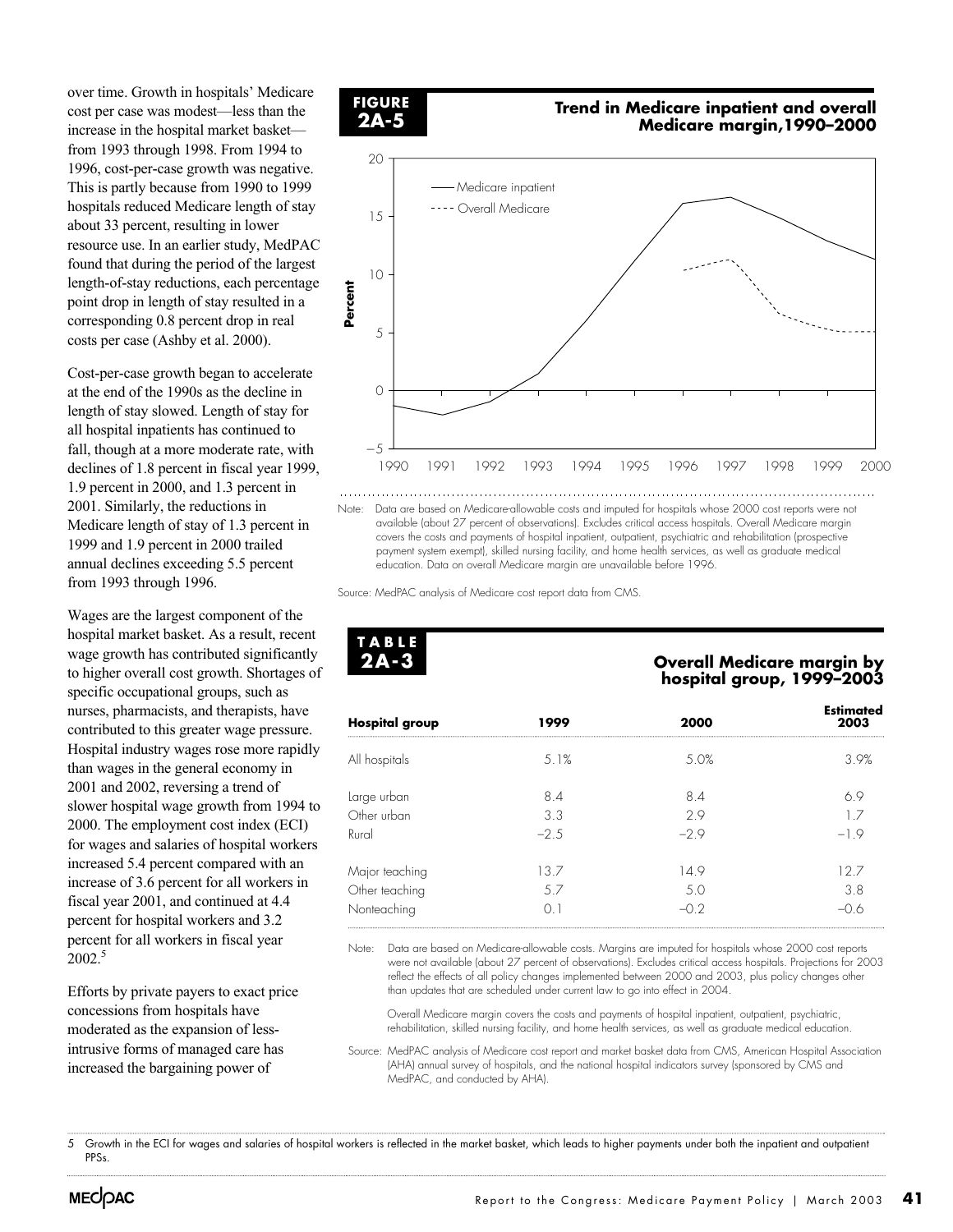providers in their dealings with insurers (Levit et al. 2003).

One measure of hospital cost growth that is available for 2001 is the change in cost per adjusted admission from the American Hospital Association's annual survey of hospitals. It measures costs for all inpatient and outpatient services for all payers. Cost per adjusted admission rose 4.7 percent in 2001—the most rapid increase since 1992—reflecting the stabilizing length of stay and greater wage pressures discussed above.

#### **Relationship of payments and costs**

We next assess the relationship between payments and an appropriate cost base. In doing this, we consider measures of the volume of hospital services, entry and exit of providers, access to capital, and beneficiary access to care. We conclude that current payments are at least adequate.

#### **Changes in volume**

Substantial increases in volume could indicate that payment rates are too high, and decreases that payment rates are too low. The trend in hospital volume also has implications for the appropriateness of costs. If volume increases, hospitals should have more cases over which to spread fixed costs, which will reduce perunit cost.

We measure hospital volume by total admissions, total days of care, and total outpatient visits. The volume of hospital services has grown strongly in recent years. The total number of hospital admissions grew a cumulative 6.1 percent from 1990 through 2000 despite falling from 1990 to 1994. According to the American Hospital Association annual survey, total admissions grew by 1.7 percent in 1999, 2.3 percent in 2000, and 2.2 percent in 2001. Medicare discharges grew even more rapidly, by 1.9 percent in

1999, 4.2 percent in 2000, and 3.2 percent in 2001.

Large declines in length of stay and modest admissions growth combined to reduce total inpatient days at community hospitals by 15 percent from 1990 to 1998. Stabilizing length of stay and faster admission growth have since turned this reduction around, with an increase of 1.4 percent from 1998 to 2001 to about 195 million days.

Total outpatient visits have increased steadily over 20 years. Total outpatient visits to community hospitals, including emergency visits, increased 73 percent from 1990 to 2000. Growth continued in 2001, with an increase of 3.3 percent over 2000 to almost 540 million visits.

#### **Entry and exit of providers**

Significant changes in the number of providers can indicate the relative health of the hospital market. If payments are too low, some providers may be forced to close; if payments are too high, more providers than are necessary for access may enter the field. Because Medicare is such a large purchaser of hospital services, entry and exit could be influenced by Medicare payment policy.

As the volume of patient days declined through the 1990s, a small number of hospitals closed each year. From 1990 to 2000, there was a net reduction of 469 community hospitals across the country. This reduced the total supply of beds by about 10 percent. Closed hospitals tend to be in areas with low levels of demand for hospital services. At the same time, a smaller number of hospitals opened each year in areas with excess demand. In 1999 through 2001, the number of closures averaged 56 per year, with an average of 21 openings or reopenings (OIG 2002, AHA 2002). In 2002, 52 short stay hospitals ended their participation in Medicare while 42 were accepted in the program.6

Hospitals that closed in 2000 had low occupancy rates. Closed urban hospitals were smaller in size than urban hospitals nationally and had lower occupancy. Closed rural hospitals were the same average size as all rural hospitals with modestly lower occupancy rates.

The Office of Inspector General (OIG) of the Department of Health and Human Services found that hospital closures in 2000 generally had modest effects on access to care. Rural hospitals that closed had an average of 23 patients each day in the year before closure, whereas closing urban hospitals had an average of 70 patients. Inpatient care was available within 20 miles of 86 percent of rural hospitals that closed and all urban hospitals that closed. While 24-hour emergency services sometimes disappeared when hospitals closed, patients in 73 percent of rural closures and 91 percent of urban closures still had emergency services within 10 miles of the closed facility.

Despite hospital closures, increased volume of hospital services—in both admissions and total days—supports the conclusion that the capacity of the hospital industry remains adequate.

#### **Access to capital**

Access to capital is necessary for hospitals to maintain and modernize their facilities and capabilities for patient care. An inability to access capital that was widespread throughout the sector might indicate inadequate payments. Borrowing by hospitals was strong in 2002, indicating good access to capital. Longterm borrowing by acute care hospitals reached \$20.0 billion in 2002, an increase of 7.3 percent over 2001.7 Because about 85 percent of nongovernment short-term acute care hospitals are nonprofit, the level of borrowing is a strong indicator of access to capital for the hospital industry.

Hospitals obtain capital through equity markets (in the case of for-profit hospitals), bond markets, bank lending, receivables financing, and cash flow. The

```
6 MedPAC analysis of CMS data on number of new participating hospitals, January 2002 to December 2002.
```
7 MedPAC analysis of data on general acute care long-term bond issuance, Thomson Corporation, January 28, 2003.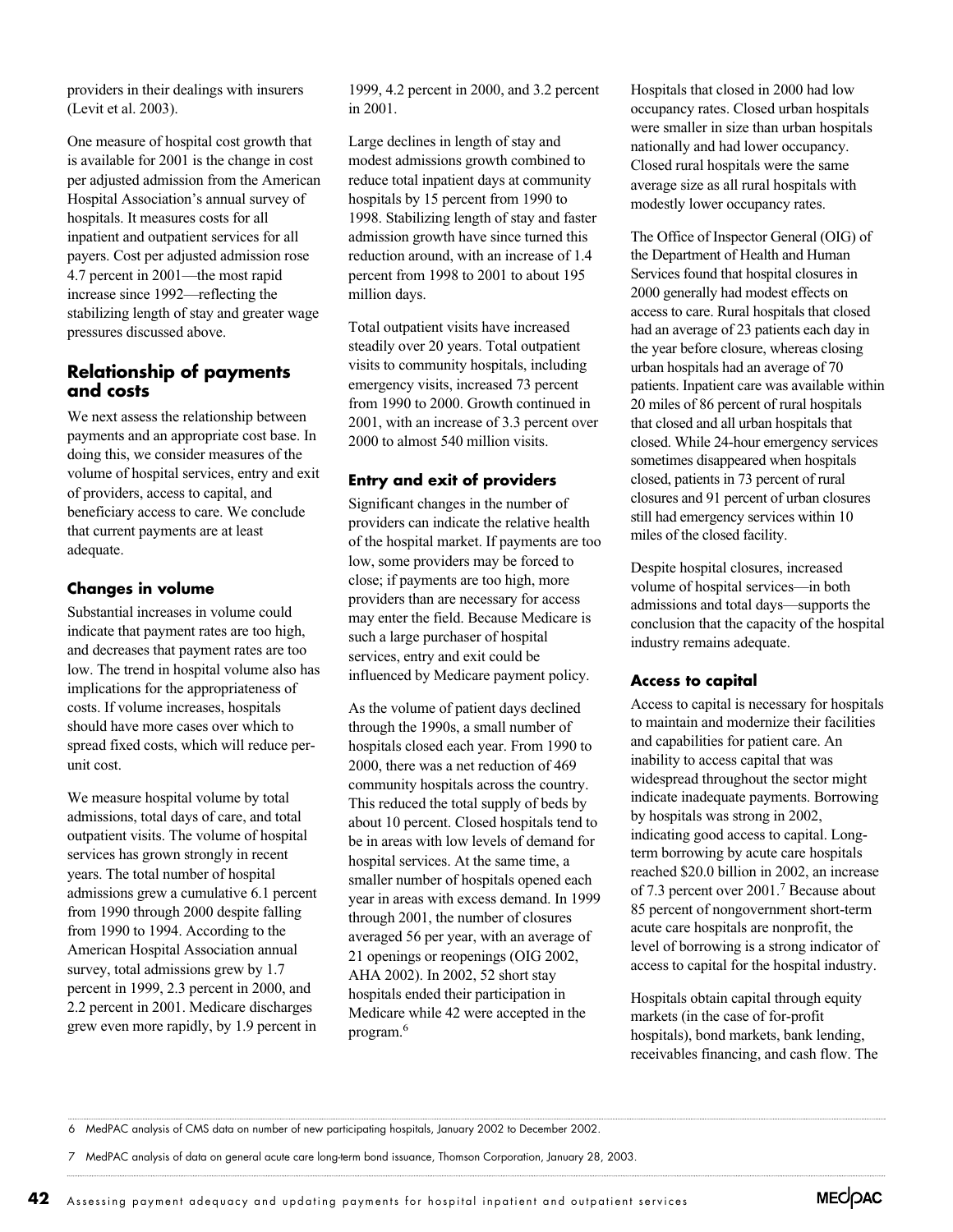outlook for the health care sector remained favorable in 2002. Stock of investor-owned hospital firms generally performed better than the overall stock market in both 2001 and 2002. Wall Street analysts predict continuing financial health for the investor-owned firms attributable to healthy volume growth and high private sector payments (Merrill Lynch 2003).

For those hospitals that are able to borrow on the bond market, access to capital is good. The ability of hospitals to borrow is strongly affected by the bond ratings they receive from credit rating agencies. Better ratings reduce the interest expenses hospitals must incur to raise capital while lower ratings increase them. Hospital bond downgrades exceeded upgrades each year from 1999 through 2001. In 2002, downgrades exceeded upgrades by less than in 2001, indicating easier access to capital for hospitals. Among bond issues rated by Moody's, there were 1.9 downgrades of health care bonds for every upgrade in 2002. This was an improvement compared to 2.5 downgrades for every upgrade in 2001. Fitch Ratings reported a 4:1 ratio of downgrades to upgrades in 2002 for the acute-care bond issues it rated. This was an improvement over 2001, when there were nine downgrades for every upgrade (Fitch 2003). However, these ratios mask the dollar volume of these ratings, which shows the opposite picture. The dollar volume of upgrades exceeded downgrades by 80 percent in 2002, while the volume of downgrades exceeded upgrades by 80 percent in 2001 (Moody's 2003).

Two events in 2002 led to investor concern about hospital finances. These were the difficulties of Tenet Healthcare and the bankruptcy of National Century Financial Enterprises (NCFE). In October, Tenet disclosed unusually large Medicare payments for outliers under the inpatient PPS. The Department of Health and Human Services announced an audit of outlier payments for all hospitals.

NCFE is a privately held company that provided financing to a variety of health care providers in exchange for the providers' receivables. It packaged the receivables and sold bonds based on them to raise capital and pay for more receivables. The company halted payments to its health care provider clients in October and filed for bankruptcy protection in November.

Although these events received significant publicity and had major repercussions on selected stock prices and bond ratings, neither one was expected by Wall Street to overshadow access to capital for the hospital sector as a whole for long. Wall Street analysts see factors such as admissions growth and pricing as the most important determinants of the financial status of investor-owned hospitals.

Expansion of for-profit chains in rural or small urban areas may indicate good access to capital. These firms have expanded by acquiring nonprofit hospitals that reportedly have not been able to make themselves attractive to patients. This may be a symptom of inability of these small hospitals to obtain capital, suggesting that access is constrained. Conversely, the ability of for-profit chains to acquire these hospitals hinges on their ability to enter the capital markets, suggesting that access is good. This contrast illustrates that the capital markets make distinctions among hospitals regarding their financial viability as one would expect in a properly functioning market.

Overall, the trends in the equity and bond markets indicate that both for-profit and nonprofit hospitals have sufficient access to capital if they are financially viable.

#### **Beneficiary access to care**

If payments for Medicare services are too low and providers are forced to exit the market, some Medicare beneficiaries may experience problems with access to care. Access to hospital services does not appear to be a problem for most Medicare beneficiaries.

Most hospitals typically have low occupancy rates—the national average occupancy rate was 64.4 percent in 2001. This suggests that hospitals have the capacity to treat Medicare patients. Reports of diversions of ambulances from overburdened emergency rooms and evidence of shortage of emergency department capacity in some areas, however, suggest that in a few instances hospitals may be unable to provide some services sought by beneficiaries. But it is not clear that these problems are related to the level of Medicare payments. Any capacity problems that exist may be aggravated by shortages of nurses and other health care personnel as well as rising malpractice premiums (see Chapter 3).

Medicare beneficiaries in rural areas face challenges with access to hospital services because of longer distances between hospitals, but MedPAC found that use of health services is not lower in rural areas than in urban areas (MedPAC 2001a). Medicare has addressed issues of supply of inpatient care in rural areas with the critical access hospital (CAH) program. CAHs are paid their current Medicare allowable costs for inpatient and outpatient services. The CAH program requires a hospital to be located in an isolated area without another nearby provider, or to be designated as an essential provider in a state health plan. The program has grown rapidly from 375 hospitals in April 2001 to 725 in January 2003.8

# **Policies affecting the distribution of payments**

In this section, we discuss six components of the inpatient PPS that we believe could be modified to improve the distribution of payments. For the first component, we recommend extending the post acute transfer policy to 13 additional DRGs (Recommendation 2A-1). For the second one, we discuss the need to explore ways

<sup>8</sup> MedPAC analysis of data on critical access hospitals, January 30, 2003.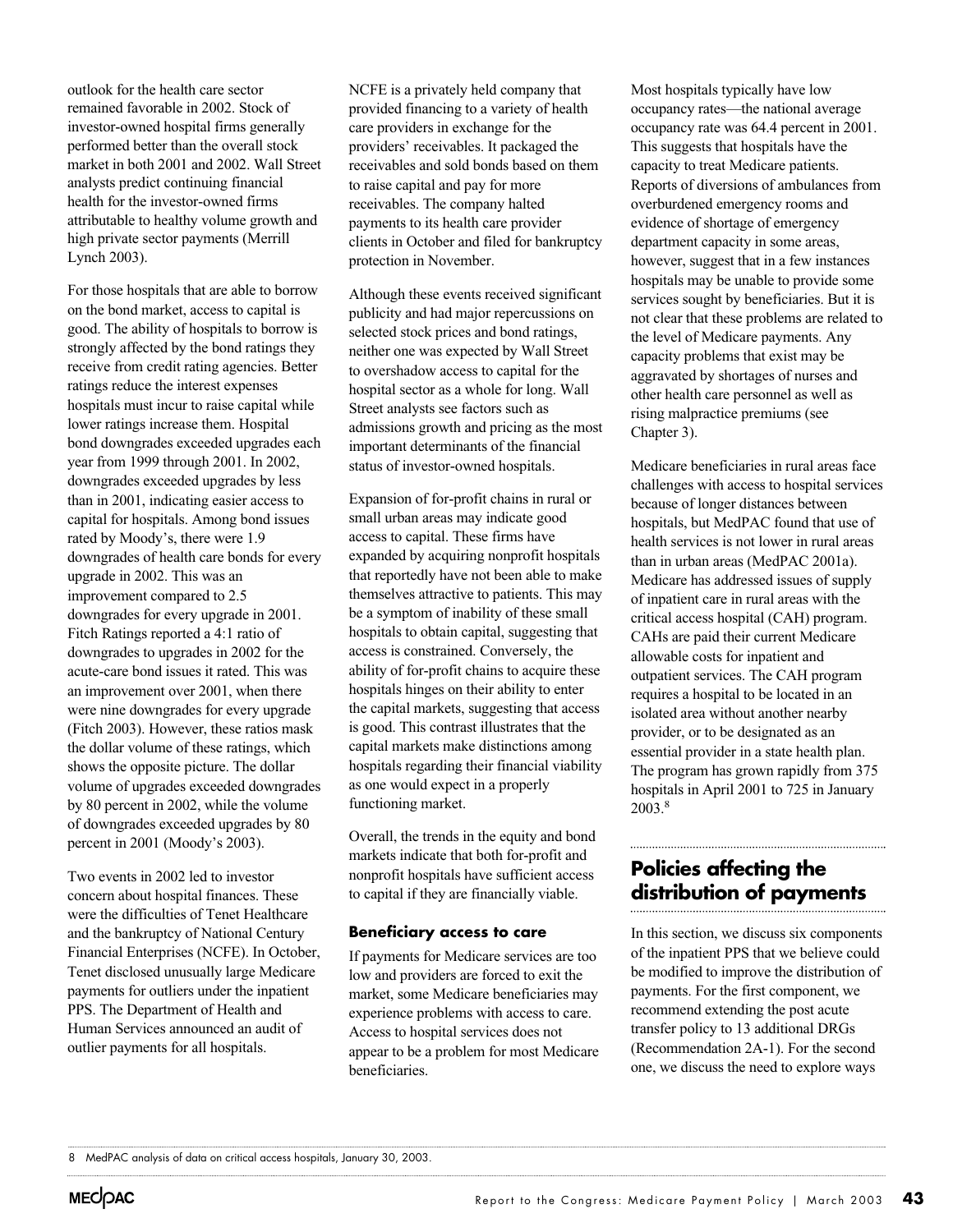to target the portion of indirect medical education payments above the empirically justified level to advance specific policy objectives within the Medicare program. Finally, we reissue four previous recommendations designed to improve payments to rural hospitals (Recommendations 2A-2 though 2A-5). These would implement a low-volume adjustment, reevaluate the labor share used in adjusting inpatient payments for geographic differences in input prices, eliminate the differential in base payment rates for hospitals in rural and small urban areas, and raise the cap on disproportionate share payments for rural hospitals.

#### **Inpatient payments for cases transferred to other settings**

When hospitals discharge patients to another care setting, some of the care furnished in the other setting may substitute for services that otherwise would have been provided during the hospital inpatient stay; thus the hospital is furnishing a product that does not include the full course of care implied by the diagnosis related group (DRG) payment. Under the inpatient PPS, Medicare treats all cases discharged from the hospital to another PPS hospital with shorter than average stays as partial cases, paying a per diem rate for each day, up to the full DRG amount. Starting in 1999, policymakers expanded the inpatient transfer payment policy to include cases in 10 DRGs that are discharged to post-acute care settings after shorter than average inpatient stays.

The incentives created by Medicare's inpatient transfer payment policy are consistent with the goal of paying efficient providers' costs, and the Commission has previously stated that this policy should be maintained (MedPAC 2000a). The transfer payment policy helps to link acute and post-acute payment systems by adjusting inpatient payments when a

portion of care is shifted to another setting where Medicare also pays for the beneficiaries' care. This policy also improves hospitals' financial incentives to provide quality care. By matching payments more closely to the incremental costs of each day of care, the transfer policy helps to diminish the influence of financial considerations on hospitals' clinical decision-making. The transfer policy also adjusts payments to reflect the circumstances faced by individual hospitals, recognizing that hospitals may have different access to post-acute care services; thus, payment reductions are targeted only to hospitals that discharge patients to post-acute care with short stays.

The Balanced Budget Act of 1997 (BBA) expanded Medicare's transfer payment policy. Before 1997, Medicare considered a case to be a transfer only if an inpatient was discharged from one PPS hospital and immediately admitted to another PPS hospital.<sup>9</sup> Under the BBA, transfers also include inpatients in selected DRGs who are discharged from a PPS hospital either to a skilled nursing facility (SNF), to a PPS-exempt hospital or unit (i.e., a rehabilitation hospital or unit, psychiatric hospital or unit, long-term care hospital, cancer hospital, or children's hospital), or with a written plan for home health care that starts within three days of discharge and is related to the condition or diagnosis that accounted for the inpatient stay.<sup>10</sup>

A number of factors probably entered into the Congress' decision in 1997 to expand Medicare's inpatient transfer payment policy to include discharges from PPS hospitals to PPS-exempt hospitals and other post-acute care settings. At the time the Congress was considering this policy, data showed that Medicare beneficiaries' average inpatient length of stay had dropped substantially—22 percent between 1990 and 1995 (Prospective Payment Assessment Commission

[ProPAC] 1997a). In addition, the drop in beneficiaries' average length of stay was accompanied by dramatic growth in use of and spending for post-acute care by Medicare beneficiaries (ProPAC 1997b). Furthermore, hospitals' Medicare inpatient margins had risen to record levels. The conference report accompanying the BBA noted that the conferees were concerned that Medicare might in some cases be overpaying hospitals for patients who were transferred to a post-acute setting after a very short acute care hospital stay (U.S. House of Representatives 1997).

Analysis by MedPAC and by ProPAC, its predecessor, showed that declines in inpatient lengths of stay were greatest for DRGs in which post-acute care use was most prevalent (MedPAC 1998). Furthermore, hospitals operating postacute care facilities discharged their patients one day sooner on average than hospitals without such facilities, and their patients used post-acute care about 10 percent more frequently than patients of hospitals without such facilities (ProPAC 1996).

These trends in inpatient length of stay were consistent with the financial incentives of Medicare's hospital inpatient PPS. When the inpatient PPS began in 1984, relatively few patients were discharged to post-acute care. Prospective payments provided hospitals with a strong financial incentive to shorten the length of hospital stays; and the growth in the availability and capabilities of post-acute care providers allowed hospitals to shift some of the care once provided during inpatient hospital stays to SNFs and other post-acute care settings.

CMS's implementation of Medicare's inpatient transfer policy following the BBA, the current operation of the transfer policy, and a proposal for CMS to apply the policy more broadly are discussed

9 Discharges to hospitals excluded from Medicare's inpatient PPS because they participated in a statewide cost control program were also considered transfers. Recently, this policy has affected only discharges from PPS hospitals to acute-care hospitals located in Maryland.

10 Discharges to hospital swing beds, which are designated beds in small rural acute care hospitals that can be used for acute or skilled care, are not counted as transfers. CMS considered treating discharges to swing beds as transfers in the proposed rule for implementing the expanded transfer policy, but withdrew this proposal in the final rule in response to comments.

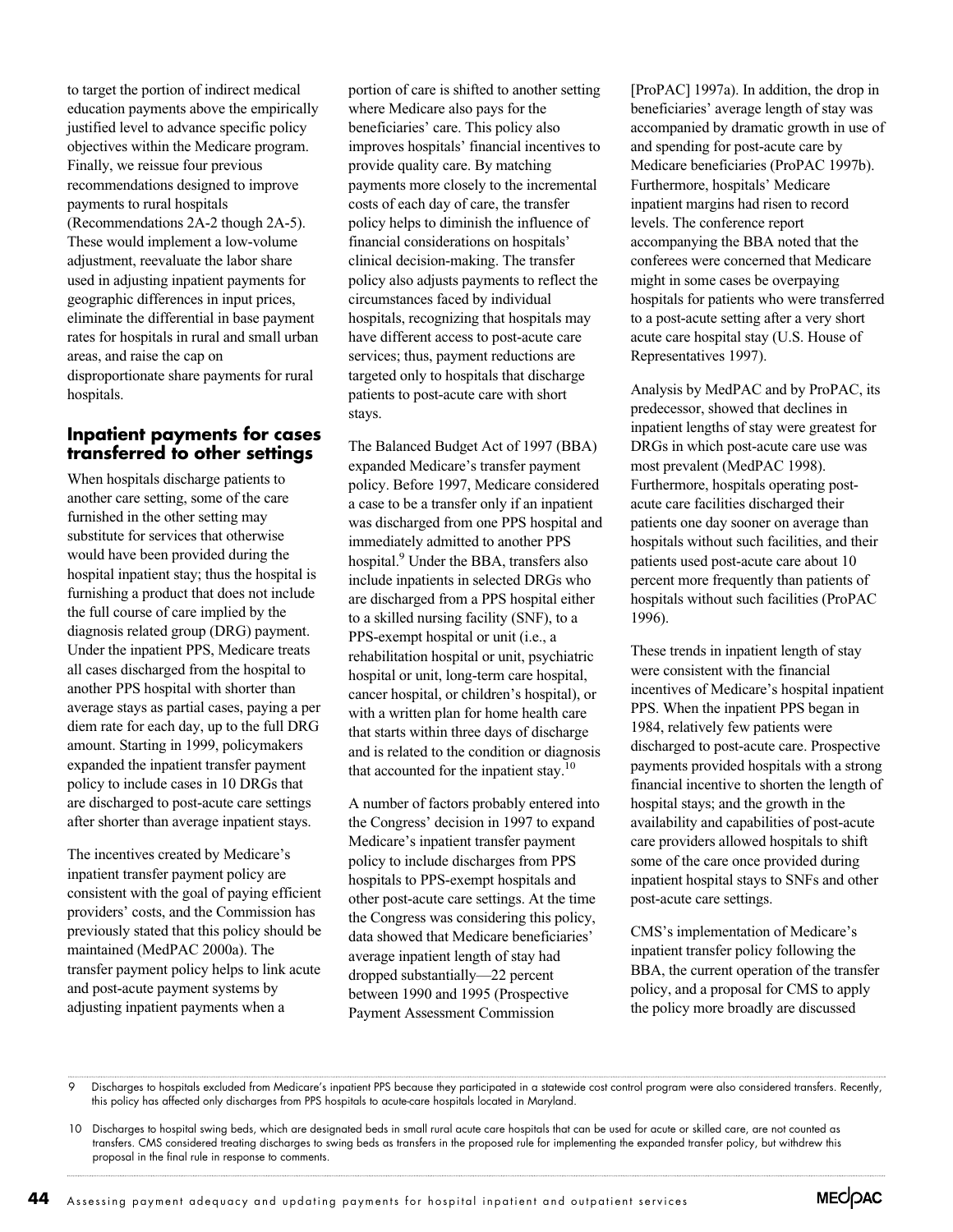below. Although Medicare beneficiaries' post-acute care use has grown relatively little in recent years, the shift of services from inpatient to post-acute settings continues. Medicare's inpatient transfer policy is intended to adjust payments to hospitals for inpatient services to reflect this shift of services from inpatient to post-acute settings. So far, however, the policy has been implemented for only 10

DRGs. Consequently, Medicare still overpays hospitals for inpatient services when they discharge patients in other DRGs to post-acute care after very short stays. This is particularly true for the 13 DRGs with high use of post-acute care services. For that reason, the Commission recommends extending the policy to these 13 additional DRGs next year (Table  $2A-4$ ).

#### **Implementation of Medicare's inpatient transfer policy**

CMS implemented Medicare's expanded inpatient transfer payment policy in fiscal year 1999. To comply with the law, the Secretary selected 10 DRGs in which inpatient cases would be considered transfers if they met certain statutory criteria. The Secretary was authorized by the BBA to expand the list of DRGs



#### **Hospital cases under Medicare's inpatient transfer payment policy currently and under proposed expansion**

| <b>DRG Title</b>                                                           | Number of<br>cases | <b>Percent of</b><br>cases<br>discharged to<br>post-acute care | Percent of<br>transfer cases<br>with short stays | Percent of all<br>cases in DRG that<br>are short-stay<br>transfers |
|----------------------------------------------------------------------------|--------------------|----------------------------------------------------------------|--------------------------------------------------|--------------------------------------------------------------------|
| <b>DRGs under current policy</b>                                           |                    |                                                                |                                                  |                                                                    |
| 14 Specific cerebrovascular disorders except transient ischemic attack     | 302,095            | 51.8%                                                          | 22.1%                                            | 11.5%                                                              |
| 113 Amputation for circulatory system disorders, except upper limb and toe | 39,267             | 71.4                                                           | 45.2                                             | 32.3                                                               |
| 209 Major joint and limb reattachment procedure of lower extremity         | 356,891            | 76.7                                                           | 28.7                                             | 22.0                                                               |
| 210 Hip and femur procedures except major joint age > 17 with CC           | 115,722            | 81.9                                                           | 28.1                                             | 23.0                                                               |
| Hip and femur procedures except major joint age > 17 without CC<br>211     | 30,572             | 79.8                                                           | 21.7                                             | 17.3                                                               |
| 236 Fractures of hip and pelvis                                            | 37,919             | 67.3                                                           | 12.3                                             | 8.3                                                                |
| 263 Skin graft and/or debridement for skin ulcer or cellulitis with CC     | 22,919             | 61.9                                                           | 40.8                                             | 25.3                                                               |
| 264 Skin graft and/or debridement for skin ulcer or cellulitis without CC  | 3,711              | 50.5                                                           | 37.0                                             | 18.7                                                               |
| 429 Organic disturbances and mental retardation                            | 25,373             | 58.4                                                           | 31.4                                             | 18.3                                                               |
| 483 Tracheostomy except for face, mouth, and neck diagnoses                | 40,954             | 52.5                                                           | 47.5                                             | 24.9                                                               |
| Total for 10 DRGs                                                          | 975,423            | 67.2                                                           | 27.8                                             | 18.7                                                               |
| DRGs under proposed expansion                                              |                    |                                                                |                                                  |                                                                    |
| 12 Degenerative nervous system disorders                                   | 47,929             | 56.2                                                           | 30.9                                             | 17.4                                                               |
| 79 Respiratory infections and inflammations age > 17 with CC               | 158,062            | 49.6                                                           | 29.8                                             | 14.8                                                               |
| 80 Respiratory infections and inflammations age > 17 without CC            | 8,019              | 42.7                                                           | 25.2                                             | 10.8                                                               |
| 107 Coronary bypass with cardiac catheterization                           | 79,444             | 42.7                                                           | 35.8                                             | 15.3                                                               |
| 109 Coronary bypass without PTCA or cardiac catheterization                | 54,830             | 38.9                                                           | 25.5                                             | 9.9                                                                |
| 148 Major small and large bowel procedures with CC                         | 123,995            | 39.2                                                           | 31.3                                             | 12.3                                                               |
| 149 Major small and large bowel procedures without CC                      | 18,498             | 15.4                                                           | 22.3                                             | 3.4                                                                |
| 239 Pathological fractures and musculoskeletal and CT malignancy           | 45,479             | 53.6                                                           | 25.2                                             | 13.5                                                               |
| 243 Medical back problems                                                  | 88,618             | 40.9                                                           | 9.7                                              | 4.0                                                                |
| 320 Kidney and urinary tract infections age > 17 with CC                   | 184,099            | 44.0                                                           | 26.9                                             | 11.9                                                               |
| Kidney and urinary tract infections age > 17 without CC<br>321             | 29,862             | 29.0                                                           | 17.4                                             | 5.0                                                                |
| 415 OR procedure for infectious and parasitic diseases                     | 37,974             | 53.6                                                           | 36.6                                             | 19.6                                                               |
| 468 Extensive OR procedure unrelated to principal diagnosis                | 57,861             | 43.6                                                           | 27.5                                             | 12.0                                                               |
| Total for 13 additional DRGs                                               | 934.670            | 44.0                                                           | 27.5                                             | 12.1                                                               |
| All other DRGs                                                             | 8,902,789          | 25.1                                                           | 17.7                                             | 4.4                                                                |
| All DRGs                                                                   | 10,812,882         | 30.5                                                           | 20.9                                             | 6.4                                                                |

Note: DRG (diagnosis related group), CC (complication or comorbidity), PTCA (percutaneous transluminal coronary angioplasty), CT (connective tissue), OR (operating room). Short stays are those that are more than one day less than the geometric mean length of stay for the DRG. Percentages may be inexact because of rounding.

Source: MedPAC analysis of 2001 MedPAR data from CMS.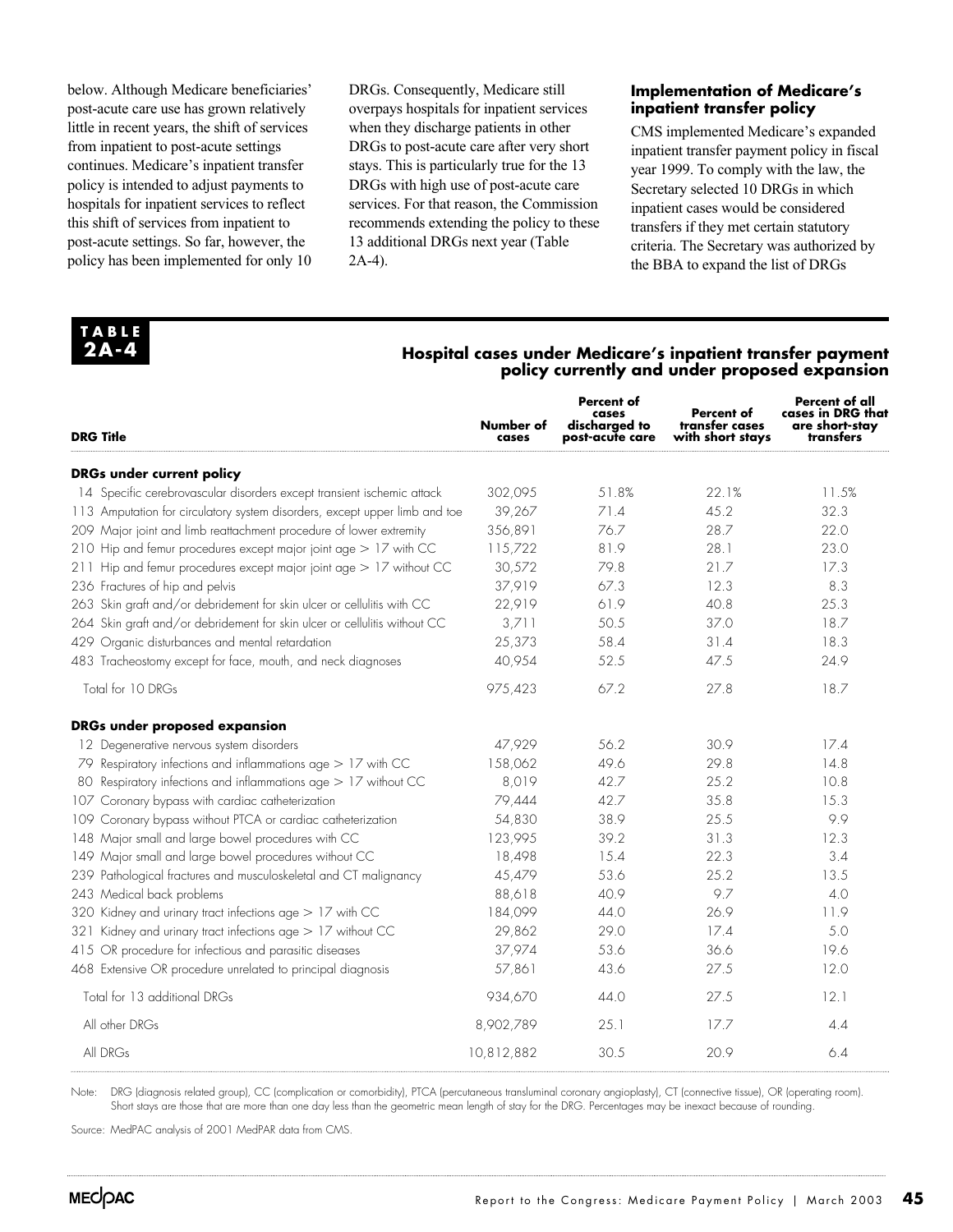beginning in fiscal year 2001, but, in conjunction with the Balanced Budget Refinement Act of 1999 (BBRA), she decided to delay any expansion by at least two years.

The Secretary considered expanding the transfer policy to encompass DRGs beyond the original 10 in the proposed rule on Medicare's inpatient prospective payments for fiscal year 2003 (CMS 2002b). In the final rule the Secretary decided to defer a decision about expanding the policy until 2004. Commenters raised many issues regarding the impact of expanding the policy that need to be considered carefully before proceeding, and the Secretary stated that the limited time between the close of the comment period and the required publication date for the final rule was not sufficient for analyzing and responding to all the points raised. CMS plans to continue research to assess whether expansion of the policy to additional DRGs is warranted for fiscal year 2004 or subsequent years (CMS 2002a).

#### **Medicare's current inpatient transfer payment policy**

For transfer cases with hospital lengths of stay substantially shorter than the national average for the DRG, Medicare pays hospitals a per diem rate up to the full DRG payment—which is reached when the length of stay is one day less than the geometric mean length of stay for the DRG.<sup>11</sup> The per diem amount equals the full per discharge payment for the DRG divided by its national geometric mean length of stay. Hospitals receive twice the per diem amount for the first day of care and the per diem amount for all subsequent days up to the full DRG payment. Very expensive cases may qualify for outlier payments as well.

The Secretary may provide a modified per diem payment for DRGs in which a substantial portion of the cost of care is incurred in the early days of the stay. This ensures that the transfer payment will

cover the full cost of care for these cases. By law, the modified payment may be no more than the average of the payment under the basic transfer policy and the full DRG payment. Currently, this modified transfer payment is provided in 3 of the 10 DRGs affected by the transfer policy; all 3 are surgical DRGs. In these instances, hospitals receive half the full DRG payment plus a single per diem payment for the first day of care. They then receive half of a per diem payment for all subsequent days of care up to the full DRG payment for the case.

In selecting the 10 DRGs originally authorized for the expanded transfer policy, the Secretary chose DRGs with a large number of discharges to post-acute care and a high rate of post-acute care use (Table 2A-4). More than half the cases in each of these DRGs were discharged to post-acute care settings. In these 10 DRGs, as in most DRGs, the patients who use post-acute care tend to have longer than average inpatient stays. For example, patients who are transferred to post-acute care settings in DRG 14 (strokes) have average acute inpatient stays of 6.8 days, which is 2.1 days higher than the national geometric mean length of stay for all cases in this DRG (Figure 2A-6). Since Medicare's transfer policy applies only to transfer cases with lengths of stay that are more than one day shorter than the national geometric mean for the DRG, patients transferred to post-acute care settings are affected only when their stays are several days shorter than those typical of post-acute care users.

#### **Proposals to expand Medicare's inpatient transfer payment policy**

CMS, as part of the proposed rule for Medicare's hospital inpatient PPS for fiscal year 2003, considered two options for expanding the transfer policy to encompass additional DRGs:

• *Expansion of the policy to some additional DRGs.* Under one option

CMS would apply the inpatient transfer payment policy to 13 additional DRGs with high rates of transfers to post-acute care settings (similar to the initial group of 10 DRGs).

• *Expansion of the policy to all DRGs.* Under the second option, CMS would apply the inpatient transfer policy to all DRGs.

As discussed below, we believe that the weight of evidence supports expanding Medicare's inpatient transfer payment policy beyond the original 10 DRGs. Because expanding the policy to all DRGs might reduce PPS payments to some hospitals by as much as 4 percent, we recommend that the policy be extended initially to 13 additional DRGs, with the effects of this expansion evaluated before extending the policy to more DRGs.

**Why the expanded transfer policy is needed** Medicare's inpatient PPS is intended to encourage providers to seek more efficient ways to furnish highquality care to its beneficiaries. In many instances, substituting less costly postacute care services for more expensive inpatient care may provide a more efficient overall episode of care of comparable quality. As long as this is true and Medicare's payment policies adapt appropriately, it is in everyone's interest to promote such changes in the quantity and mix of services furnished across care settings.

There would be no need to broaden Medicare's inpatient transfer payment policy if all of the observed increases in the use of post-acute care represented additional care, or if the substitution of post-acute care for inpatient care were occurring roughly similarly across all DRGs and hospitals. In the latter case, the payments could adjust to reflect this through the update. Available evidence, however, strongly suggests that observed increases in the use of post-acute care reflect the substitution of post-acute care



<sup>11</sup> The geometric mean length of stay provides a more representative measure of the usual length of stay than the arithmetic average when the distribution includes many cases with extremely long stays.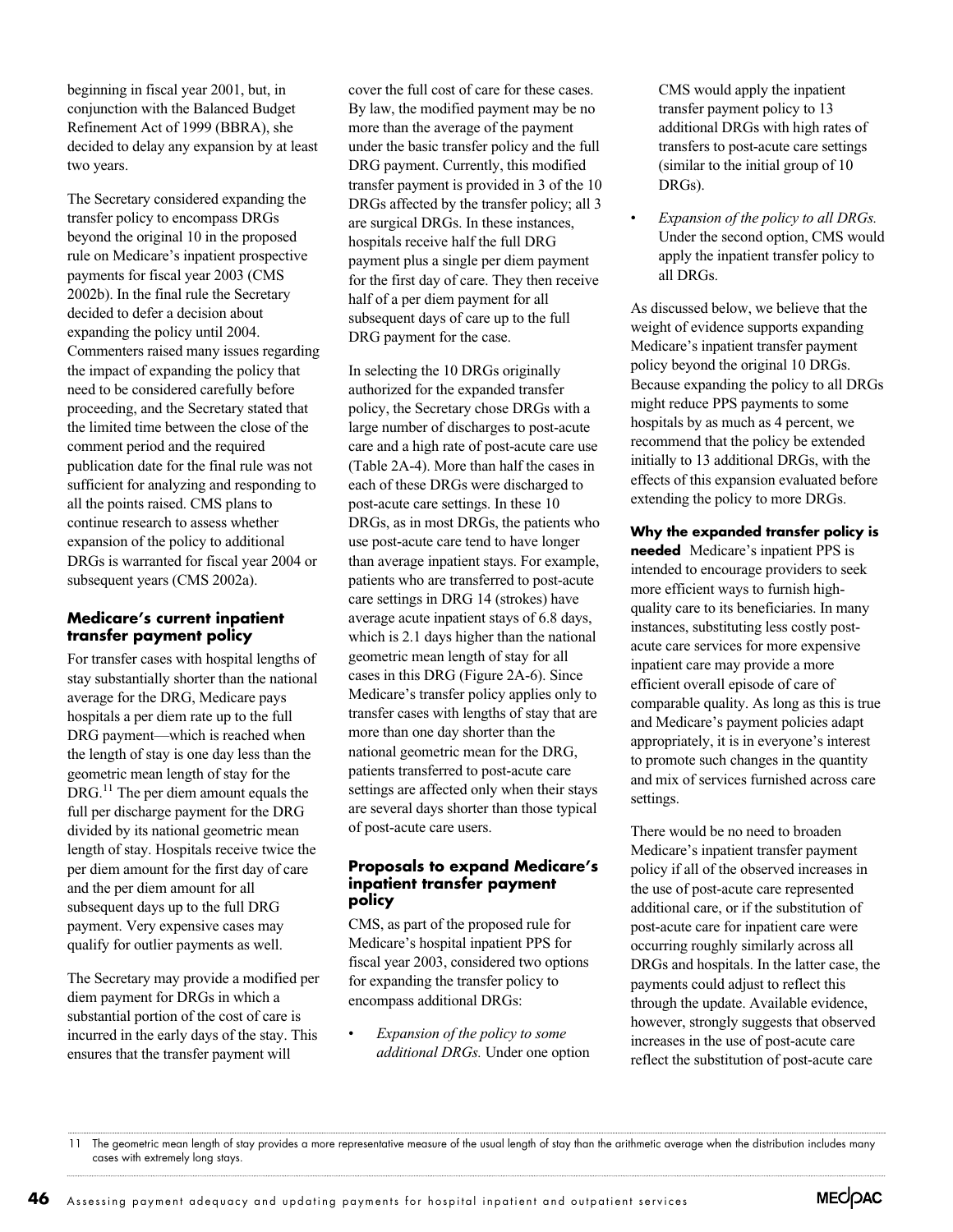for some inpatient care services, and that the substitution of services differs among DRGs and hospitals. Furthermore, expanding the transfer policy would improve the incentives for providing quality care by reducing the strong financial incentives Medicare's inpatient PPS gives providers to discharge patients to post-acute settings as quickly as possible. Expanding the policy would also improve payment equity among hospitals by accounting for differences in hospitals' short stay post-acute transfer rates.

*Shifts in services from inpatient to postacute settings* In recent years, Medicare beneficiaries' average inpatient length of stay has declined, while the number of discharges from inpatient to post-acute care settings has increased. Between 1991 and 2001, Medicare length of stay fell 34 percent and Medicare discharges from PPS hospitals to post-acute care settings increased 49 percent. During this period, Medicare discharges from acute care hospitals to hospitals and units exempt from the inpatient PPS doubled; discharges from acute care hospitals to skilled nursing facilities climbed 65 percent; and discharges from acute care hospitals to home health care increased by 14 percent (Table 2A-5).

Analysis of Medicare hospital inpatient claims also suggests that some of the increase in post-acute care has substituted for inpatient days and related services.<sup>12</sup> One analysis, for example, has shown that length of stay declines were greater in DRGs with high rates of post-acute care use (MedPAC 1998). Another study showed that length-of-stay declines between 1991 and 1998 were greater for post-acute users compared with nonusers—4.5 days and 2.4 days, respectively (Gillman et al. 2000). Further, average length of stay in DRGs with high use of post-acute care dropped 7.1 days for users versus 5.6 days for nonusers.





Note: DRG (diagnosis related group), LOS (length of stay). Source: MedPAC analysis of 2000 MedPAR data from CMS.

**2A-6**

30,000

| TABLE                       | Medicare hospital discharges to post-acute<br>care providers, 1991–2001 |                           |     |
|-----------------------------|-------------------------------------------------------------------------|---------------------------|-----|
|                             |                                                                         | Percent of hospital cases |     |
|                             | 1991                                                                    | 1998                      | וממ |
| PPS exempt hospital or unit | 27%                                                                     | A 7%                      | 55% |
| Skilled nursing facility    |                                                                         | 5 R                       |     |

Home health 8.5 9.7 9.7 Total 20.5 30.2 30.5

Note: PPS (prospective payment system).

Source: Gillman et al. (2000) and MedPAC analysis of 2001 MedPAR data from CMS.

Analysis of inpatient payments and estimated costs for patients discharged to post-acute care suggests that hospitals incur much lower costs for post-acute care users with very short stays. In the absence of an expanded transfer policy, this can result in large financial gains to hospitals that discharge many patients to post-acute care settings. Although hospitals receive a lower payment for short-stay cases under

the transfer policy, per diem transfer payments still exceed the cost of caring for these cases on average. In DRG 79 (respiratory infections), for example, per diem transfer payments prior to reaching the full DRG payment would exceed estimated daily costs by about 50 percent (Figure 2A-7, p. 48). Almost all other DRGs would have similar outcomes under an expanded transfer policy. In the few

12 Although Medicare beneficiaries' use of post-acute care has not been growing rapidly since 1998, the substitution of post-acute services for hospital inpatient care has not yet been fully addressed in the inpatient PPS.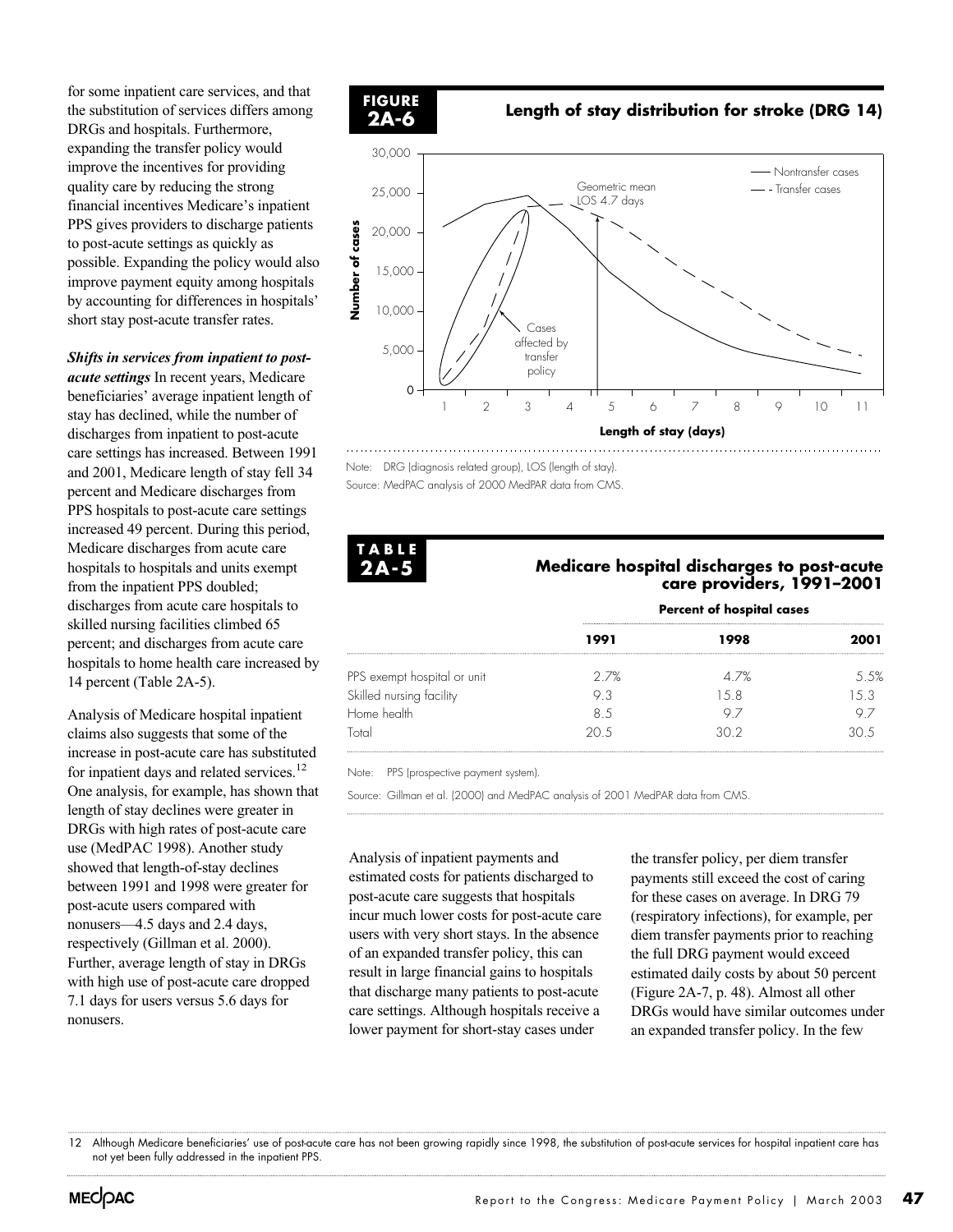#### **FIGURE 2A-7**

#### **Payment-to-cost ratios for transfer cases before and after transfer policy, respiratory infections (DRG 79)**



Source: MedPAC analysis of 2001 MedPAR data from CMS.

instances where per diem payments would not cover per diem costs (DRG 107, for example), applying the modified transfer payment method would provide per diem payments well above per diem costs for cases affected by the policy.

Thus there is strong evidence that the current payment system overpays hospitals that discharge patients to postacute settings with shorter than average stays in DRGs where the expanded transfer policy does not apply. The expanded transfer policy provides a mechanism for linking acute and postacute payments by reducing the overpayment when a portion of the care is shifted to a post-acute setting where Medicare also pays for services. The policy, however, also is necessary to account for differences in hospitals' circumstances, recognizing that access to post-acute services can vary, contributing to different financial outcomes among hospitals.

*Post-acute care use patterns among DRGs and hospitals* The percentage of cases discharged to post-acute care

settings varies widely among DRGs. Over half of all cases are discharged to a postacute care provider in 41 DRGs that account for about 12 percent of Medicare discharges. Between 25 and 50 percent of all cases are discharged to post-acute care in another 177 DRGs. In all, more than three-fifths of all Medicare discharges are in DRGs in which at least 25 percent of all cases go on to post-acute care. At the other end of the spectrum, 12 percent of all discharges are in 108 DRGs where less than 10 percent of cases go on to postacute care.

Transfers to post-acute care are similarly uneven across hospitals. For instance, urban hospitals on average transfer a larger proportion of Medicare cases to post-acute care providers than do rural hospitals—32 percent and 26 percent, respectively (Table 2A-6). Finer breakdowns of urban and rural hospitals show even greater differences in use of post-acute care. Hospitals located in large urban areas (metropolitan statistical areas with over 1 million people) transferred 34 percent of their cases to post-acute care, compared with only 20 percent for rural

hospitals with less than 50 beds that do not currently receive special treatment under Medicare.

Regional disparities in the use of postacute care are even larger. For example, post-acute care transfer rates are twice as high in New England (46 percent) as in the West South Central census division (23 percent). Most other differences among hospital groups (e.g., ownership or teaching status) tend to be small, however. These small differences reflect the wide variability in post-acute care transfer rates among the hospitals within most hospital groups.

Individual hospitals' transfer rates do appear to be strongly consistent across DRGs (Table 2A-7, p. 50). When we grouped hospitals by their overall percentage of Medicare cases transferred to post-acute care, it turned out that those with low overall transfer rates also had low transfer rates in each of the DRGs we examined. Similarly, those with high overall transfer rates also had high rates in each of the DRGs. These findings suggest that hospitals' transfers to post-acute care are driven more by their specific circumstances than by any shared hospital characteristic. Short-stay transfers to postacute care—those that have inpatient stays prior to transfer that are more than one day less than the national geometric mean length of stay for the DRG—show similar patterns, with strong hospital-specific differences and relatively small differences among hospital groups.

Average length of stay for Medicare beneficiaries varies across regions, although the differences are much less than they were 10 years ago (Table 2A-8, p. 51). Some observers have suggested that expansion of the transfer policy would penalize hospitals in regions with short stays. This concern is only valid to a point, however, because the relationship between regional average Medicare lengths of stay and the proportion of cases affected by the policy is fairly weak. Two factors influence the proportion of cases affected by the policy. One is the share of cases discharged to post-acute care and

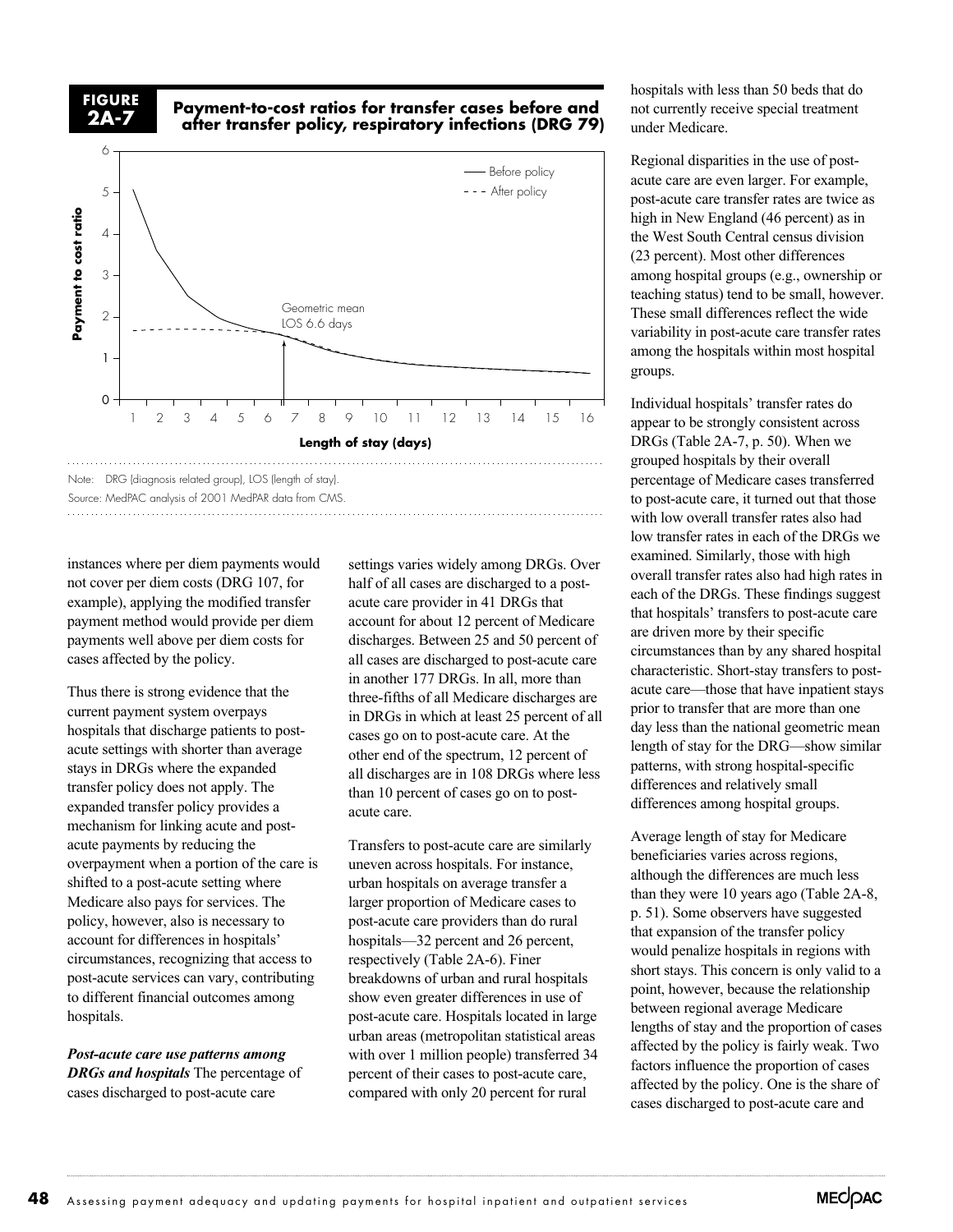#### **Use of post-acute care providers and cases affected by expansion of transfer policy to all DRGs**

| <b>Hospital group</b>          | Number of<br>hospitals | Number of<br>cases | <b>Percent of cases</b><br>discharged to<br>post-acute care | <b>Percent of</b><br>transfer<br>cases with<br>short stays | Percent of all<br>cases discharged<br>to post-acute<br>care with<br>short stays |
|--------------------------------|------------------------|--------------------|-------------------------------------------------------------|------------------------------------------------------------|---------------------------------------------------------------------------------|
| Total                          | 4,613                  | 10,812,882         | 30.5%                                                       | 20.9%                                                      | 6.4%                                                                            |
| Urban                          | 2,632                  | 8,646,905          | 31.7                                                        | 20.5                                                       | 6.5                                                                             |
| Rural                          | 1,656                  | 2,103,922          | 25.9                                                        | 22.7                                                       | 5.9                                                                             |
| Large urban                    | 1,537                  | 4,902,476          | 33.6                                                        | 20.3                                                       | 6.8                                                                             |
| Other urban                    | 1,095                  | 3,744,429          | 29.2                                                        | 20.8                                                       | 6.1                                                                             |
| Rural referral                 | 248                    | 833,371            | 28.3                                                        | 20.7                                                       | 5.8                                                                             |
| Sole community                 | 521                    | 476,975            | 23.6                                                        | 24.4                                                       | 5.8                                                                             |
| Small rural Medicare dependent | 241                    | 183,454            | 25.0                                                        | 24.1                                                       | 6.0                                                                             |
| Other rural $<$ 50 beds        | 313                    | 161,707            | 19.9                                                        | 27.6                                                       | 5.5                                                                             |
| Other rural $\geq$ 50 beds     | 333                    | 448,415            | 26.3                                                        | 23.5                                                       | 6.2                                                                             |
| Major teaching                 | 298                    | 1,493,872          | 32.3                                                        | 21.5                                                       | 6.9                                                                             |
| Other teaching                 | 824                    | 3,620,550          | 31.6                                                        | 20.3                                                       | 6.4                                                                             |
| Nonteaching                    | 3,166                  | 5,636,405          | 29.4                                                        | 21.1                                                       | 6.2                                                                             |
| New England                    | 183                    | 537,570            | 46.2                                                        | 24.6                                                       | 11.4                                                                            |
| Middle Atlantic                | 474                    | 1,605,852          | 37.2                                                        | 17.0                                                       | 6.3                                                                             |
| South Atlantic                 | 687                    | 2,084,098          | 29.3                                                        | 20.0                                                       | 5.8                                                                             |
| East North Central             | 696                    | 1,914,994          | 32.3                                                        | 22.1                                                       | 7.1                                                                             |
| East South Central             | 406                    | 958,806            | 26.1                                                        | 19.9                                                       | 5.2                                                                             |
| West North Central             | 571                    | 872,834            | 28.6                                                        | 22.7                                                       | 6.5                                                                             |
| West South Central             | 648                    | 1,260,795          | 22.8                                                        | 20.4                                                       | 4.7                                                                             |
| Mountain                       | 328                    | 467,115            | 27.9                                                        | 26.1                                                       | 7.3                                                                             |
| Pacific                        | 564                    | 972,134            | 30.8                                                        | 22.8                                                       | 7.0                                                                             |
| Voluntary                      | 2,596                  | 7,900,024          | 32.0                                                        | 20.8                                                       | 6.6                                                                             |
| Proprietary                    | 650                    | 1,239,981          | 27.8                                                        | 20.3                                                       | 5.6                                                                             |
| Urban government               | 368                    | 985,048            | 26.9                                                        | 21.8                                                       | 5.8                                                                             |
| Rural government               | 669                    | 625,657            | 23.4                                                        | 21.9                                                       | 5.1                                                                             |

Note: DRGs (diagnosis related groups). Short stays are those that are more than one day less than the geometric mean length of stay for the DRG.

Source: MedPAC analysis of 2001 MedPAR data from CMS.

the other is the share of these cases that have short stays. Hospitals in regions with relatively short stays tend to have a higher proportion of their transfer cases discharged after a short stay, but there is no relationship between length of stay and the proportion of cases discharged to postacute care.

Further, although hospitals located in short-stay regions may have more transfer cases affected by the policy, they benefit financially from their short stay pattern of care on all their other cases. The per discharge payment rates under the inpatient PPS reflect national average care patterns. Other things being equal,

however, cases in relatively short-stay regions tend to have lower than average costs.

Hospitals with high short-stay transfer rates would lose some payments under the post-acute transfer policy, but they benefit from having relatively short stays and low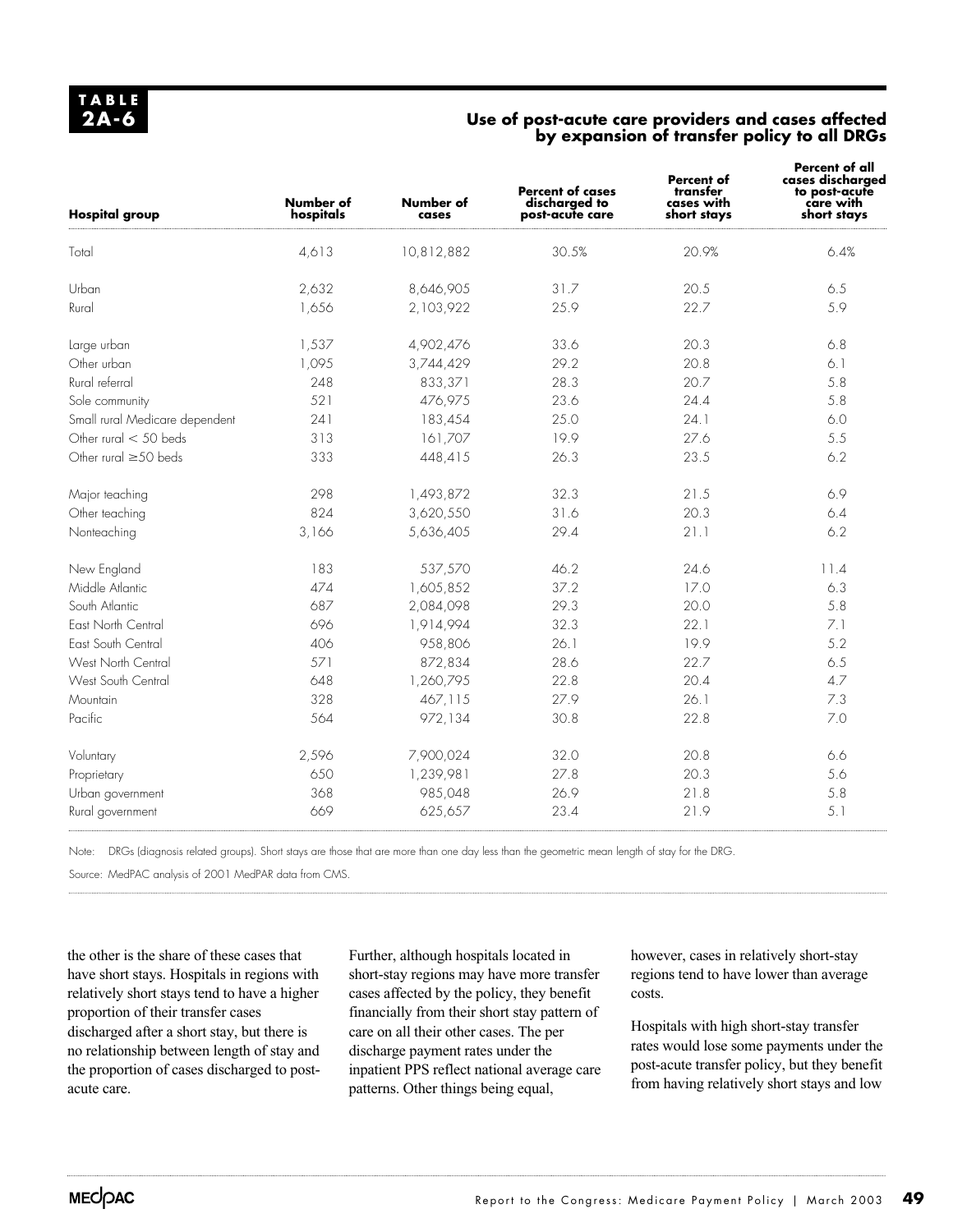#### **Share of cases discharged to post-acute care settings for selected DRGs, by hospital group**

|                   | <b>DRGs</b>                                                                               |     |    |    |     |         |      |     |
|-------------------|-------------------------------------------------------------------------------------------|-----|----|----|-----|---------|------|-----|
| Hospital<br>group | <b>Percent of</b><br>hospitals                                                            | 14  | 79 | 89 | 107 | 116     | 204  | 209 |
|                   | Group defined by percent of hospital cases discharged to post-acute care                  |     |    |    |     |         |      |     |
| < 10              | 10%                                                                                       | 11% | 6% | 5% | 7%  | 2%      | 2%   | 20% |
| $\geq 10 - 20$    | 17                                                                                        | 36  | 28 | 17 | 19  | .5      | 8    | 52  |
| $\geq 20 - 30$    | 31                                                                                        | 49  | 43 | 28 | 32  | 8       | 12   | 73  |
| $\geq 30 - 40$    | 28                                                                                        | 57  | 55 | 38 | 52  | 12      | 17   | 81  |
| $\geq 40 - 50$    | 10                                                                                        | 63  | 66 | 50 | 72  | 20      | 23   | 88  |
| $\geq 50$         | $\overline{\mathcal{A}}$                                                                  | 69  | 74 | 62 | 82  | 32      | 31   | 93  |
| Total             | 100                                                                                       | 52  | 50 | 34 | 43  | 11      | 15   | 77  |
|                   | Group defined by percent of hospital cases discharged to post-acute care with short stays |     |    |    |     |         |      |     |
| $\lt$ 2           | 10                                                                                        | 2   | 2  |    | 2   | $\star$ | $-*$ | 3   |
| $\geq 2 - 5$      | 30                                                                                        | 7   | 8  | 3  | 8   | _*      |      | l 3 |
| $\geq 5 - 10$     | 44                                                                                        | 13  | 16 | 6  | 18  |         | 3    | 24  |
| $\geq 10 - 15$    | 13                                                                                        | 19  | 25 | 12 | 32  | 2       | 3    | 34  |
| $\geq$ 1.5        | 3                                                                                         | 31  | 38 | 21 | 45  | 3       | 9    | 45  |

Note: DRGs (diagnosis related groups), DRG 14 = stroke, DRG 79 = respiratory infections, DRG 89 = pneumonia, DRG 107 = coronary bypass with cardiac catheterization, DRG 116 = other permanent cardiac pacemaker implant, DRG  $204 =$  disorders of the pancreas except malignancy, DRG  $209 =$  major joint and limb reattachment procedures of lower extremity. Short stays are those that are more than one day less than the geometric mean length of stay for the DRG.

Total 100 11 15 6 15 1 2 22

\* Less than 0.5 percent

Source: MedPAC analysis of 2001 MedPAR data from CMS.

costs throughout their Medicare caseload, which contributes to their having higher Medicare inpatient margins (Table  $2A-9$ <sup>13</sup> When hospitals are grouped by their short-stay post-acute transfer rates, those with high proportions of short-stay transfers on average have relatively short overall Medicare lengths of stay. For instance, hospitals that had more than 15 percent of their cases transferred to postacute care settings after short inpatient stays had average actual lengths of stay about 20 percent lower than we would expect given their mix of cases among the DRGs.14 They also had a higher proportion of cases discharged to postacute care overall.

#### *Improving incentives for quality care*

A per case payment system provides strong financial incentives for hospitals to shorten inpatient stays. Per diem payments reduce hospitals' incentives to transfer patients to post-acute settings by bringing payments more in line with the estimated incremental cost of providing care. The rationale for the policy does not assume that hospitals are prematurely

discharging patients to post-acute care settings but that they substitute post-acute services for acute care. Nevertheless, the expanded transfer policy provides a better set of incentives to protect beneficiaries from potential premature discharge to post-acute care. When hospitals are paid less for short stays and more for long stays, the decision to transfer will be influenced less by financial considerations. Hospitals should be financially indifferent to the decision to transfer a patient to a post-acute setting if the marginal cost of care and the per diem payment amounts are close. Past research has shown that Medicare's current transfer payment method provides a reasonable approximation of marginal cost (Carter and Rumpel 1993).

HCFA (now CMS) analysis of the initial 10 DRGs showed that per diem payments would on average more than cover the cost of care for the affected transfer cases (HCFA 1998). Consequently, hospitals still had a financial incentive to discharge patients to post-acute care, and in fact the percentage of cases in the original 10 DRGs discharged to post-acute care increased slightly after the policy was implemented. As discussed earlier, our analysis also shows that per diem transfer payments would more than cover the estimated daily cost of care for short-stay cases in the original 10 DRGs and in other DRGs to which the policy might be expanded.

#### *Providing a more equitable distribution*

*of payments* Another reason to expand the transfer policy is that it would improve payment equity across cases and hospitals. The expanded transfer policy would help improve payment equity in two ways. First, it would account for differences across providers in the availability and use of post-acute care for short-stay cases. In general, the policy would provide a

<sup>13</sup> Medicare inpatient margins were calculated excluding disproportionate share hospital payments and IME payments above the teaching cost relationship. These amounts were excluded because they are unrelated to the transfer policy and they tend to obscure the relationships between average length of stay, short-stay postacute transfers, and hospital financial performance.

<sup>14</sup> To make this calculation, we compared each hospital's actual average length of stay for Medicare patients with what the average would have been if its cases had the national average length of stay in each DRG.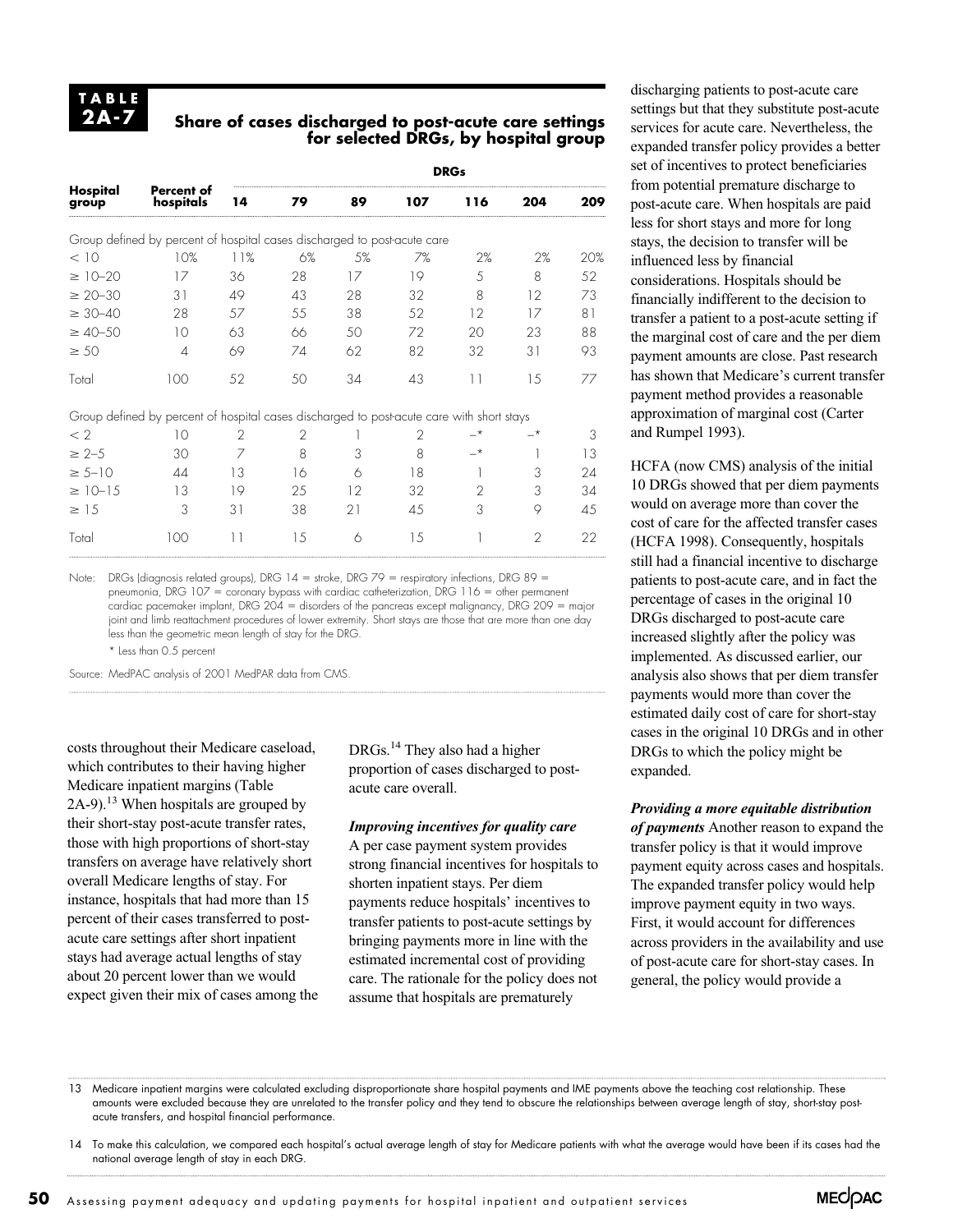#### **Use of post-acute care, transfers, and length of stay by region, 2001**

| Region                    | Average<br>length<br>of stav | Percent of<br>transfer cases<br>with short stays | Percent of<br>cases<br>discharged to<br>post-acute care | Percent of all<br>cases discharged<br>to post-acute care<br>with short stays |
|---------------------------|------------------------------|--------------------------------------------------|---------------------------------------------------------|------------------------------------------------------------------------------|
| Total                     | $5.6$ days                   | 20.9%                                            | 30.5%                                                   | 6.4%                                                                         |
| Middle Atlantic           | 67                           | 17.0                                             | 37.2                                                    | 6.3                                                                          |
| South Atlantic            | 5.6                          | 20.0                                             | 29.3                                                    | 5.8                                                                          |
| <b>Fast South Central</b> | 5.5                          | 19.9                                             | 26.1                                                    | 5.2                                                                          |
| West South Central        | 5.5                          | 20.4                                             | 22.8                                                    | 4.7                                                                          |
| New England               | 5.5                          | 24.6                                             | 46.2                                                    | 11.4                                                                         |
| Pacific                   | 5.3                          | 22.8                                             | 30.8                                                    | 7.0                                                                          |
| <b>Fast North Central</b> | 5.3                          | 22 1                                             | 32.3                                                    | 7.1                                                                          |
| West North Central        | 5.1                          | 22.7                                             | 28.6                                                    | 6.5                                                                          |
| Mountain                  | 4.8                          | 26.1                                             | 27.9                                                    | 7.3                                                                          |

Note: Short stays are those that are more than one day less than the geometric mean length of stay for the DRG.

Source: MedPAC analysis of 2001 MedPAR data from CMS.

payment reflecting the care provided during the acute inpatient stay, recognizing that use of post-acute care can begin at different points in similar patients' care. Hospitals that have their own post-acute care units, for example, may be able to move patients safely to a post-acute care unit earlier than hospitals where patients would need to be transported for post-acute care. In

addition, the timing of discharge or use of post-acute care may be affected by the availability of open beds in facilities that are able to handle patients' specific treatment needs. The transfer policy matches payments to the local circumstances, rather than applying the same payment in widely differing circumstances.

Second, expanding the transfer policy would improve the accuracy of the DRG weights in the affected DRGs. The DRGs not included in the expanded transfer policy are now affected adversely because cases that would be treated as transfers are treated as discharges—and not discounted in recalibration. Thus DRGs not included in the expanded transfer policy that have experienced substantial declines in length of stay (and charges) because of increased post-acute transfers have likely seen their relative weights fall. In this situation, hospitals able to discharge patients early likely are paid too much while those that are unable to do so (because of limited access to post-acute services) are paid too little.

Tracheostomy cases provide an example of the potential inequities of the payment before the expanded transfer policy was put in place. Cases in DRG 483 tend to have very long lengths of stay (the geometric mean is 35 days) and receive very high DRG payments (the payment rate is more than 10 times the average for all cases). However, hospitals located in areas with facilities that can provide ventilator support for these patients are potentially able to transfer patients relatively early in a stay (after as few as three days) and thus receive a full DRG payment and a large financial gain. Under the expanded transfer policy, cases with

# **TABLE 2A-9**

# **Use of post-acute care, Medicare inpatient operating margins, and length of stay, 2001**

| Hospital group defined<br>by percent of cases<br>transferred to<br>post-acute care<br>with short stays | Percent of<br>hospitals | Percent of<br>cases discharged<br>to post-acute care | Ratio of actual<br>to expected<br>lenath of stay | Medicare<br>inpatient margin<br>excluding DSH and<br>above cost IME* | Change in<br>payments if<br>transfer policy<br>expanded to<br>all DRGs |
|--------------------------------------------------------------------------------------------------------|-------------------------|------------------------------------------------------|--------------------------------------------------|----------------------------------------------------------------------|------------------------------------------------------------------------|
| $<$ 2                                                                                                  | l O%                    | 10%                                                  | 115%                                             | $-1.8%$                                                              |                                                                        |
| $\geq 2 - 5$                                                                                           | 30                      | 24                                                   | 07ء                                              |                                                                      |                                                                        |
| $\geq 5 - 10$                                                                                          | 44                      | 33                                                   |                                                  |                                                                      | $-1.3$                                                                 |
| $\geq 10 - 15$                                                                                         |                         | 42                                                   | 88                                               |                                                                      | $-2.3$                                                                 |
| $\geq$ 1.5                                                                                             |                         | .5C                                                  | 80                                               | I O 4                                                                | $-3.8$                                                                 |

Note: DSH (disproportionate share), IME (indirect medical education). Short stays are those that are more than one day less than the geometric mean length of stay for the DRG. \*Portion of the IME adjustment above the relationship between teaching intensity and cost per discharge.

Source: MedPAC analysis of 2001 MedPAR data from CMS.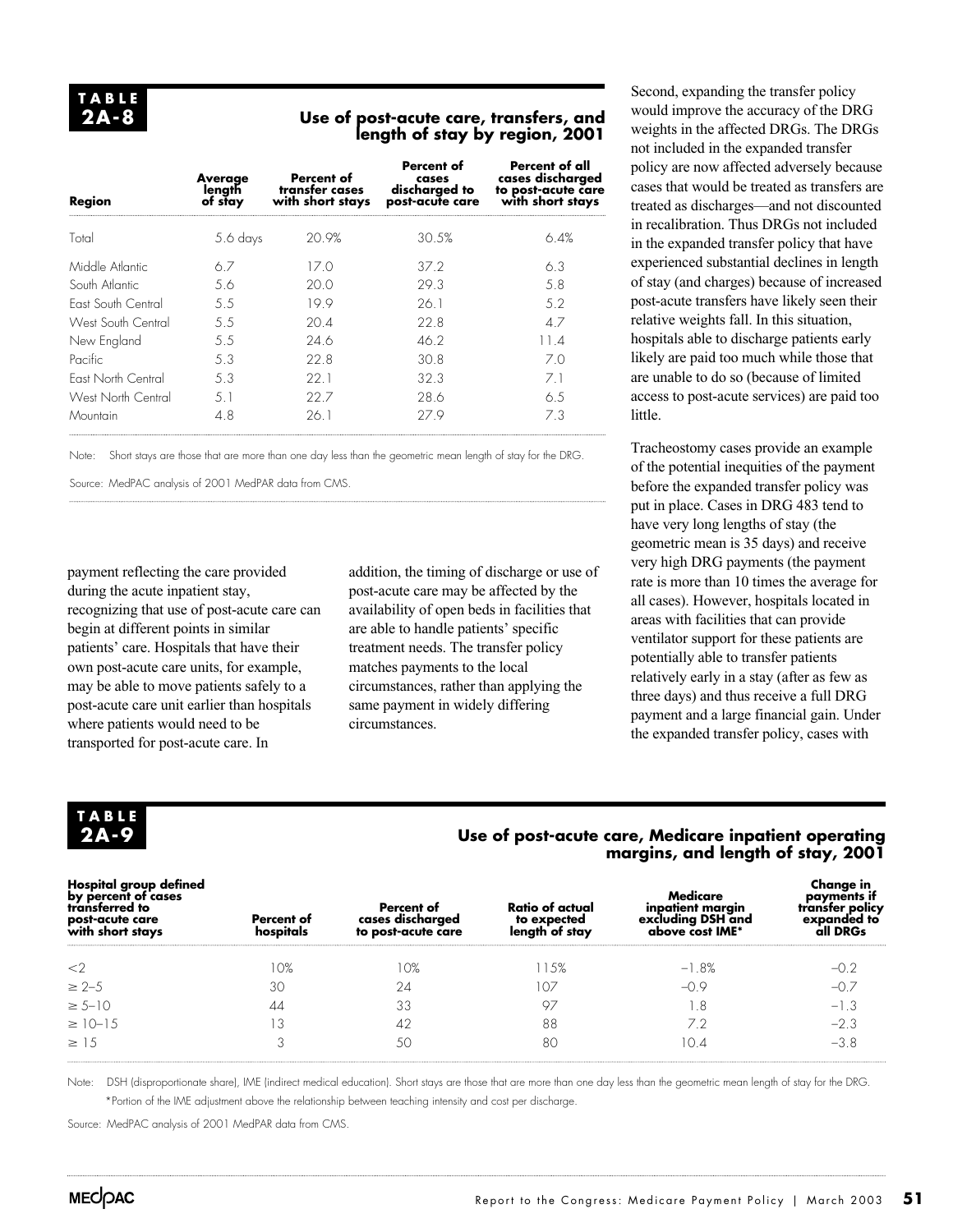short stays receive much smaller per diem payments, and the DRG relative payment weight is raised for the remaining cases. Even though short-stay transfer cases are paid less than the full DRG amount, analysis shows that transfer payments for DRG 483 are still greater on average than the cost of care provided in the hospital (Gillman et al. 2000, HCFA 1998). The availability of long-term care hospitals and SNFs with ventilator support capacity varies tremendously, and hospitals in close proximity to these providers benefited relative to other hospitals before the expanded transfer policy was adopted. The expanded transfer policy, however, brings payments more in line with the cost of providing care for all hospitals.

#### **Criticisms of the expanded transfer**

**policy** One of the criticisms leveled against the transfer policy is that in a system based on averages, expansion of the transfer policy penalizes hospitals for providing efficient care. However, if hospitals establish true efficiency gains by reducing length of stay, the transfer policy does not penalize them. If length-of-stay declines result from transferring patients to another setting, this change results in a transfer of costs to another setting, not a gain in efficiency by the hospital. In such circumstances, Medicare ends up paying twice for the care, once through a full DRG payment and then again in the payments made to the post-acute care provider. The transfer policy allows Medicare to split the total payment appropriately between the two providers involved in the episode of care. Moreover, even though payments are reduced for short-stay transfers, they will on average continue to exceed the hospital's cost of care for these cases.

Critics have also argued that the current policy (and its expansion to other DRGs) violates the averaging principle of PPS by taking away the opportunity for hospitals to balance losses associated with long stay cases with gains on short-stay cases. This argument, however, ignores the cost reducing effect of site-of-care substitution. The transfer policy treats short-stay cases

that are discharged to post-acute care as partial cases, reflecting that part of the care is provided in another setting. Even though the policy reduces payments for these cases, our analysis shows that hospitals on average would continue to be paid more than the cost of care for these cases. On average, gains made on shortstay cases would continue to offset losses on high-cost longer stay cases.

Some critics of the transfer policy suggest that it creates a disincentive to provide quality care by encouraging hospitals to attain a target length of stay in each DRG. Without a transfer policy, the current payment system gives hospitals an incentive to discharge patients to postacute care as quickly as possible. The transfer policy changes hospitals' financial incentives by setting payment rates close to the marginal cost of care. The additional financial gains a hospital might achieve by keeping the patient an additional day, however, are small. As a result, the transfer policy provides a better balance between financial and clinical considerations.

#### **RECOMMENDATION 2A-1**

**The Secretary should add 13 DRGs to the post-acute transfer policy in fiscal year 2004 and then evaluate the effects on hospitals and beneficiaries before proposing further expansions.** 

#### **IMPLICATIONS 2A-1**

#### **Spending**

This policy would reduce Medicare payments by between \$200 million and \$600 million in the first year and between \$1 billion and \$5 billion over 5 years.

#### **Beneficiary and provider**

- This policy would not adversely affect beneficiaries and would better align incentives for hospitals as they consider when to place patients in post-acute care.
- It would reduce payments to providers who discharge many patients to post-acute care more than one day before reaching the national geometric mean length of stay for cases in DRGs affected by the policy.

Adding the 13 DRGs considered by the Secretary would allow the transfer policy to capture a larger share of cases transferred to post-acute care providers. With these 13 plus the original 10 DRGs, almost one-third of cases discharged to post-acute care and about two-fifths of the short-stay transfers would be affected (Table 2A-10). The 13 DRGs have a lower percentage of cases transferred to post-acute care settings compared with the initial 10 DRGs, but a similar proportion of transfer cases with short stays (Table 2A-11).

# **TABLE 2A-10**

#### **Distribution of hospital cases under the transfer policy, 2001**

|                               | Share of<br>all cases | <b>Share of cases</b><br>discharged to<br>post-acute<br>care | Share of<br>transfer<br>cases with<br>short stays | <b>Share of savings</b><br>if transfer policy<br>)RGc |
|-------------------------------|-----------------------|--------------------------------------------------------------|---------------------------------------------------|-------------------------------------------------------|
| DRGs under current policy     |                       | 20%                                                          | 26%                                               | 34%                                                   |
| DRGs under proposed expansion |                       |                                                              |                                                   | 20                                                    |
| All other DRGs                |                       |                                                              |                                                   |                                                       |
| All DRGs                      |                       |                                                              |                                                   |                                                       |

Note: DRGs (diagnosis related groups). Columns may not total to 100 percent because of rounding. Short stays are those that are more than one day less than the geometric mean for the DRG.

Source: MedPAC analysis of 2001 MedPAR data from CMS.

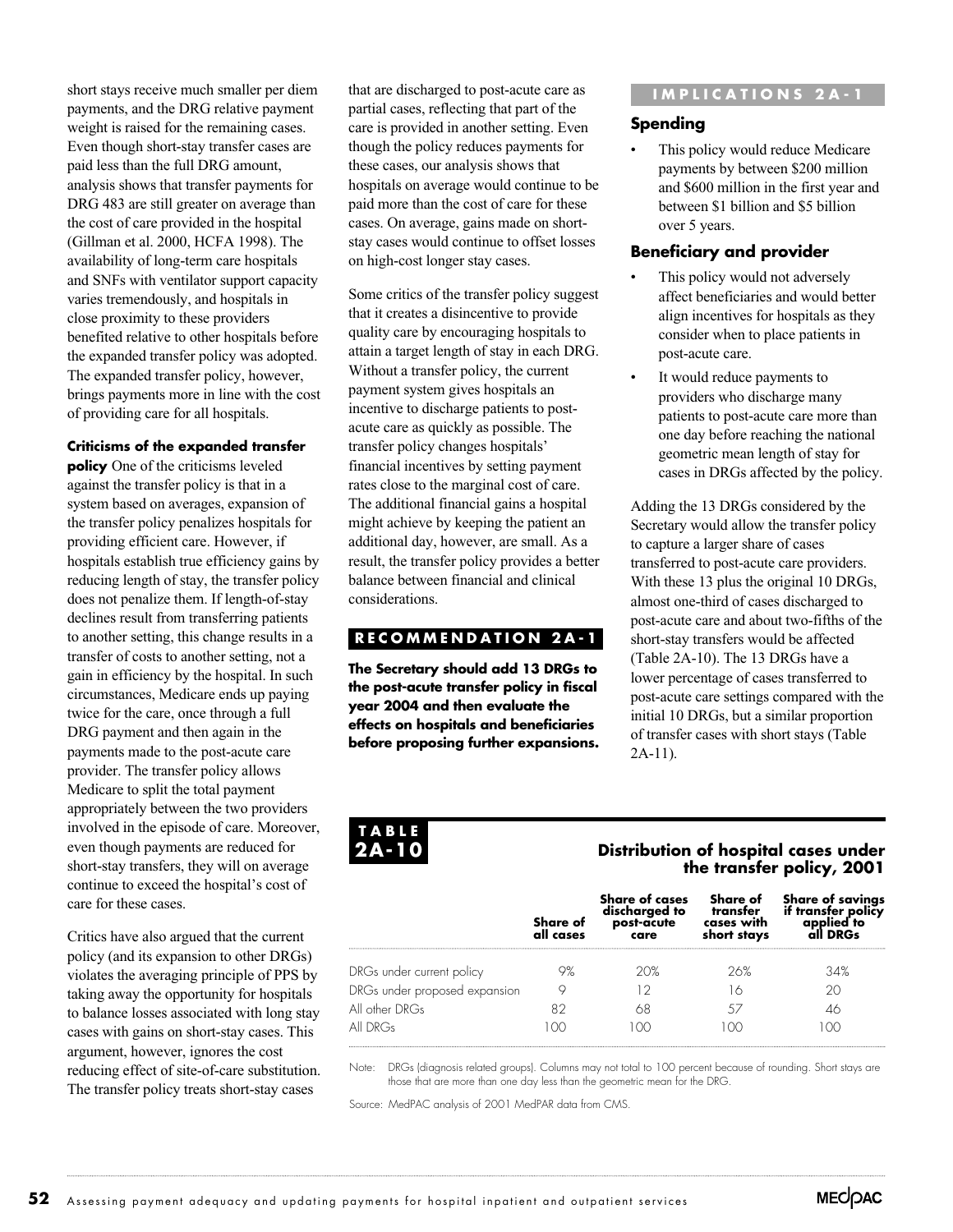#### **Characteristics of hospital cases under the transfer policy, 2001**

|                               | Share of<br>all cases | <b>Percent of cases</b><br>discharged to<br>post-acute<br>care | Percent of<br>transfer cases<br>with short stays | Percent of all<br>cases discharged<br>to post-acute care<br>with short stays | Change in<br>payments from<br>expanded<br>transfer policy |
|-------------------------------|-----------------------|----------------------------------------------------------------|--------------------------------------------------|------------------------------------------------------------------------------|-----------------------------------------------------------|
| DRGs under current policy     | 9%                    | 67%                                                            | 28%                                              | 9%                                                                           | $-0.6%$                                                   |
| DRGs under proposed expansion |                       | 44                                                             | 28                                               |                                                                              | $-0.4$                                                    |
| All other DRGs                |                       | 25                                                             | 8                                                |                                                                              | $-0.8$                                                    |
| All DRGs                      | $\Omega$              |                                                                |                                                  |                                                                              | $-1.8$                                                    |

Note: DRGs (diagnosis related groups). Short stays are those that are more than one day less than the geometric mean length of stay for the DRG.

Source: MedPAC analysis of 2001 MedPAR data from CMS.

Adding 13 DRGs to the transfer policy would decrease Medicare payments by 0.4 percent, assuming hospitals' transferring behavior remains unchanged. The proportion of all cases affected by the policy would increase by about 1 percentage point. The effects on PPS payments would be fairly uniform across provider groups, although this would differ substantially across regions; hospitals in New England would see the largest decline (0.7 percent) and those in the West South Central region the smallest (0.2 percent) (Table 2A-12, p. 54).

Extending the policy to all DRGs would reduce Medicare payments by about 1.2 percent. About 6 percent of Medicare cases would receive a partial DRG payment. Despite the drop in Medicare spending, per case payments under the expanded transfer policy on average would remain above the cost of care for covered cases.

The effects of expanding the transfer policy to all DRGs would be substantially larger than expansion to 13 additional DRGs, but with similar patterns across hospital groups and regions. In New England, which has the highest proportion of cases transferred to post-acute settings, payments would fall by about 2.4 percent, compared with 0.8 percent in the West

South Central Census division, which has one of the lowest rates of transfer to postacute care. Differences in the financial impact for rural and urban hospitals are mostly in the original 10 DRGs; the impact of expanding to all DRGs is much more uniform for the remaining set of cases.

#### **The indirect medical education adjustment for inpatient payments**

Teaching hospitals—hospitals that train physicians in approved residency training programs—have always had higher Medicare inpatient costs per discharge than nonteaching hospitals. Part of the cost difference reflects the direct costs of operating graduate medical education (GME) programs, such as stipends for residents, salaries for teaching physicians, and related overhead expenses. Teaching hospitals' costs per discharge also tend to be higher for other reasons that are associated with teaching activity but difficult to measure directly. These include unmeasured differences in patients' severity of illness, inefficiencies in service use associated with residents' learning by doing, greater use of emerging technologies, and so forth.

When the Congress established the hospital inpatient PPS in 1983, it

recognized teaching hospitals' higher costs in two ways. First, it excluded direct GME costs from the PPS payment rates; these costs continued to be reimbursed on a reasonable cost basis. The Congress later established a separate prospective payment for direct GME costs based on hospital-specific costs per resident in 1984 trended forward to account for inflation.<sup>15</sup>

Second, the Congress included an indirect medical education (IME) adjustment to the hospital inpatient payment rates. The IME adjustment is a percentage add-on to the PPS payment rates for teaching hospitals, which is based on the estimated relationship between their Medicare costs per discharge and their teaching intensity as measured by the ratio of residents to beds. Because of doubts about the ability of the PPS to fully capture differences in patient severity and other factors that might account for teaching hospitals' higher costs, the Congress required the Secretary to double the empirically estimated IME adjustment (see the text box on the history of the IME adjustment for more information on how the adjustment has changed over time, p. 55). Teaching hospitals receive IME add-on payments for Medicare patients whose care is paid for under the inpatient PPS and also for those whose care is paid for by a Medicare+Choice plan.

15 Teaching hospitals' per resident amounts vary widely. In the Balanced Budget Refinement Act of 1999, the Congress established a floor per-resident payment currently set at 85 percent of the geographically adjusted national average per-resident amount. The Congress also reduced annual increases in per-resident payments for hospitals with very high per-resident amounts (above 130 percent of the national average, after geographic adjustment).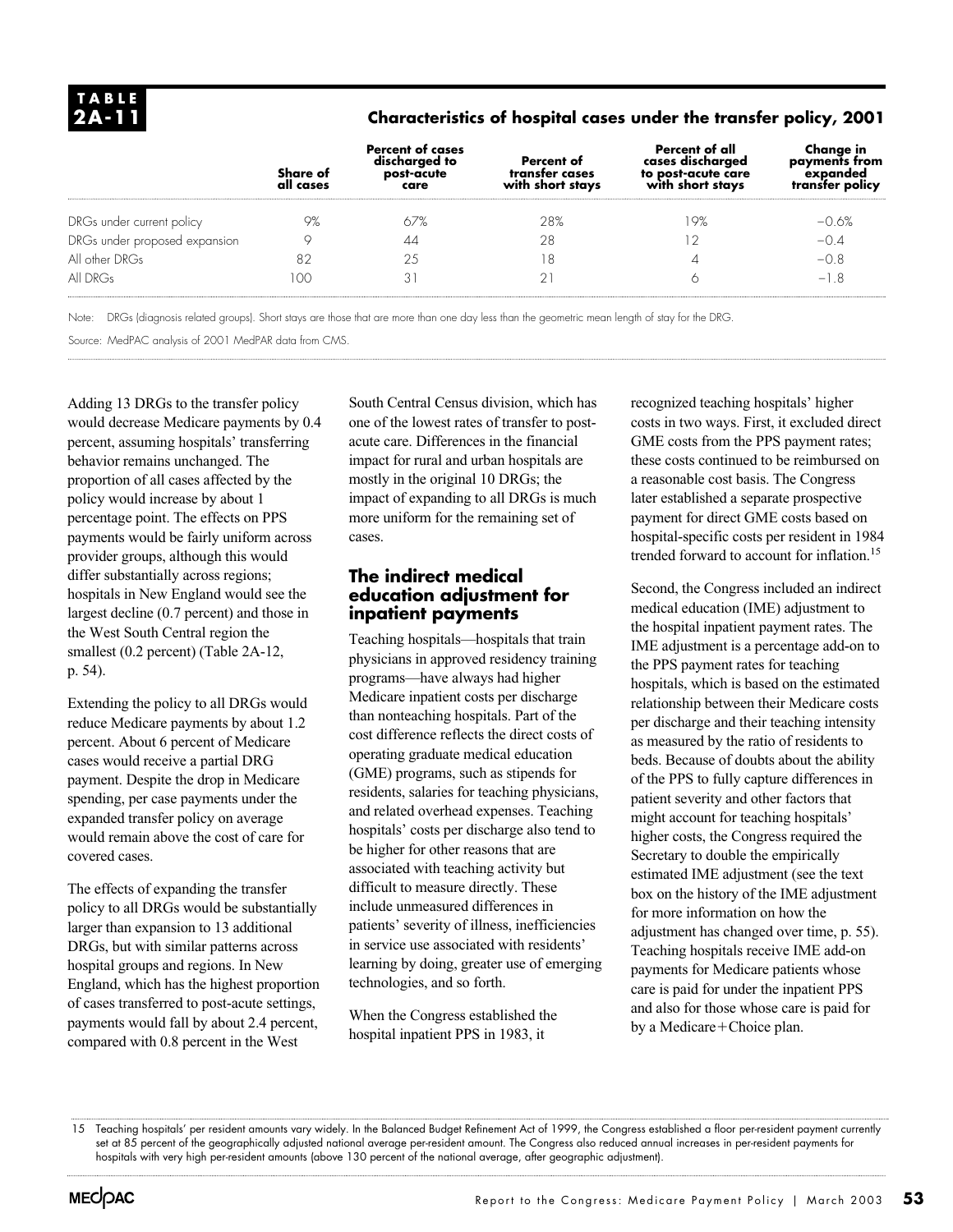#### **Change in inpatient payments from expanded transfer policy, 2001**

| <b>Hospital group</b>         | Number of<br>hospitals | Number of<br>cases | <b>Change in</b><br>payments for the<br><b>DRGs under</b><br>current policy | <b>Change in</b><br>payments for<br>the DRGs under<br>proposed expansion | Change<br>in payments<br>if policy expanded<br>to all DRGs |
|-------------------------------|------------------------|--------------------|-----------------------------------------------------------------------------|--------------------------------------------------------------------------|------------------------------------------------------------|
| Total                         | 4,613                  | 10,812,882         | $-0.6%$                                                                     | $-0.4%$                                                                  | $-1.2%$                                                    |
| Urban                         | 2,632                  | 8,646,905          | $-0.7$                                                                      | $-0.4$                                                                   | $-1.2$                                                     |
| Rural                         | 1,656                  | 2,103,922          | $-0.5$                                                                      | $-0.4$                                                                   | $-1.2$                                                     |
| Large urban                   | 1,537                  | 4,902,476          | $-0.7$                                                                      | $-0.4$                                                                   | $-1.2$                                                     |
| Other urban                   | 1,095                  | 3,744,429          | $-0.6$                                                                      | $-0.4$                                                                   | $-1.1$                                                     |
| Rural referral                | 248                    | 833,371            | $-0.5$                                                                      | $-0.3$                                                                   | $-1.1$                                                     |
| Sole community<br>Small rural | 521                    | 476,975            | $-0.4$                                                                      | $-0.4$                                                                   | $-1.2$                                                     |
| Medicare dependent            | 241                    | 183,454            | $-0.3$                                                                      | $-0.4$                                                                   | $-1.4$                                                     |
| Other rural $<$ 50 beds       | 313                    | 161,707            | $-0.3$                                                                      | $-0.4$                                                                   | $-1.3$                                                     |
| Other rural $\geq 50$ beds    | 333                    | 448,415            | $-0.5$                                                                      | $-0.4$                                                                   | $-1.3$                                                     |
| Major teaching                | 298                    | 1,493,872          | $-0.7$                                                                      | $-0.4$                                                                   | $-1.3$                                                     |
| Other teaching                | 824                    | 3,620,550          | $-0.6$                                                                      | $-0.3$                                                                   | $-1.2$                                                     |
| Nonteaching                   | 3,166                  | 5,636,405          | $-0.6$                                                                      | $-0.4$                                                                   | $-1.2$                                                     |
| New England                   | 183                    | 537,570            | $-0.6$                                                                      | $-0.7$                                                                   | $-2.4$                                                     |
| Middle Atlantic               | 474                    | 1,605,852          | $-0.5$                                                                      | $-0.3$                                                                   | $-1.1$                                                     |
| South Atlantic                | 687                    | 2,084,098          | $-0.6$                                                                      | $-0.3$                                                                   | $-1.0$                                                     |
| <b>Fast North Central</b>     | 696                    | 1,914,994          | $-0.8$                                                                      | $-0.4$                                                                   | $-1.4$                                                     |
| East South Central            | 406                    | 958,806            | $-0.6$                                                                      | $-0.3$                                                                   | $-0.9$                                                     |
| West North Central            | 571                    | 872,834            | $-0.6$                                                                      | $-0.4$                                                                   | $-1.3$                                                     |
| West South Central            | 648                    | 1,260,795          | $-0.7$                                                                      | $-0.2$                                                                   | $-0.8$                                                     |
| Mountain                      | 328                    | 467,115            | $-0.8$                                                                      | $-0.4$                                                                   | $-1.3$                                                     |
| Pacific                       | 564                    | 972,134            | $-0.6$                                                                      | $-0.4$                                                                   | $-1.3$                                                     |
| Voluntary                     | 2,596                  | 7,900,024          | $-0.6$                                                                      | $-0.4$                                                                   | $-1.2$                                                     |
| Proprietary                   | 650                    | 1,239,981          | $-0.7$                                                                      | $-0.3$                                                                   | $-1.0$                                                     |
| Urban government              | 368                    | 985,048            | $-0.7$                                                                      | $-0.3$                                                                   | $-1.1$                                                     |
| Rural government              | 669                    | 625,657            | $-0.4$                                                                      | $-0.3$                                                                   | $-1.1$                                                     |

Note: DRGs (diagnosis related groups).

Source: MedPAC analysis of 2001 MedPAR data from CMS.

Based on current law and the most recent data, the adjustment is still set at a level that is twice the estimated effect of teaching intensity on hospitals' costs per discharge. The Commission has previously recommended that the Congress combine IME and direct GME payments into a single payment adjustment that would better account for the higher costs of inpatient care in

teaching hospitals (MedPAC 2000b). In the absence of congressional action, teaching hospitals continue to receive separate direct GME and IME payments. This section focuses on the IME adjustment.

#### **Current IME adjustment**

Medicare's IME adjustment is based on a statutory formula that in fiscal year 2003

increases payments by about 5.5 percent for each 10 percent increment in teaching intensity, as measured by the ratio of residents to hospital beds (see text box on IME adjustment formula, p. 56). The adjustment in fiscal year 2003 is about 15 percent lower than it was in fiscal year 2002, when it was set at 6.5 percent. Hospitals with a higher ratio receive a larger add-on adjustment to their inpatient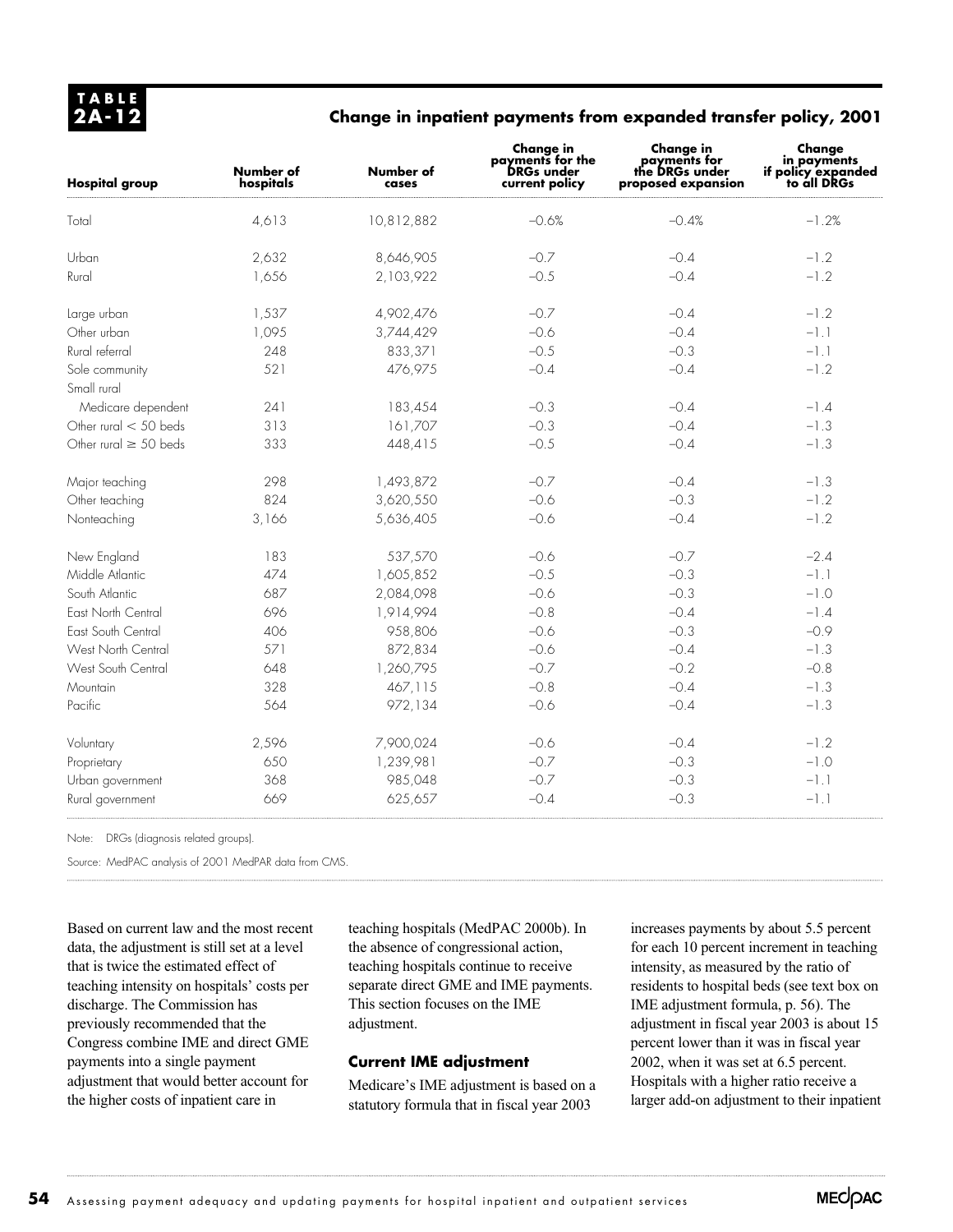# **History of Medicare's indirect medical education adjustment for inpatient payments**

edicare's indirect medical education (IME) adjustment has changed over time.

#### **Setting the IME adjustment for the start of Medicare's inpatient prospective payment system**

- Regression analysis was used to estimate indirect medical education (IME) costs—the relationship between inpatient operating costs per discharge and teaching intensity as measured by the ratio of residents per bed. This analysis (conducted in 1983 using 1981 data) suggested that inpatient operating costs increase by about 5.8 percent for every 10 percent increase in the resident-to-bed ratio.
- At the start of Medicare's inpatient prospective payment system, the Congress doubled the IME adjustment to 11.6 percent, because analyses suggested that teaching hospitals would not fare as well as other hospitals under the new payment system.1 Doubling the adjustment was the simple, but arbitrary, way the Congress then chose to ensure that teaching hospitals would not be harmed by the new payment system. Because

total projected payments were held constant, the revenues to double the adjustment were obtained by reducing the base payment rates for all hospitals.

#### **Modifying the IME adjustment when disproportionate share hospital payments were introduced**

- When the disproportionate share hospital (DSH) adjustment was introduced in 1986, the IME adjustment was reduced to 8.1 percent to help pay for part of the costs of the new adjustment and to reflect the impact of the DSH adjustment on the empirical level of the IME estimate. At this point the adjustment was still set at double the relationship between resident intensity and costs per case.
- With additional expansion of the DSH adjustment, the IME adjustment was further reduced to 7.7 percent in 1988 (1.89 times the empirical level as calculated when the DSH adjustment was implemented in 1986).

#### **Recent legislative history**

The Balanced Budget Act of 1997 (BBA) reduced the level of the IME adjustment from 7.7 percent in fiscal year 1997 to:

- 7.0 percent in fiscal year 1998,
- 6.5 percent in fiscal year 1999,
- 6.0 percent in fiscal year 2000, and
- 5.5 percent in fiscal year 2001 and subsequent years.
- The Balanced Budget Refinement Act of 1999 modified the BBA reductions by holding the IME adjustment at 6.5 percent through fiscal year 2000, then lowering the adjustment to 6.25 percent in fiscal year 2001, and finally reducing it to 5.5 percent in fiscal year 2002 and subsequent years.
- The Medicare, Medicaid, and SCHIP Benefits Improvement and Protection Act of 2000 (BIPA) further delayed the reduction by holding it to an average of 6.5 percent in both fiscal year 2001 and fiscal year 2002, before allowing it to fall to 5.5 percent in fiscal year  $2003.$

Two factors contributed to the projected adverse effects on teaching hospitals. First, they understated the complexity of their case mix in the base year, leading to an underestimate of the prospective payment system (PPS) payments they would receive. Second, the analysis used to estimate the relationship between teaching intensity and costs per case included some factors, such as number of beds, which were not a part of the new payment system, lowering the estimated IME cost relationship. Teaching hospitals in fact did not perform poorly under PPS.

DRG payments. A teaching hospital with 400 beds and 40 residents, for example, would receive a payment add-on of 5.3 percent for each Medicare discharge in fiscal year 2003 compared with an adjustment of 24.1 percent per discharge for a 400-bed hospital with 200 residents

(Table 2A-13, p. 56). The Congressional Budget Office (CBO) estimates that Medicare IME payments will total \$5.1 billion in fiscal year 2003. These payments go to about 1,100 hospitals that train residents, or about one-fourth of all PPS hospitals.

#### **Commission's views on Medicare's payments to teaching hospitals**

In an August 1999 report to the Congress on Medicare payment policies for graduate medical education and teaching hospitals, the Commission concluded that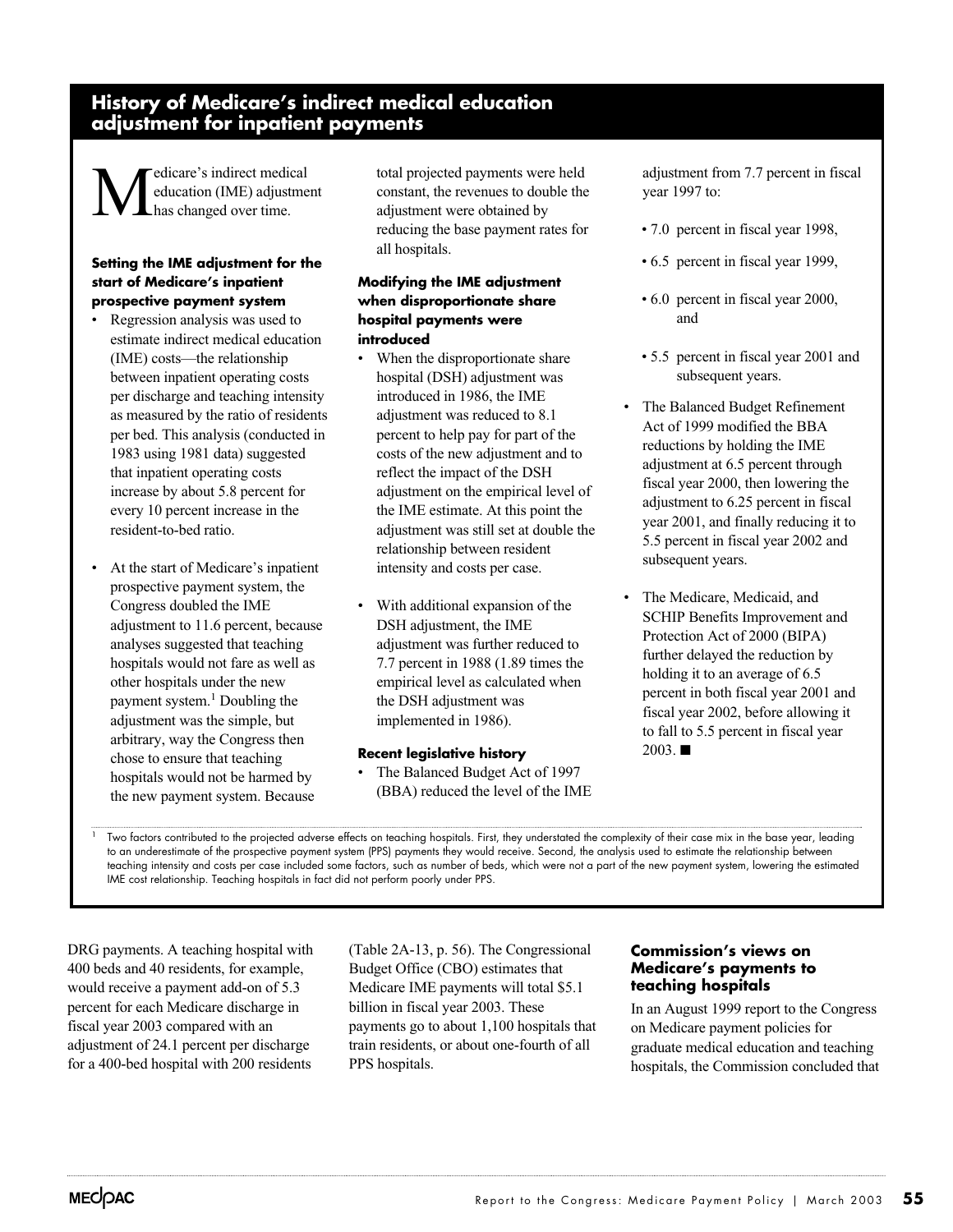# **IME adjustment formula**

The current IME adjustment is based on the following formula that is multiplied by hospitals' base payment rate for a case to determine the IME payment:

> $1.35 \times [(1 +$  number of  $residents/beds)^{0.405} - 1$ ]

The formula essentially has three parts:

- The 1.35 multiplier increases the level of the adjustment to the target level. The 5.5 percent adjustment level for every 10 percent increase in the resident to bed ratio is derived by multiplying 1.35 by the 0.405 exponent. This multiplier is what the Congress changed when it altered the level of the IME adjustment.
- The resident-to-bed ratio reflects the number of residents training in the hospital and the number of licensed inpatient beds that a hospital is operating. The resident count used in the IME formula, however, is capped at 1996 levels. $<sup>1</sup>$ </sup>
- The 0.405 exponent factor was derived from a Congressional Budget Office analysis of 1980 cost report data on the relationship between teaching intensity and costs per case and several other factors.  $\blacksquare$

The Congress capped the number of residents in the BBA to counter hospitals' financial incentives to increase residents in order to raise payments.

# **TABLE 2A-13**

#### **Percent increase in inpatient payment rates under alternative levels of the indirect medical education adjustment**

**Resident-to-bed ratio**

|                                                      | Resident-to-bed ratio |      |      |                               |       |
|------------------------------------------------------|-----------------------|------|------|-------------------------------|-------|
| Indirect medical education<br>adjustment percentage* | .05                   | 10.  | .25  | .50                           | 75    |
| 6.5                                                  | 3.2%                  | A.3% | 151% | 28.6%                         | 10 7% |
| 5.5                                                  | ') /                  | 53   | 2 X  | 24 1                          | 34.3  |
| 27                                                   | ାମ                    | クゟ   |      | $\mathsf{H} \circ \mathsf{H}$ | 16 R  |

Note: The 6.5 percent indirect medical education (IME) adjustment percentage was in effect from fiscal year 2000 through fiscal year 2002. The 5.5 percent IME adjustment started in fiscal year 2003. The 2.7 percent adjustment is the estimated empirical level of the IME adjustment.

\* Per 10 percent increment of teaching intensity, measured by the ratio of residents to beds.

Source: MedPAC analysis.

residents bear the cost of their training by receiving lower wages than they might otherwise earn and that Medicare payments for direct GME costs should therefore be considered patient care expenses (MedPAC 1999). The Commission consequently recommended folding costs for inpatient direct GME into Medicare's PPS rates for inpatient services through a revised adjustment to teaching hospital payments (MedPAC 2000b). The Commission also recommended that federal policies intended to affect the number, specialty mix, and geographic distribution of health care professionals be implemented through specific targeted programs rather than through Medicare payment policies.

As part of the Commission's report on teaching hospitals, we assumed that the IME adjustment would gradually phase down to 5.5 percent as the Balanced Budget Act of 1997 instructed. In addition, last year's payment update recommendation and evaluation of payment adequacy for inpatient services was based on the assumption that the IME adjustment would be set at 5.5 percent in fiscal year 2003, down from 6.5 percent in fiscal year 2002.

#### **Relationship of Medicare's IME payments to patient care costs**

Medicare's IME payments exceed the estimated cost relationship between teaching intensity and costs per case. Our most recent analysis of the relationship between teaching intensity and patient care costs, conducted with 1999 cost report data, found that inpatient operating costs increase about 2.7 percent for every 10 percent increase in the ratio of residents to hospital beds (or 2.8 percent if capital costs are included). Our analysis of 1997 data showed that this relationship was 3.2 percent (or 3.1 percent if capital costs were included). Payments above this cost relationship are unrelated to higher patient care costs or to education and training costs of residents—which are paid separately on a per-resident basis. In fiscal year 2003 these payments (those above the cost relationship) will account for about 2.5 percent of Medicare inpatient operating payments.

In conducting our analysis we standardize hospitals' inpatient costs for cost-related payment factors (the area wage index, case mix, and outlier payments) to reflect how these factors are used in the PPS. This method allows the IME adjustment to pick up the effect of any remaining

16 Estimated Medicare inpatient margins for major teaching hospitals remain more than 3 percentage points higher than those for nonteaching hospitals after disproportionate share hospital (DSH) payments and IME payments above costs are removed from the calculation, also suggesting that the IME estimate is conservative.

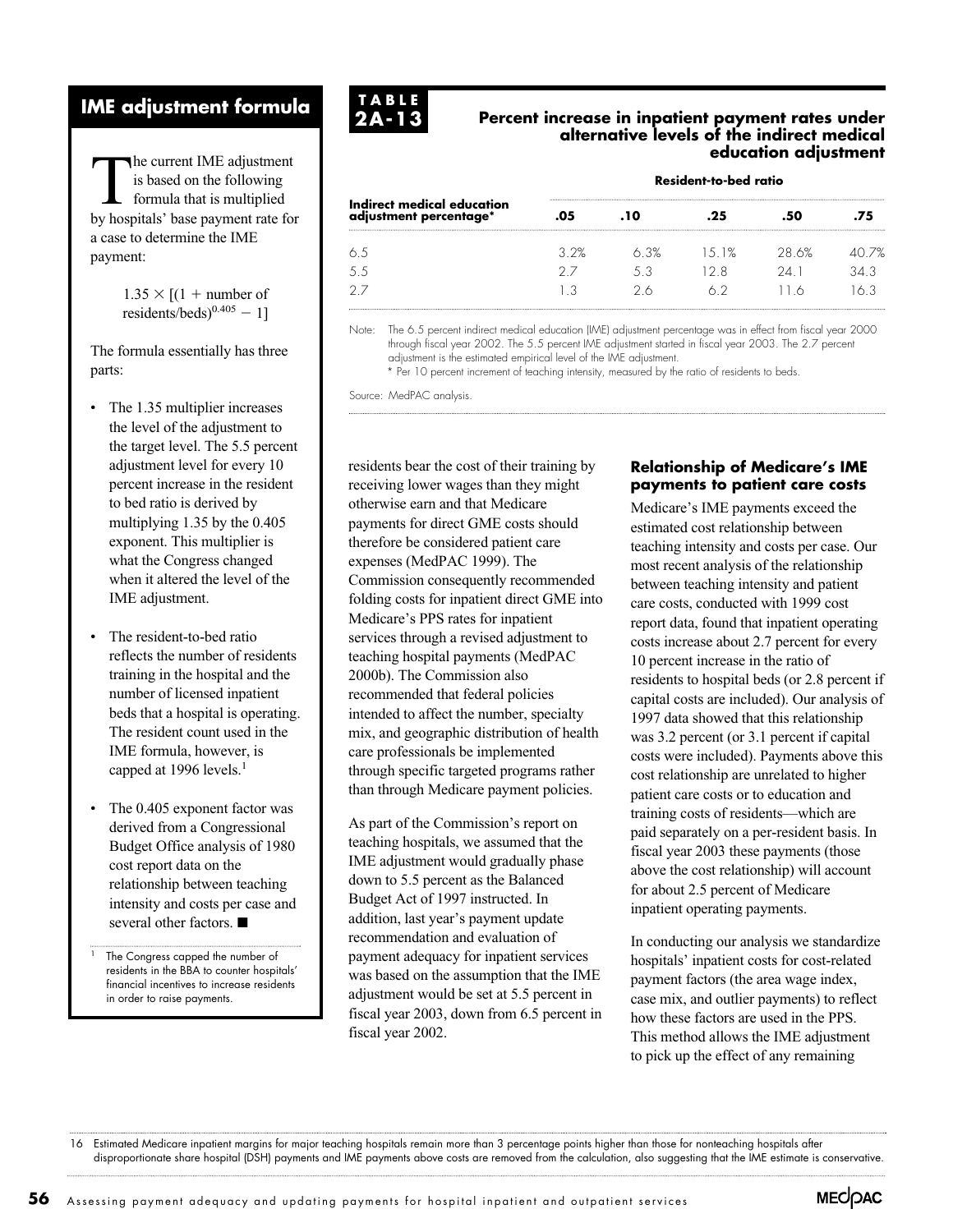variation in costs not captured in the payment system that may be related to the level of teaching activity in the hospital. These methods tend to produce higher estimates of the effect of teaching on hospital patient care costs than we would get if we included other cost factors (patient severity within DRG, for example) in the analysis. Thus the estimated impact of teaching on hospital costs would be lower (and the amount of payments above the cost relationship would be even higher) if we were to control for other factors like these.16 We do not control for these other factors, however, because the payment system does not consider them in setting payment rates.

The empirical level of the IME adjustment has fallen over time, probably as a result of two factors. One is that teaching hospitals have had lower cost growth than other hospitals over time. The second is that increases in the resident-to-bed ratio do not necessarily correspond to higher patient care costs. The resident-to-bed ratio, for instance, can increase if hospitals decrease the number of beds without any change in the number of residents trained. In addition, the number of residents in training has also grown by more than 35 percent since the beginning of PPS, and increases in the number of residents trained may cause little if any increase in costs per case (especially if resident salaries and benefit costs are excluded and paid separately as is the case in the current payment system).

The calculation of the empirical level of the IME adjustment is based on policy parameters at a point in time and may change somewhat with future modifications in the payment system. For example, changes in the wage index such as the addition of an occupational mix adjustment—might raise the IME estimate somewhat. On the other hand, case-mix refinements might lower the estimate because more of the difference in costs between teaching and nonteaching hospitals would be captured in measured case-mix differences.

In fiscal year 2003, Medicare's IME payments above the empirical cost relationship will total an estimated \$2.6 billion, accounting for a little more than half of total IME payments received by teaching hospitals. Reducing the IME adjustment to the empirically justified level would substantially lower Medicare inpatient payments to teaching hospitals; for major teaching hospitals—those with 25 or more residents per 100 hospital beds—payments would fall by 7.2 percent, and other teaching hospitals' payments would decline by 1.7 percent. Lowering the IME adjustment from 5.5 to 5.0 percent would decrease IME payments by about 8 percent, or about 0.4 percent of total Medicare inpatient revenues, with payments to major teaching hospitals falling 1.3 percent and payments to other teaching hospitals dropping by 0.3 percent.

#### **Financial performance of teaching hospitals under Medicare**

Teaching hospitals have substantially higher Medicare margins than other hospitals. In fiscal year 2000 (the latest data available), the Medicare inpatient margin for major teaching hospitals was 22.9 percent (Table 2A-14). This compares with 10.2 percent for other

teaching hospitals, and 4.9 percent for nonteaching hospitals. If the IME adjustment had been set at 5.5 percent in fiscal year 2000 instead of 6.5 percent, the inpatient margin would have been 20.7 percent for major teaching hospitals and 9.5 percent for other teaching hospitals.

The overall Medicare margin (considering most Medicare services furnished by hospitals) was also substantially higher for major teaching hospitals in fiscal year 2000: 14.9 percent compared with 5.0 percent for other teaching and –0.2 percent for nonteaching hospitals (Table 2A-15, p. 58). Teaching hospitals' overall Medicare margins still remain substantially higher even after accounting for the current 5.5 percent IME adjustment level: 13.1 percent for major teaching hospitals and 4.5 percent for other teaching hospitals.

In 2000, the portion of the IME payment above the measured cost relationship accounted for about 10 percent of major teaching hospitals' Medicare inpatient payments. If this portion of IME payments were removed, the net inpatient margin for major teaching hospitals in fiscal year 2000 still would have been 13.8 percent, and the overall Medicare margin 7.5 percent.

**Medicare inpatient margin in fiscal year** 

**2000 and at alternative indirect medical education adjustment levels**

# **TABLE 2A-14**

|                   | Indirect medical education adjustment percentage |       |     |  |
|-------------------|--------------------------------------------------|-------|-----|--|
| Hospital<br>group | 6.5                                              | 5.5   |     |  |
| All hospitals     | 10.8%                                            | 10.1% | 77% |  |
| Major teaching    | 22 Q                                             | 20.7  | 3.8 |  |
| Other teaching    | 10.2 <sup>2</sup>                                | 9.5   | 7.6 |  |
| Nonteaching       | 49                                               | 49    | 1 Q |  |

Note: The 6.5 percent indirect medical education (IME) adjustment percentage was in effect from fiscal year 2000 through fiscal year 2002. The 5.5 percent IME adjustment started in fiscal year 2003. The 2.7 percent adjustment is the estimated empirical level of the IME adjustment. Margins were imputed for hospitals whose 2000 cost reports were not available (about 27 percent of observations). Excludes critical access hospitals.

Source: MedPAC analysis of Medicare cost report data (fourth quarter 2002) from CMS.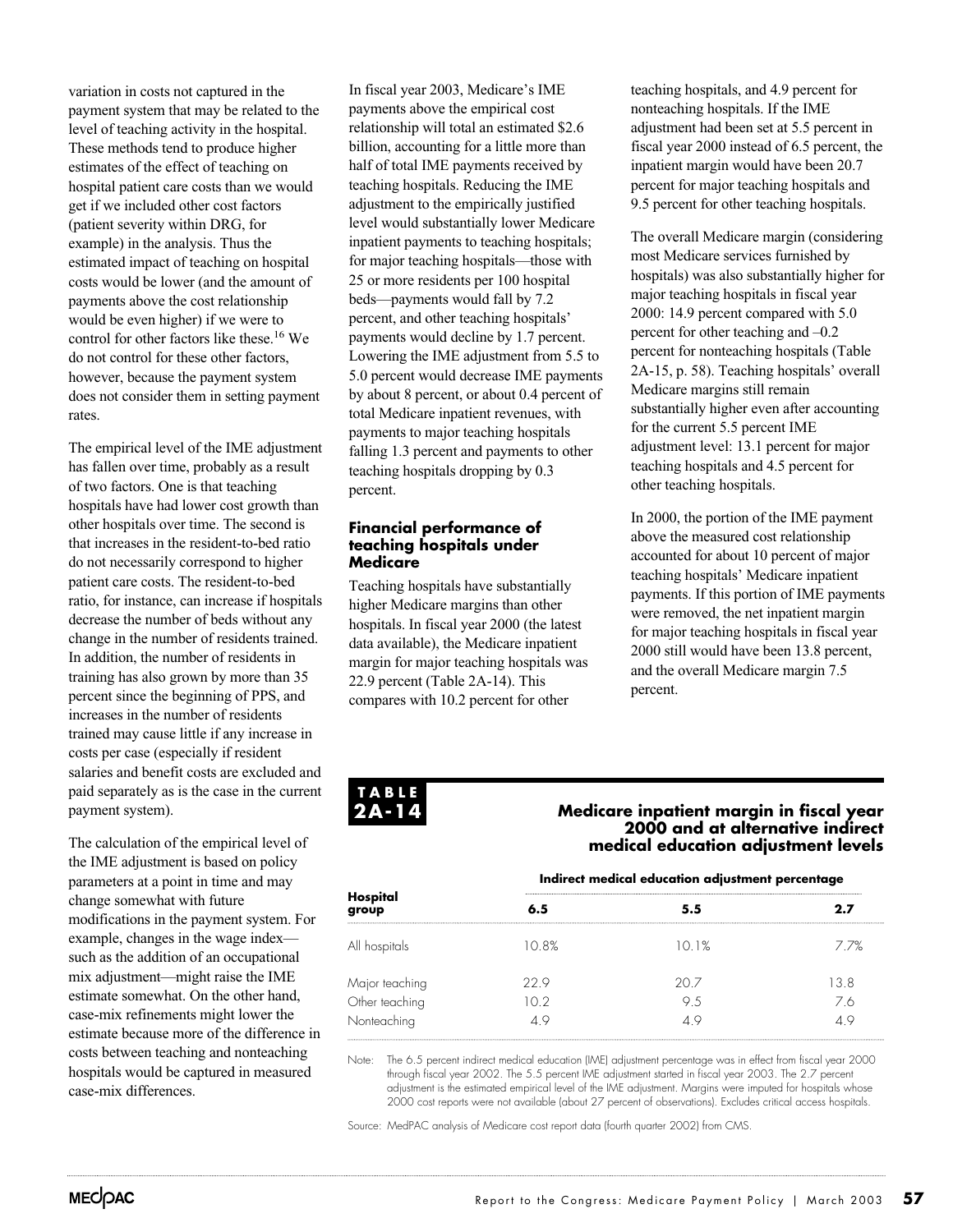**TABLE 2A-15**

#### **Overall Medicare margin in fiscal year 2000 and at alternative indirect medical education adjustment levels**

#### **Indirect medical education adjustment percentage**

| Hospital<br>group                               | 6.5         | 5.5        | 2.7       |
|-------------------------------------------------|-------------|------------|-----------|
| All hospitals                                   | 5.0%        | 4.3%       | 2.5%      |
| Major teaching<br>Other teaching<br>Nonteaching | 14 Q<br>5 O | 13.1<br>45 | 7.5<br>29 |

Note: The 6.5 percent indirect medical education (IME) adjustment percentage was in effect from fiscal year 2000 through fiscal year 2002. The 5.5 percent IME adjustment started in fiscal year 2003. The 2.7 percent adjustment is the estimated empirical level of the IME adjustment. Margins were imputed for hospitals whose 2000 cost reports were not available (about 27 percent of observations). Excludes critical access hospitals.

Source: MedPAC analysis of Medicare cost report data (fourth quarter 2002) from CMS.

Medicare inpatient margins grew for all hospitals in the 1990s, but the largest growth was for major teaching hospitals, which saw Medicare inpatient margins climb from 6 percent in 1990 to 26

percent in 1997 (Figure 2A-8). In contrast, inpatient margins for nonteaching hospitals rose from –5 percent in 1990 to 12 percent in 1997. Recently, Medicare inpatient margins have fallen from their

1997 peak, down to 23 percent for major teaching hospitals and to 5 percent for nonteaching hospitals.

#### **Uncompensated care in teaching hospitals**

One argument against reducing the indirect medical education adjustment is that teaching hospitals provide a substantial amount of uncompensated care, which the IME payments may offset.17 The cost burden of uncompensated care, however, is not uniform across teaching hospitals. AHA annual survey data show that uncompensated care accounts for 20 percent of costs in public major teaching hospitals compared with 5 percent in private major teaching hospitals (Figure 2A-9). Private major teaching hospitals provide about the same amount of uncompensated care as other private hospitals.

IME payments are not targeted to hospitals with the most uncompensated



Note: Major teaching hospitals have at least 25 residents per 100 hospital beds.

Source: MedPAC analysis of Medicare cost report data (fourth quarter 2002) from CMS.

17 Uncompensated care is defined as care provided by hospitals or other providers that is not paid directly (by the patient, or by a government or private insurance program). It includes charity care, which is furnished without the expectation of payment, and bad debts, for which the provider has made an unsuccessful effort to collect payment due.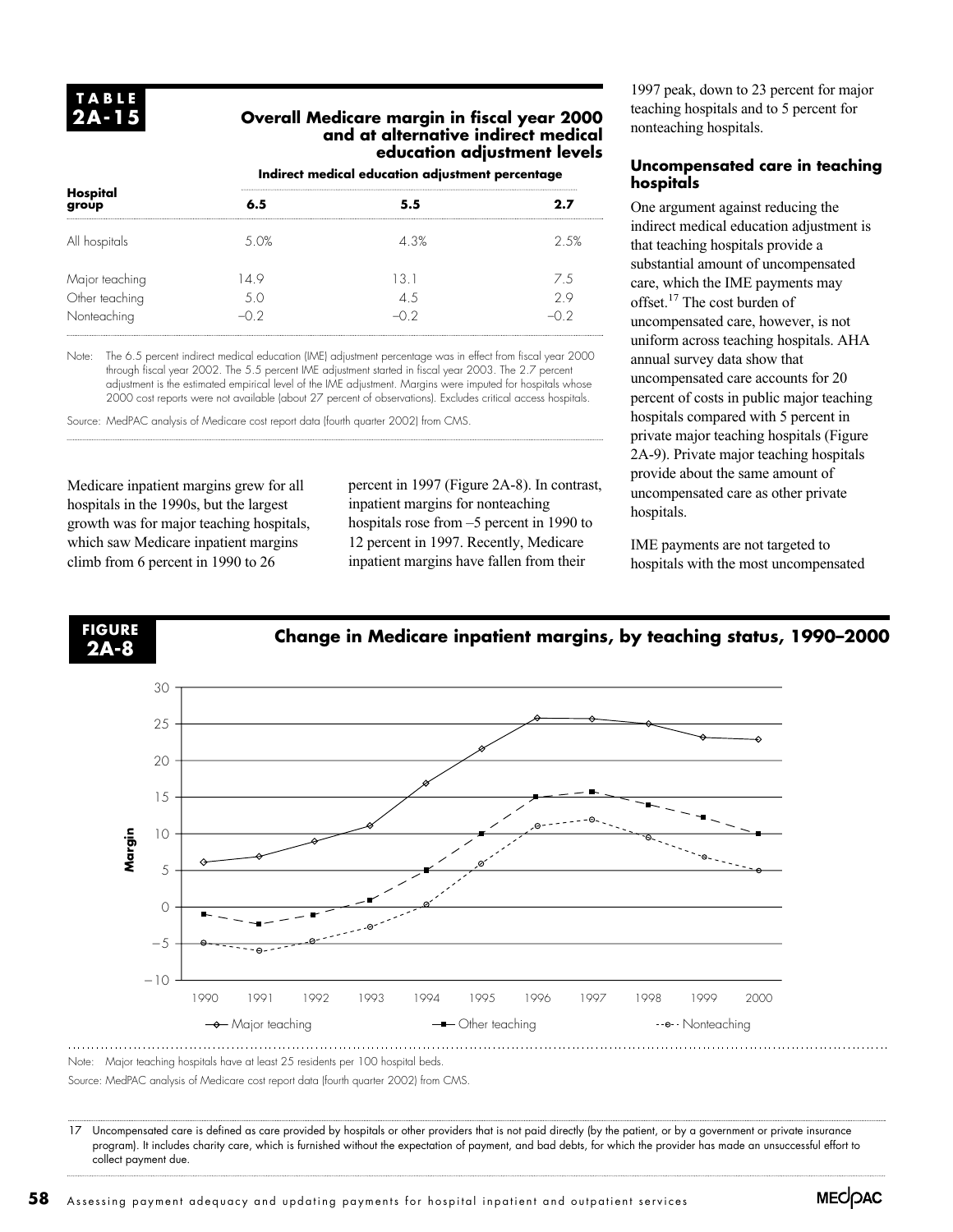care. Only 27 percent of major teaching hospitals and 8 percent of other teaching hospitals, for instance, are public hospitals that tend to have higher than average levels of uncompensated care. Further, because Medicare accounts for only 20 percent of patient care costs in public major teaching hospitals, IME payments above the cost relationship can have only limited effectiveness in helping defray these hospitals' uncompensated care burdens. Moreover, the variable that determines IME payments, the residentto-bed ratio, does not reflect uncompensated care costs.

Medicare's DSH payments are explicitly designed to help hospitals with a high share of low-income patients and, presumably, a high load of uncompensated care. In 2000, teaching hospitals received about \$3 billion or twothirds of Medicare DSH payments. Teaching hospitals' share of uncompensated care costs was about 62 percent in 2000. Teaching hospitals also received more than 80 percent of state and local payments for uncompensated care, the vast majority of which went to public major teaching hospitals.

Hospitals can also make up for losses from uncompensated care through other payments, such as those from private payers and nonpatient care revenues. On average, private major teaching hospitals have much lower payment-to-cost ratios from private payers than other providers, 3.4 percent compared to 12.5 percent for all providers.18 Although public major teaching hospitals have private payer payment-to-cost ratios that are much higher than average—25.8 percent private payers account for a much smaller share of their case load. Teaching hospitals use nonpatient care revenue (e.g., endowments, parking) more to support operations than other facilities, accounting for 6.5 percent of total revenue in major teaching hospitals, compared to 3.8 percent in nonteaching hospitals.



#### **Uncompensated care costs as a percentage of total hospital costs, by hospital group, 2000**



#### **Conclusion**

The Commission believes that Medicare should recognize the higher costs teaching hospitals incur in caring for beneficiaries. The IME adjustment currently provides payments well above an empirically justified level. The Commission is not satisfied with the current policy because it provides payments to teaching hospitals above the empirically justified level without accountability for their use or without targeting policy objectives consistent with Medicare's goals. However, we were not able to reach consensus on reducing the adjustment to the empirical level at this time. To address this problem, the Commission will explore ways to target some or all of the IME payments above the empirically justified level to advance specific Medicare policy objectives such as providing enhanced medical education to better prepare providers with the capacity to manage the changing needs of Medicare beneficiaries. The Commission

believes this problem should be addressed promptly.

#### **Inpatient payments for rural hospitals**

In a Congressional report devoted exclusively to rural health care issues, MedPAC found that rural hospitals on average had worse financial performance under Medicare than their urban counterparts (about 7 percentage points lower on both Medicare inpatient and overall Medicare margins). The Commission responded to this finding by reviewing Medicare's payment policies and making four recommendations designed to improve inpatient payments to rural hospitals (MedPAC 2001a). The next year we issued a fifth recommendation with a similar objective (MedPAC 2002). In each case, our recommendation was based on evidence that the current payment system does not account for factors that systematically raise some providers' unit costs beyond their short-term control, or that the current

18 The payment-to-cost ratio is expressed as a percentage by taking the ratio, subtracting 1.0 and multiplying by 100.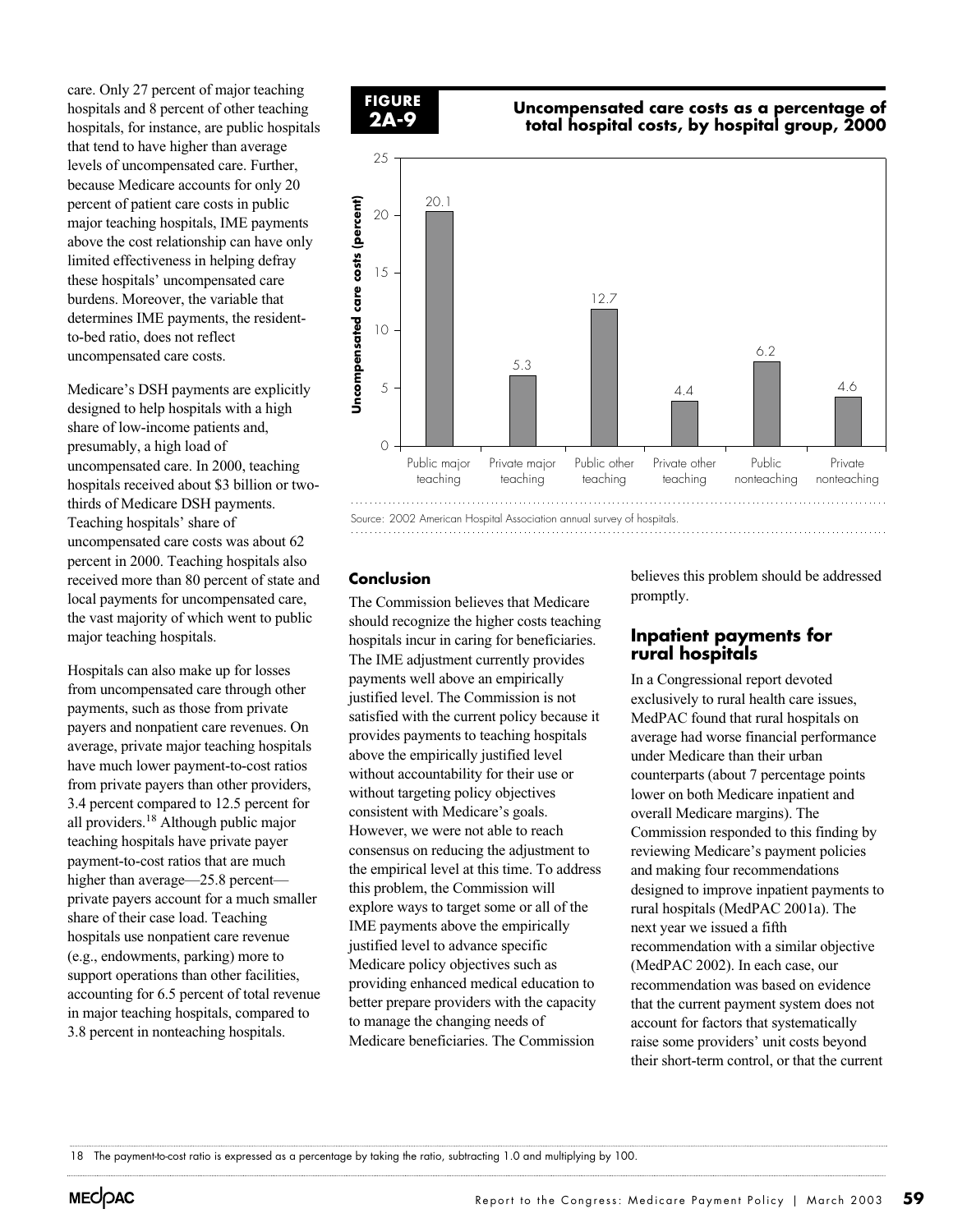system does not treat rural and urban hospitals equitably.

CMS has already implemented one of the recommendations we made in the rural report administratively. That recommendation was to implement immediately (in contrast to a three-year phase-out) the policy of excluding the salaries of personnel categories paid under Part B from the hospital wage index. Because these personnel—teaching physicians, residents, and certified registered nurse anesthetists—all receive relatively high wages and are more frequently employed by urban than rural hospitals, excluding them in calculating the wage index modestly increases payments for areas with low wage index values (mostly rural) and decreases payments for areas with high wage index values (mostly urban).

The other four recommendations would require legislative changes, and although the Congress has considered all four, none has been enacted to date. We are repeating these four recommendations this year. In this section we summarize the recommendations along with the rationale for and impact of each. Appendix C provides additional background, explanation, and support for the four recommendations.

#### **Implementing a low-volume adjustment**

The inpatient PPS applies the same base rate to payment for hospitals of all sizes. Our analysis revealed that hospitals with a small volume of total discharges have higher costs per discharge than larger facilities, after controlling for the other cost-related factors recognized in the payment system.19 Thus, the current system places smaller providers at a financial disadvantage. The critical access hospital, sole community hospital, and Medicare-dependent hospital programs benefit many small and isolated hospitals, but eligibility for these programs is not

well targeted to those with low discharge volume. Consequently, low-volume hospitals on average have much lower Medicare inpatient margins than larger facilities.

A low-volume adjustment is most critical for isolated hospitals, where the facility is important for maintaining beneficiaries' access to care. Adjusting payments for a low-volume hospital that is near other facilities offering similar services, on the other hand, is not a priority; in fact, the close proximity of two hospitals in the same rural market may be one of the primary reasons for the low volume of service.

# **RECOMMENDATION 2A-2**

**The Congress should enact a lowvolume adjustment to the rates used in the inpatient PPS. This adjustment should apply only to hospitals that are more than 15 miles from another facility offering acute inpatient care.**

#### **IMPLICATIONS 2A-2**

#### **Spending**

This policy change would be implemented with new monies without a phase-in schedule, but it is expected to increase total spending for PPS inpatient services by less than \$50 million in the first year and less than \$250 million over five years.

#### **Beneficiary and provider**

- This additional payment option should help maintain access to basic emergency service and inpatient care in isolated rural areas by maintaining the financial viability of small rural hospitals. A number of these institutions do not qualify for assistance under the current payment mechanisms designed to help rural hospitals within the PPS.
- A low-volume adjustment will provide substantial financial relief to

small and isolated rural hospitals, enabling some to earn a margin on their inpatient services by remaining in the PPS rather than electing costbased payment through the critical access hospital program.

#### **Reducing the labor share used in geographic adjustment**

The labor share is an estimate of the national average proportion of hospitals' costs associated with inputs that are directly or indirectly affected by local wage levels. It is used to determine the portion of the PPS base payment rate to which the wage index is applied. For inpatient hospital services, the labor share currently is set at 71.1 percent.

Most of the inputs that CMS has included within the labor share are purchased in local markets. However, a number of categories (data processing and accounting services, for instance) appear to include some inputs that are purchased in national markets and some in local markets. As a result, the national average labor share may be somewhat lower than 71.1 percent.

Since our rural report, we have obtained preliminary results from an analysis of the factors explaining variation in hospitals' costs per discharge that provide strong evidence that the current labor share is too high. However, the study found that, contrary to what many observers have assumed, the labor-related share of expenses is lower in high-wage markets (most of which are in large urban areas) than in low-wage markets (most of which are rural). This pattern occurs because hospitals in major metropolitan areas generally provide more sophisticated services and treat more complex patients, which raises their costs for plant and equipment. In the coming year, MedPAC will undertake a follow-up study designed to identify the best labor share value for the hospital industry as a whole.

19 Although Medicare payments are intended to cover the costs of Medicare patients, a hospital's total volume of service (that is, including patients covered by all payers) determines its unit costs of production.

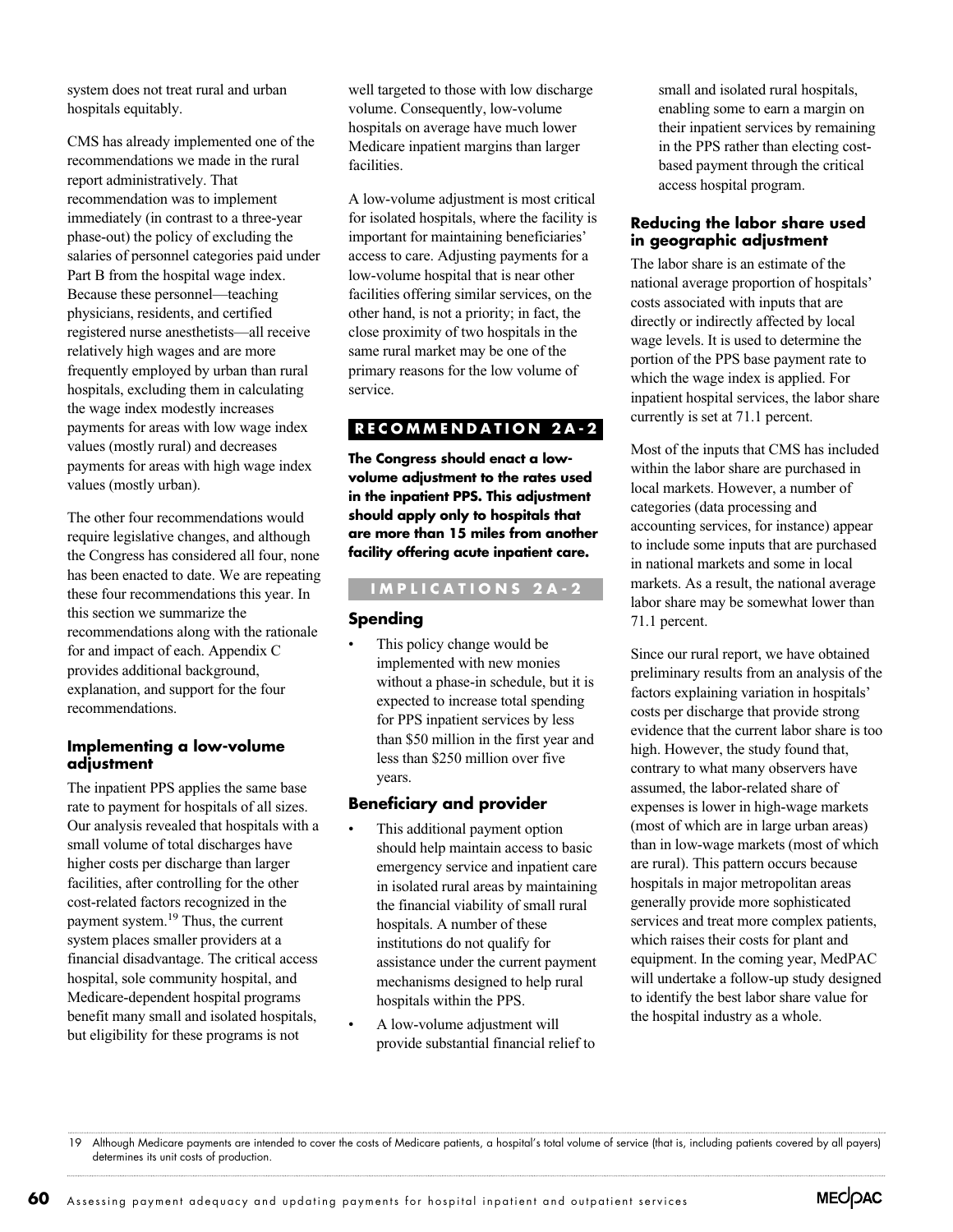# **RECOMMENDATION 2A-3**

**The Secretary should reevaluate the labor share used in the wage index system that geographically adjusts rates in the inpatient PPS, with any resulting change phased in over two years.**

# **IMPLICATIONS 2A-3**

#### **Spending**

• Any change in the labor share used for geographic adjustment of rates should be implemented budget neutrally, such that it would have no impact on aggregate spending for PPS inpatient services.

#### **Beneficiary and provider**

- By better aligning payments to efficient providers' costs, a lower labor share should contribute to maintaining access to care in lowwage communities, many of which are in isolated rural areas.
- Depending on the exact labor share chosen, this recommendation should marginally increase payments for hospitals in areas with below-average wage index values (mostly rural areas) and marginally reduce them in areas with above-average values (mostly large urban areas).

#### **Eliminating the base rate differential**

In Medicare's inpatient PPS, the operating base payment rate for hospitals in large urban areas (metropolitan areas with more than 1 million people) is 1.6 percent above the payment rate for other hospitals, and the differential is 3.0 percent for the capital base rate (comprising about 10 percent of the overall rate).

When we compared hospitals' costs by location, we found no statistically significant difference between the costs of hospitals in large urban and other areas after controlling for other cost-related payment adjustments in the inpatient PPS. In addition, after removing the effects of DSH payments and IME payments above

the measured relationship between teaching and unit costs, hospitals in large urban areas still have Medicare inpatient margins that are three percentage points above those of hospitals in other urban and rural areas.

# **RECOMMENDATION 2A-4**

**The Congress should raise the inpatient base rate for hospitals in rural and other urban areas to the level of the rate for those in large urban areas, phased in over two years.**

#### **IMPLICATIONS 2A-4**

#### **Spending**

Because this policy change would be implemented with new monies, it would raise aggregate spending for PPS inpatient payments by between \$200 and \$600 million in the first year and between \$1 and \$5 billion over 5 years.

#### **Beneficiary and provider**

- This policy change should help to maintain access to care in rural and less populated urban areas of the country by better aligning hospitals' payments to their average costs.
- The change will increase payments for hospitals in rural and other urban areas, while having no impact on hospitals located in large urban areas.

#### **Raising the cap on disproportionate share payments**

Medicare's DSH adjustment for hospital inpatient services is designed primarily to offset the financial pressure of uncompensated care. However, the Commission has concluded that the current system has two key design flaws (MedPAC 2000b, 2001a):

• The current low-income share measure (used to distribute DSH payments) does not include uncompensated care.

The system has separate payment rates for 10 hospital groups, with the least favorable rates given to most rural hospitals and to urban facilities with fewer than 100 beds.

Previous legislation mandated that CMS collect the uncompensated care data needed to reform the system and partially addressed the unequal treatment of rural facilities. Since MedPAC's complete reform package probably cannot be implemented until at least fiscal year 2005, because of the time required to collect and process uncompensated care data, an appropriate interim step is needed.

# **RECOMMENDATION 2A-5**

**The Congress should raise the cap on the disproportionate share add-on a hospital can receive in the inpatient PPS from 5.25 percent to 10 percent, phased in over two years.**

#### **IMPLICATIONS 2A-5**

# **Spending**

- This policy change would be implemented with new monies. Due to the 2-year phase-in schedule, the first-year impact on aggregate spending for PPS inpatient services would fall into the \$50 to \$200 million range.
- Over five years, it would raise spending by between \$200 million and \$1 billion.

#### **Beneficiary and provider**

- Because this policy change would mitigate the effects of uncompensated care for many rural hospitals, it should help protect access to care for Medicare beneficiaries in rural communities.
- The policy would raise payments for qualifying rural hospitals as well as urban facilities with fewer than 100 beds. Other hospitals would not be affected.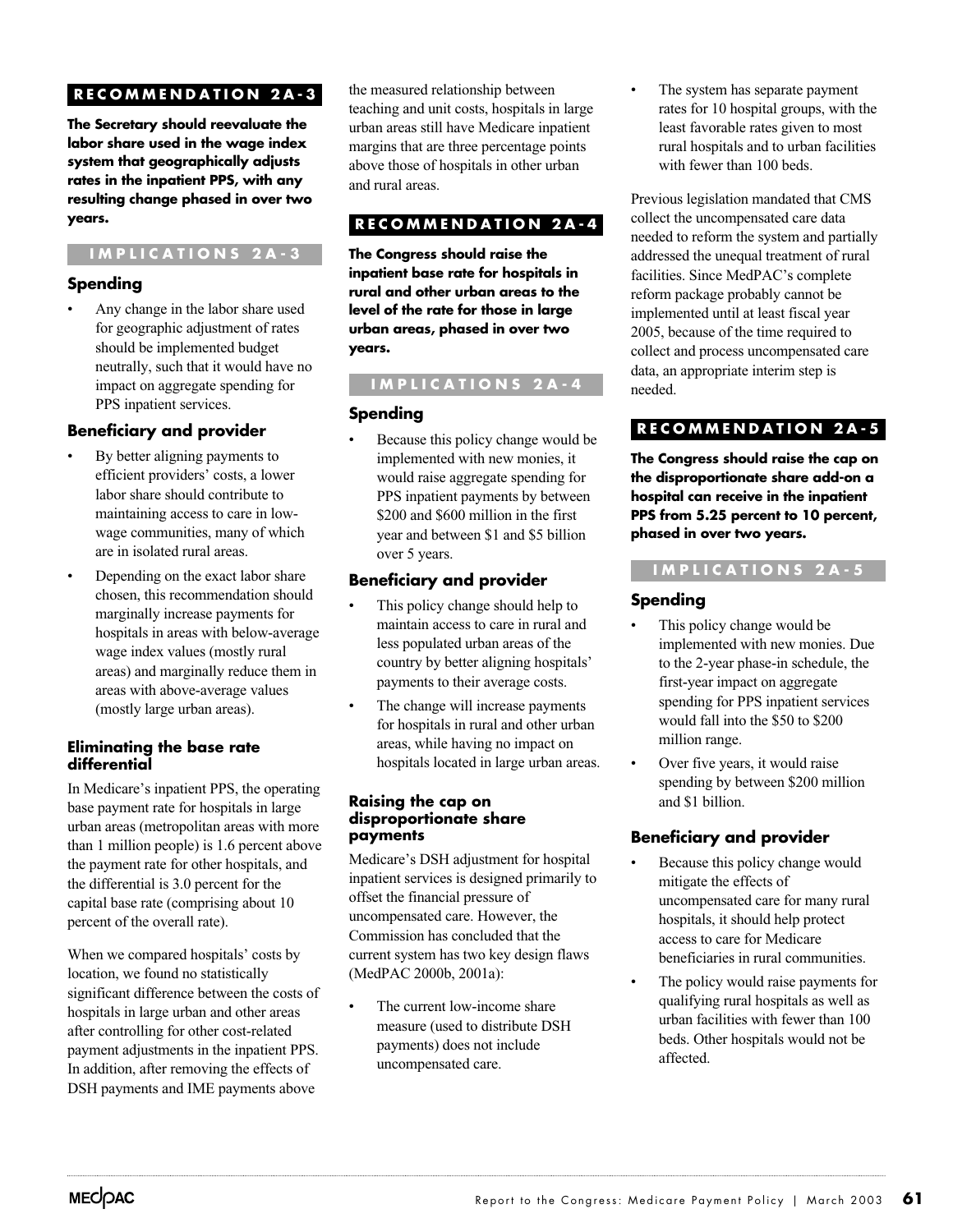#### **Impact of rural recommendations (2A-2 through 2A-5)**

In two instances—our recommendations calling for Congress to implement a lowvolume adjustment and to reevaluate the labor share used in its geographic adjustment of rates—the impact would depend on design decisions that Congress or CMS must make. But we have simulated sample designs to illustrate the pattern and general magnitude of impact these policy changes would likely have.

To illustrate the financial impact of a lowvolume adjustment, we simulated an adjustment that increases payments by up to 25 percent and drops to zero for hospitals with 500 or more discharges.<sup>20</sup> Payments would rise by about 8 percent for hospitals with fewer than 200 discharges and 4 percent for those with 201 to 500 discharges. Since low-volume hospitals account for a small share of Medicare discharges, however, the aggregate increase in payments across all hospitals would be less than 0.1 percent.

We simulated an illustrative change in labor share from 71.1 percent to 68 percent. On average, this change would raise payments for hospitals in both rural and small urban areas by 0.2 percent while reducing payments for those in large urban areas by the same amount. By design, the change would have no effect on overall payments.

Our recommendation to eliminate the differential in base payment rates would raise payments for hospitals in rural areas by 1.2 percent. With the two year phase-in we are recommending, a 0.3 percent increase in funding would be needed in fiscal year 2004, followed by a 0.4 percent increase in 2005.

Implemented with new funding, our recommendation to raise the cap on the DSH add-on from 5.25 to 10 percent would increase rural hospitals' payments by 1.2 percent. However, because rural hospitals account for only about 15

percent of PPS spending, the change would increase aggregate inpatient payments by 0.2 percent. With a two-year phase-in schedule, an increase in funding of 0.1 percent would be needed in each of fiscal years 2004 and 2005.

As shown in Table 2A-16, the four recommendations combined would increase rural hospitals' payments by 1.3 percent in 2004 and 2.6 percent in 2005, eliminating more than a third of the difference in inpatient margins between rural and urban facilities. (The impact of each policy change implemented in isolation is detailed in Appendix C.) Although the policy changes affect rural hospitals the most, hospitals in small urban areas would receive a 1.7 percent increase because the recommended increase in base rates applies to them.

Payments would decline by 0.1 percent for hospitals in large urban areas because of budget neutral implementation of the reduction in the labor share. By far the largest payment increases—over 4 percent—would go to hospitals that do not benefit from any of the existing programs aimed at helping rural hospitals. These facilities currently have the lowest inpatient margins.

# **Update for inpatient services**

We now turn to the question of the appropriate payment update for inpatient services in fiscal year 2004. The Commission concluded that payments are adequate in light of current costs. The

# **TABLE 2A-16**

#### **One- and two-year impacts on Medicare inpatient payments of recommendations to improve payments to rural hospitals**

|                                |                           | <b>Change in payments</b> |          |  |
|--------------------------------|---------------------------|---------------------------|----------|--|
| Hospital<br>group              | <b>Baseline</b><br>margin | One-year                  | Two-year |  |
| All hospitals                  | 10.3%                     | 0.4%                      | 0.9%     |  |
| Urban                          | 11.3                      | 0.3                       | 0.6      |  |
| Rural                          | 3.9                       | 1.3                       | 2.6      |  |
| Large urban                    | 13.6                      | $-0.1$                    | $-0.1$   |  |
| Other urban                    | 7.7                       | 0.8                       | 1.7      |  |
| Rural referral                 | 3.9                       | 1.3                       | 2.5      |  |
| Sole community                 | 4.6                       | 0.5                       | 1.1      |  |
| Small rural Medicare-dependent | 7.2                       | 16                        | 3.0      |  |
| Other rural $<$ 50 beds        | 3.7                       | 2.3                       | 4.4      |  |
| Other rural $\geq$ 50 beds     | 2.5                       | 2.1                       | 4.2      |  |
| Major teaching                 | 20.7                      | 0.1                       | 0.1      |  |
| Other teaching                 | 9.6                       | 0.4                       | 0.8      |  |
| Nonteaching                    | 5.4                       | 0.7                       | 1.3      |  |

Note: Baseline margin is the actual 2000 margin adjusted to reflect the increase in disproportionate share payments implemented in 2001 and the decrease in indirect medical education payments implemented in 2003. Margins were imputed for hospitals whose 2000 cost reports were not available (about 27 percent of observations). Excludes critical access hospitals.

Source: MedPAC analysis of cost report, MedPAR, and impact file data from CMS.

20 The formula we used in this simulation, which derives from our multivariate cost analysis, is documented in Appendix C.

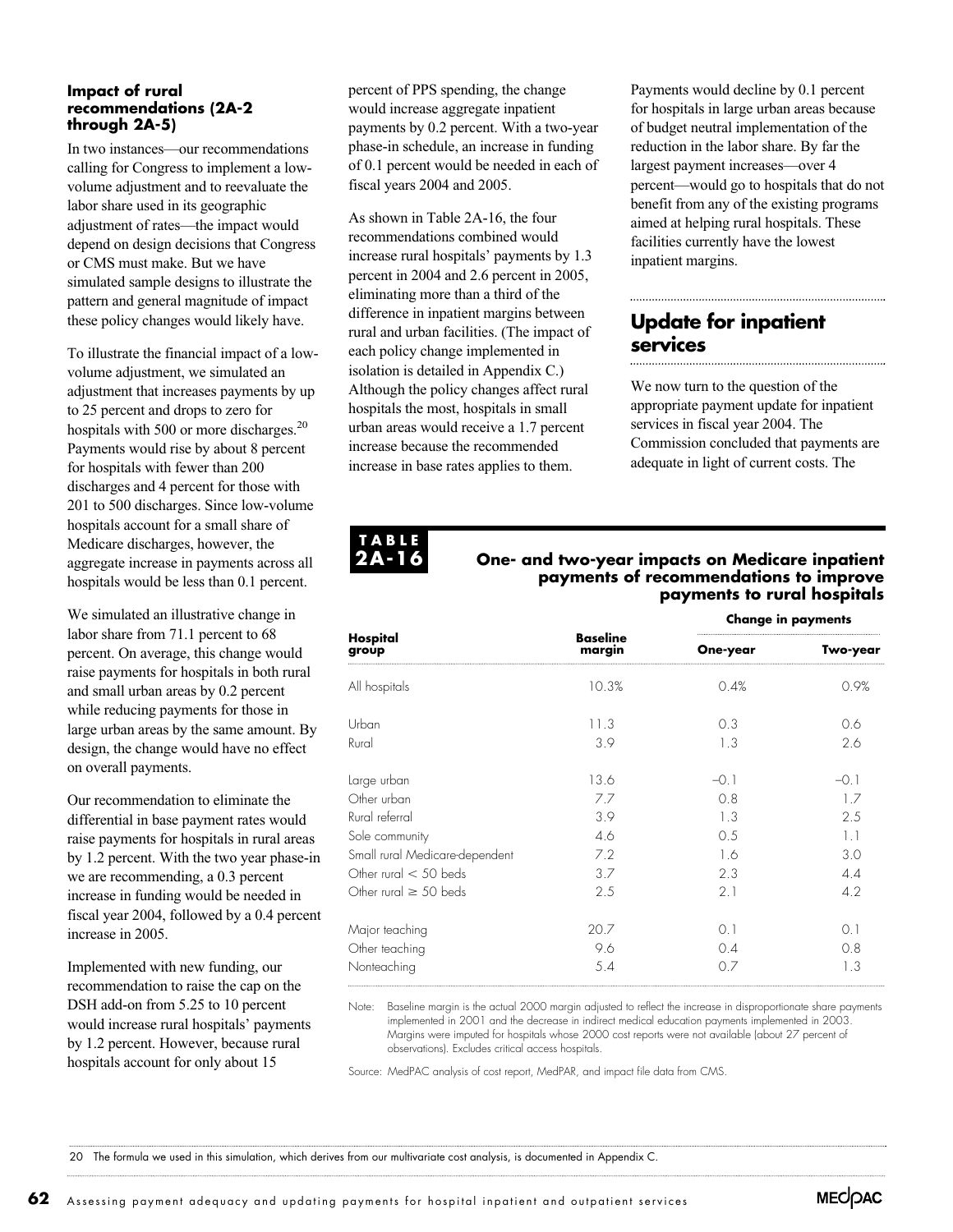update must account for the expected increase in efficient providers' costs.

# **Accounting for cost changes in the coming year**

After any adjustments to the update for payment adequacy, the Commission examines likely changes in providers' costs in the coming year. The estimate of changes in the costs of efficient providers reflects expected changes in prices, the impact of the costs of scientific and technological advances that improve quality but increase costs, and expected improvements in productivity.

#### **Changes in input prices**

CMS measures price inflation for the goods and services that hospitals use in producing inpatient services with the hospital market basket. Separate market baskets measure operating and capital cost changes. CMS's latest forecast for fiscal year 2004 is 3.5 percent for the operating market basket and 1.4 percent for the capital market basket. Under current law the operating update will equal the rate of increase in the market basket, while the capital update is not specified by law and is set by CMS.

#### **Scientific and technological advances**

Technological advances may increase the costs hospitals incur in providing care to Medicare beneficiaries. MedPAC takes account of this in its update recommendation based on information on anticipated technological changes in the hospital industry in the coming year. Although we have not conducted a comprehensive review of new technology, we note that CMS approved only one technology for inpatient technology passthrough payments. Accordingly, we believe that an allowance of 0.5 percent for fiscal year 2004 will compensate adequately for this one major technological advance as well as numerous other smaller advances.

#### **Increases in productivity**

The Commission believes that hospitals should be able to cover the costs of

technological advances with the savings resulting from productivity gains. Increases in productivity decrease hospital unit costs. An index of productivity change estimates the change in output associated with a given increase in inputs. MedPAC has established a standard for expected productivity growth based on the 10-year average growth rate of total factor productivity in the general economy, which currently equals 0.9 percent. Productivity growth has been even higher than this average in the last several years.

# **Update recommendation**

Medicare separately updates payments for operating costs (such as labor and supplies) and capital costs (primarily buildings and equipment) in the PPS for acute inpatient services. The Congress sets the update for operating payments, usually several years in advance, and CMS sets the capital update. The Commission's inpatient update recommendation focuses solely on the operating update because operating costs account for about 92 percent of total hospital costs and because the operating update is of primary interest to the Congress.

# **RECOMMENDATION 2A-6**

**The Congress should increase payment rates for the inpatient PPS by the rate of increase in the hospital market basket, less 0.4 percent, for fiscal year 2004.**

# **IMPLICATIONS 2A-6**

#### **Spending**

This recommendation would increase payments by a smaller amount than under current law. Consequently, it would result in savings of between \$200 and \$600 million in one year. Over 5 years, the savings would be between \$1 and \$5 billion.

#### **Beneficiary and provider**

The recommendation results in a payment increase that should be adequate to cover increases in provider costs for 2004. To the extent that adequate payment allows

hospitals to meet beneficiaries' health care needs, beneficiaries' access to care would be unchanged.

The recommended update would increase Medicare inpatient payments to hospitals covered by the inpatient PPS by 3.1 percent in fiscal year 2004. In combination with the Commission's recommendations on expansion of the post-acute care transfer policy and its rural recommendations the update recommendation would increase payments by 3.2 percent (Table 2A-17, p. 64).

The increase in the market basket and the recommended offset for the costs of technological advances net of productivity change affect recommended payments to all hospitals equally. The distributional impacts of the rural and transfer policy recommendations affect hospital groups differently. Together, the Commission's recommendations lead to payment increases of 4.2 percent for hospitals in rural areas, 3.6 percent for hospitals in other urban areas, and 2.7 percent for hospitals in large urban areas. Payments would rise 3.5 percent for nonteaching hospitals, 3.2 percent for other teaching hospitals, and 2.8 percent for major teaching hospitals.

# **Update for outpatient services**

At the beginning of this chapter, we reviewed the adequacy of Medicare's payments in relationship to current costs for most of hospitals' services and found them to be at least adequate. Although MedPAC considers Medicare payment adequacy for the hospital as a whole, we make a separate update recommendation for hospital outpatient services covered by Medicare's outpatient PPS.

As shown in Table 2A-2 (p. 40), the aggregate margins for Medicare hospital outpatient services improved between 1999 (–16.4 percent) and 2000 (–13.7 percent). The improved margins are consistent with policies that added funds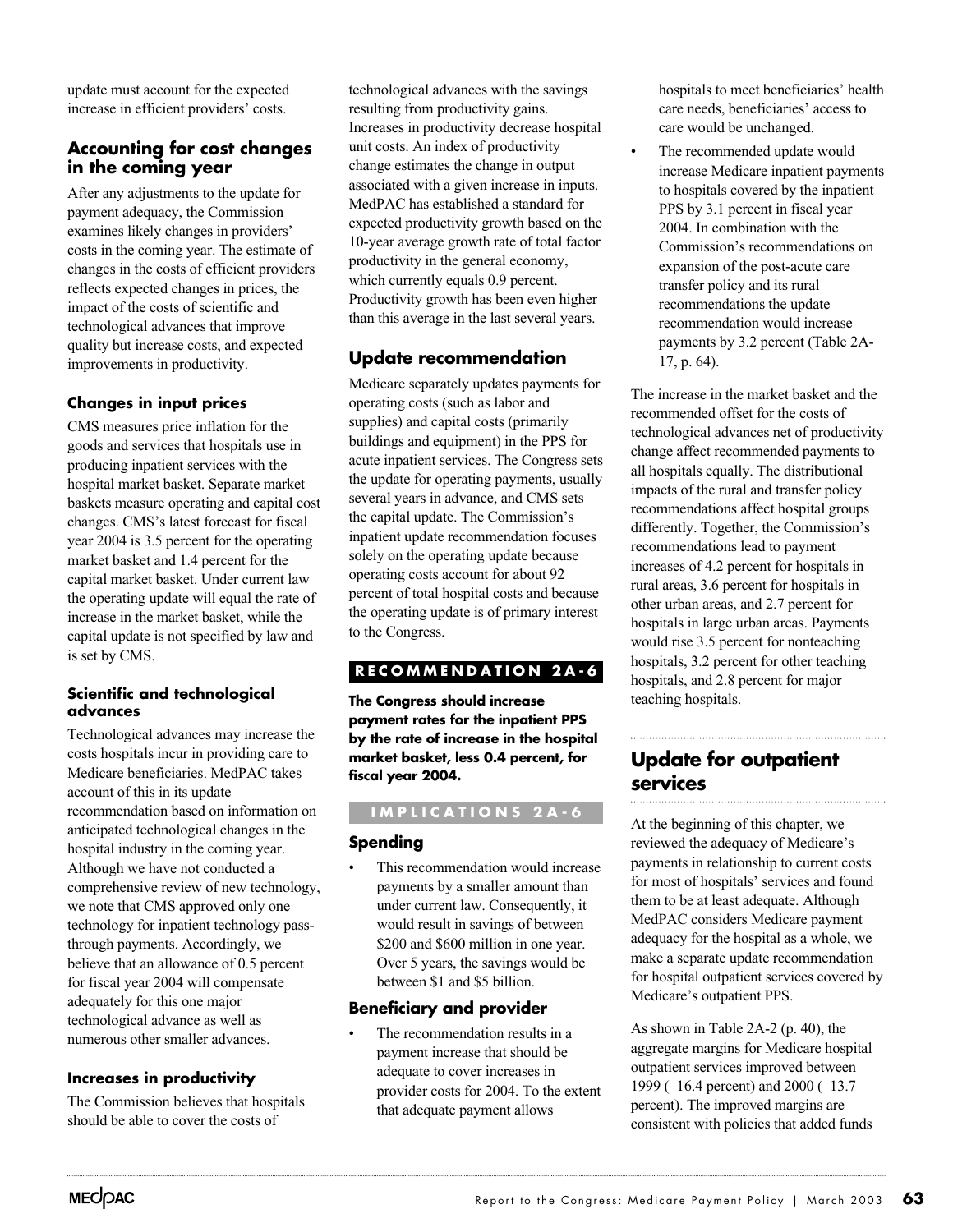#### **Impact on Medicare inpatient payments of update and distributional recommendations**

| Hospital<br>group                               | Market<br>basket  | Update<br>offset           | <b>Distributional</b><br>changes | Net change<br>in payments |
|-------------------------------------------------|-------------------|----------------------------|----------------------------------|---------------------------|
| All hospitals                                   | 3.5%              | $-0.4%$                    | 0.1%                             | 3.2%                      |
| Large urban<br>Other urban<br>Rural             | 3.5<br>3.5<br>3.5 | $-0.4$<br>$-0.4$<br>$-0.4$ | -0.4<br>0.5                      | 2.7<br>3.6<br>42          |
| Major teaching<br>Other teaching<br>Nonteaching | 3.5<br>3.5<br>3.5 | $-0.4$<br>$-0.4$<br>-0 4   | $-0.3$<br>()<br>04               | 2.8<br>3.2<br>3.5         |

Note: Recommendations include the update; a low-volume adjustment; eliminating the base rate differential; reducing the labor share; raising the cap on disproportionate share payments; and expanding the transfer policy. Payments are imputed for hospitals whose 2000 cost reports were not available (about 27 percent of observations). Excludes critical access hospitals.

Source: MedPAC analysis of Medicare cost report, MedPAR, impact file, and market basket data from CMS.

to the outpatient PPS: transitional corridor payments to limit hospitals' losses under the new payment system and new technology payments. The transitional corridor payments made up some of the difference between what hospitals received under the PPS and what they would have received under previous payment policies for hospitals that received lower reimbursements under the PPS. Hospitals receiving higher reimbursements under the PPS kept the gains. The Congress authorized new monies to fund these payments. In contrast, the pass-through payments for certain new technologies are budget neutral by law.21 However, from August 2000 to April 2002, CMS did not enforce the budget-neutrality provisions due to administrative and congressional actions.

As discussed previously, the large negative values for the outpatient margins

appear to be the result of cost allocation decisions by hospitals, where a disproportionate share of fixed costs seem to be allocated to outpatient services rather than to inpatient services.<sup>22</sup> Consequently, the outpatient margins are understated and the inpatient margins overstated. In examining overall Medicare payments to hospitals in relationship to costs, the fiscal year 2000 margin is 5.0 percent, with an estimated overall Medicare margin of 3.9 percent in 2003 (Table 2A-3, p. 41). This and other indicators, including volume, entry and exit, and access to capital suggest that payments are at least adequate.

The Congress mandated development of the outpatient PPS in the BBA; it was implemented in August 2000. Unlike the hospital inpatient PPS, the outpatient PPS operates on a calendar year. Updates for outpatient services were set in legislation

for calendar years 2001 and 2002. The Secretary set the update for 2003 at the projected rate of increase for the hospital market basket. Current law also provides for an update equal to the rate of increase in the hospital market basket for 2004.

#### **Trends in Medicare payments for outpatient services**

Total Medicare payments for services covered by the outpatient PPS in calendar year 2001 were \$16.3 billion, including \$9.2 billion by the program and \$7.1 billion in beneficiary cost-sharing.<sup>23</sup> This \$16.3 billion represents about 6 percent of total Medicare spending. Given that the outpatient PPS was implemented in August 2000, calendar year 2001 is the first year in which spending data are available specifically for services covered by the outpatient PPS.

In 2001, services covered under the outpatient PPS represented about 87 percent of all hospital outpatient spending. Hospital outpatient services not covered by the outpatient PPS include those paid on a separate fee schedule (e.g., ambulance, clinical lab services, rehabilitation and other therapies, and durable medical equipment), as well as those still reimbursed on a cost basis (e.g., organ acquisition, and, beginning in 2003, some vaccines).

Information on trends in Medicare spending on outpatient services is only available for all outpatient services, not just those covered under the outpatient PPS. Such spending has grown considerably over the past decade, almost doubling in nominal dollars from calendar year 1991 to 2001 (Figure 2A-10).

#### 21 See Chapter 4 for further discussion of the pass-through payment mechanism.

22 The Health Care Financing Administration (now CMS) commissioned a study of hospitals' cost allocation practices and found that the general pattern of over-allocation to outpatient services existed, at least in part as a response to the introduction of prospective payment for inpatient services, while outpatient services continued to be reimbursed based on reported costs (CHPS Consulting 1994).

23 Beneficiary cost-sharing for hospital outpatient services has not been based on 20 percent of total payments, as it has been for most other Part B services. Historically, the Medicare program based its payments on hospitals' costs, whereas the beneficiary coinsurance was based on 20 percent of charges. Over time, charges increased more quickly than costs, resulting in beneficiaries paying a greater share of total payments, reaching 50 percent by 2000. This trend was reversed under the outpatient PPS, and beneficiary cost-sharing will slowly decline, although it will continue to be greater than 20 percent for the foreseeable future.

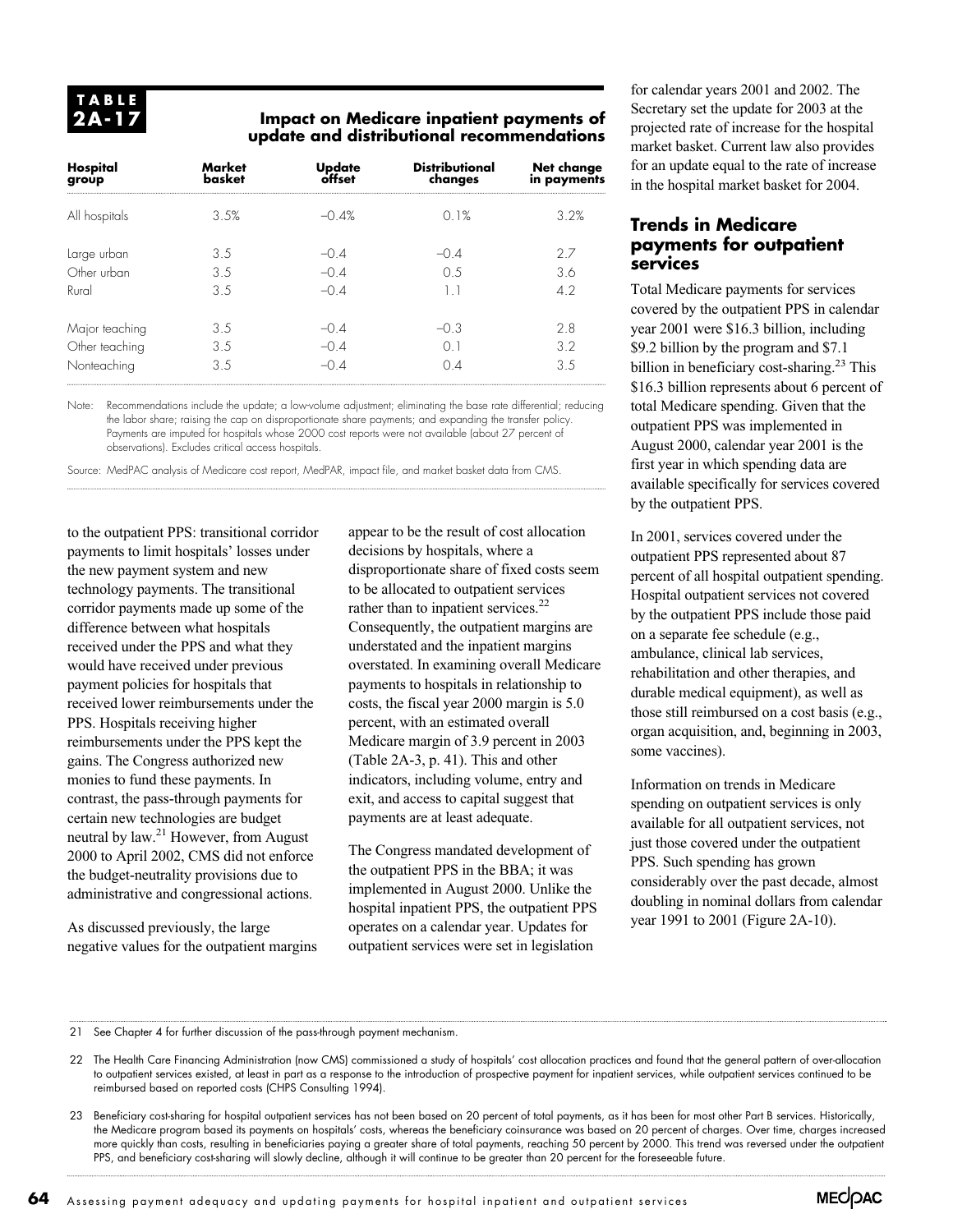Growth was fastest early in the 1990s and slowed from 1997 to 2001.

Several factors contributed to the slowing of growth since the mid-1990s, including policy changes such as the elimination of inadvertent overpayments in the BBA and the introduction of Medicare's outpatient PPS in 2000.<sup>24</sup> Other explanatory factors might be reactions to stepped-up fraud and abuse efforts and a slowing of medical inflation in the late 1990s. Projections by both the CMS Office of the Actuary and the Congressional Budget Office, however, forecast future growth. Payments under the outpatient PPS are projected to increase at an average annual rate of about 8 percent between calendar years 2002 and 2007.

Payments for outpatient services accounted for approximately 14 percent of Medicare payments to hospitals in 2000 (Figure 2A-1, p. 36).

#### **Accounting for cost changes in the coming year**

We now turn to factors likely to affect hospitals' unit costs for outpatient services in 2004, such as changes in input prices, scientific and technological advances, and increases in productivity.

#### **Changes in input prices**

The hospital market basket forecast is our best approximation of increases in input prices paid by providers. The outpatient update will be implemented on January 1, in contrast to October 1 for the inpatient update. The latest forecast of the hospital market basket for calendar year 2004 is 3.4 percent.

#### **Scientific and technological advances**

Technological advances may increase or decrease unit costs for outpatient services in 2004, but most new outpatient technologies that increase costs will be



#### **Spending on all hospital outpatient services, 1991–2001**



Note: Spending includes both services covered by the outpatient prospective payment system and those paid on separate fee schedules or on a cost basis.

paid for explicitly through two special provisions discussed below:

- new technology ambulatory payment classification groups; and
- transitional pass-through payments. $25$

Given these special mechanisms to pay for new technology, MedPAC concludes there is no need for an addition to the outpatient PPS update for scientific and technological advances in 2004.

#### **New technology ambulatory payment classification groups**

The new technology APCs pay for completely new services, such as a positron emission tomography (PET) scan or a new surgical procedure. Services are placed in a new technology APC based only on their expected costs. New

technology APCs start at \$0 to \$50 and continue through \$5,000 to \$6,000, with an additional category for \$19,500 to \$20,500. Payment is set at the midpoint of the range. Currently, 75 services (as denoted by a Healthcare Common Procedure Coding System, or HCPCS, code) are paid for under the new technology APCs. In addition, CMS has five applications under review for services to be placed in new technology APCs. Technologies that fall into new technology APCs will generate payments for each service rendered. This payment mechanism has no budget neutrality provision, so these payments represent increased expenditures. The costs of new technologies covered by the new technology APCs, therefore, do not need to be factored into the update. In 2001, payments for services in new technology

24 The BBA eliminated so-called formula-driven overpayments, which were generated by a mistake in the payment formula for some ambulatory surgery, radiology, and other diagnostic services that inadequately accounted for beneficiary copayments when setting program payments, leading to excessive total payments.

25 See Chapter 4 for a full discussion of these payment mechanisms for new technology.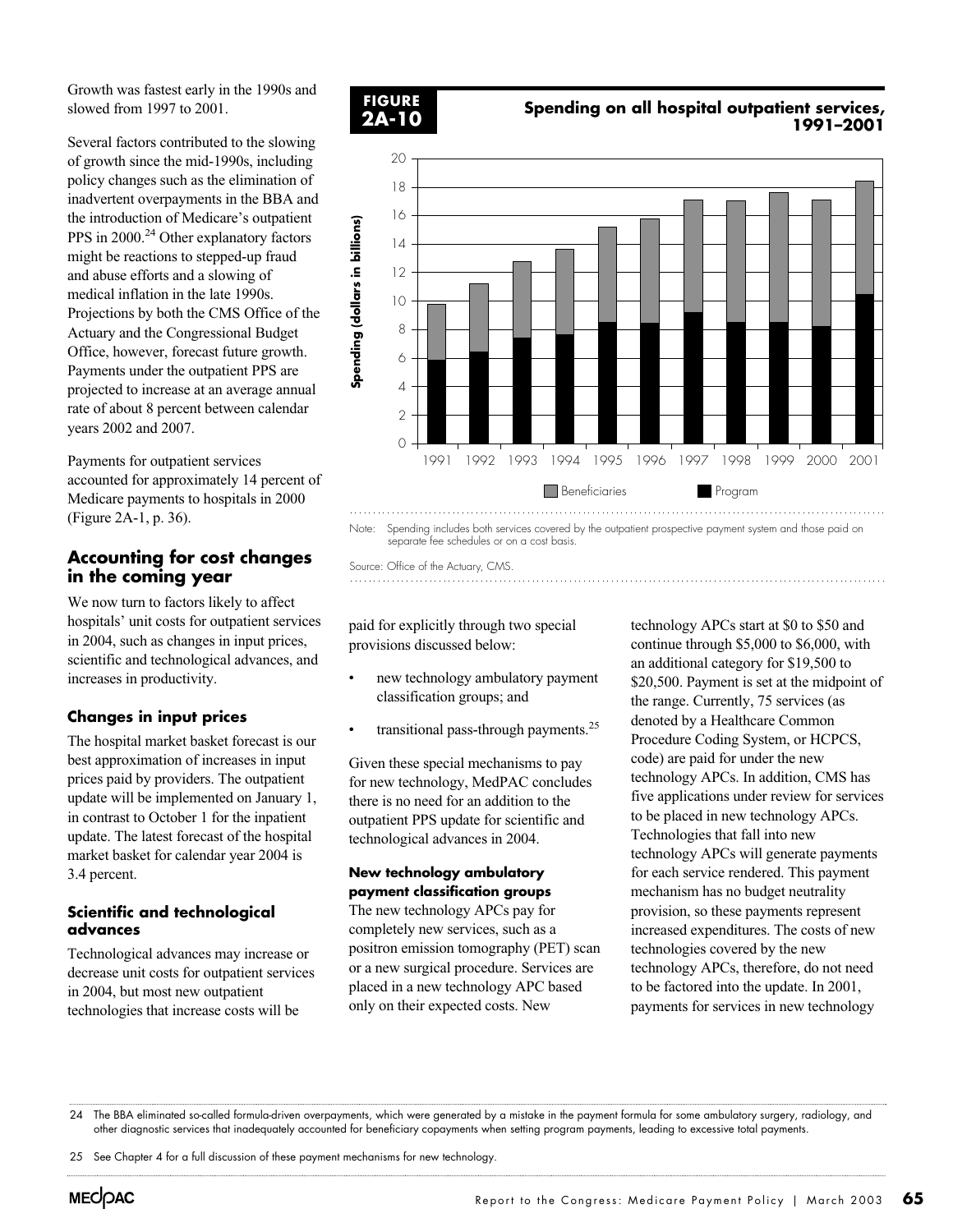APCs accounted for about 1 percent of total payments.26

#### **Transitional pass-through payments**

Pass-through payments cover technologies that are inputs to a service, such as a drug or medical device, rather than a service as a whole. Pass-through payments are made in addition to base APC payments. The Congress required CMS to implement the pass-through payments in a budget neutral manner, with a cap of 2.5 percent of total payments. If CMS estimates that passthrough payments will be above the cap, all payments should, by law, be subject to a pro rata reduction. From August 2000 to April 2002, however, no pro rata reduction was made. Consequently, in 2001, payments for pass-through items exceeded \$1.3 billion (8 percent of total payments), rather than the limit of about \$450 million (2.5 percent of total payment).27 Thus, excess payments of about \$750 million were made. For the last nine months of 2002, however, CMS imposed a pro rata reduction of 64 percent on pass-through payments to ensure the cap was met.

CMS estimates that pass-through spending for calendar year 2003 will be below the cap. Projections by industry and CMS suggest that the same will be true in 2004 (2004 marks a change in the statutory limit for the cap from 2.5 percent to 2 percent). Currently, fewer than 10 applications for new pass-through technologies are pending. Therefore, the full costs of pass-through items should be covered by the payment mechanism.

If estimated pass-through payments exceed the cap in 2004, requiring a pro rata reduction, some might argue that the reductions in payments represent costs that are not covered by the payment system that should be factored into the update. If this situation arises, however, a judgment would be needed to determine whether the reduced payments actually

cover hospitals' costs for these items. The estimated payments are based on the existing payment mechanisms, which the Commission has previously stated could result in overpayments (MedPAC 2002) and likely exceed providers' costs. Payments for pass-through drugs equal 95 percent of average wholesale price, generally considered to be well above providers' acquisition costs. Payments for devices equal hospitals' charges reduced to costs using a cost-to-charge ratio. This payment mechanism provides hospitals an incentive to increase charges to increase payments.

#### **Increases in productivity**

Whereas technological advances may increase or decrease the unit costs of providing services, increases in productivity decrease unit costs. Last year, MedPAC conservatively assumed that the increases in unit costs from new technologies were offset by improved productivity. We acknowledged that this assumption was likely to benefit hospitals, given the limited number of pass-through technologies expected to be approved in 2003. The decision hinged on the newness of the payment system and the uncertainty over the flow of pass-through items. The experience in setting rates for 2003, however, has confirmed that fewer technologies are currently flowing through the pass-through mechanism. Consequently, this year we conclude that most increases in costs of technology are already reflected in the payments and do not offset productivity gains.

Given that prospective payment systems are designed to provide incentives for efficiency, hospitals should be expected to improve productivity at a rate that is consistent with multifactor productivity improvement in the economy as a whole. The latest estimate of the 10-year moving average of multifactor productivity in the

economy as a whole is 0.9 percent. This estimate averages lower productivity growth in the past with larger increases in more recent years.

#### **Update recommendation**

After reviewing the adequacy of current payment and costs, as well as the factors likely to affect hospitals' costs in calendar year 2004, we make the following recommendation:

#### **RECOMMENDATION 2A-7**

**The Congress should increase payment rates for the outpatient PPS by the rate of increase in the hospital market basket, less 0.9 percent, for calendar year 2004.**

#### **IMPLICATIONS 2A-7**

#### **Spending**

This recommendation would increase payments by a smaller amount than under current law. Consequently, it would result in savings of between \$50 and \$200 million in one year. Over 5 years, the savings would be between \$250 million and \$1 billion.

#### **Beneficiary and provider**

- Although it is below the update established in current law, this recommendation would result in a payment increase that is adequate to cover increases in provider costs for outpatient services for 2004. Hospitals should be able to realize productivity gains to partially offset the increases in input prices reflected in the hospital market basket.
- To the extent that adequate payment allows hospitals to meet beneficiaries' health care needs, beneficiaries' access to care would be unchanged.  $\blacksquare$

26 Based on MedPAC analysis of 2001 outpatient PPS claims from CMS.

27 Based on MedPAC analysis of 2001 outpatient PPS claims from CMS.

**66** Assessing payment adequacy and updating payments for hospital inpatient and outpatient services

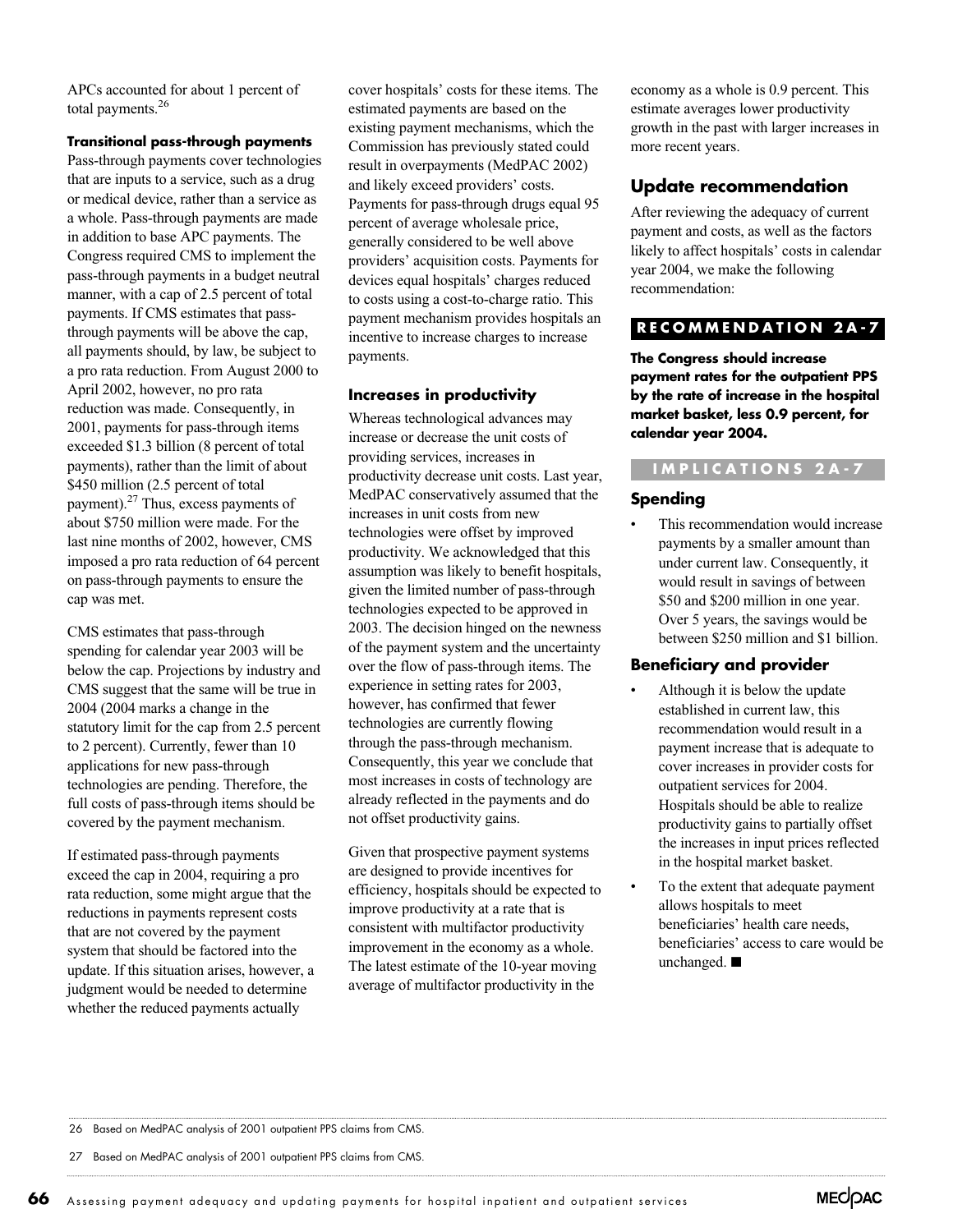# **References**

American Hospital Association. Closed hospitals–2001. Washington (DC), AHA. 2002.

Ashby J, Guterman S, Greene T. An analysis of hospital productivity and product change, Health Affairs. September/October 2000, Vol. 19, No. 5, p. 197–205.

Carter G, Rumpel D. Report to the Health Care Financing Administration under contract No. 500–92–0023, an evaluation of Medicare payment for transfer cases. Santa Monica (CA), RAND. 1993.

Center for Health Policy Studies (CHPS Consulting). Final report: outpatient resource costing study. Columbia (MD), CHPS. December 1994.

Centers for Medicare & Medicaid Services, Department of Health and Human Services. Medicare program; changes to the hospital inpatient prospective payment systems and fiscal year 2003 rates; final rule, Federal Register. August 1, 2002a, Vol. 67, No. 148, p. 49982–50289.

Centers for Medicare & Medicaid Services, Department of Health and Human Services. Medicare program; changes to the hospital inpatient prospective payment systems and fiscal year 2003 rates; proposed rule, Federal Register. May 9, 2002b, Vol. 67, No. 90, p. 31404–31689.

Fitch Ratings. Health care special report: health care ratings actions for the 12 months ended December 31, 2002. January 6, 2003. Available at http://www.fitchratings.com/.

Gillman BH, Cromwell J, Adamache KW, Donoghue S. Report to the Health Care Financing Administration under contract No. 500–95–0006. Study of the effect of implementing the postacute care transfer policy under the inpatient prospective payment system. Waltham (MA), Health Economics Research, Inc. July 31, 2000.

Health Care Financing Administration, Department of Health and Human Services. Medicare program; changes to the hospital inpatient prospective payment systems and fiscal year 1999 rates, Federal Register. July 31, 1998, Vol. 63, No. 147, p. 40954–41131.

Kane NM. The Medicare cost report and the limits of hospital accountability: improving financial accounting data, Journal of Health Politics, Policy, and Law. February 2001, Vol. 26, No. 1, p. 81–105.

Levit K, Smith C, Cowan C, et al. Trends in U.S. health care spending, 2001, Health Affairs. January/February 2003, Vol. 22, No. 1, p. 154–164.

Medicare Payment Advisory Commission. Report to the Congress: context for a changing Medicare program. Washington (DC), MedPAC. June 1998.

Medicare Payment Advisory Commission. Report to the Congress: Medicare in rural America. Washington (DC), MedPAC. June 2001a.

Medicare Payment Advisory Commission. Report to the Congress: Medicare payment policy. Washington (DC), MedPAC. March 2002.

Medicare Payment Advisory Commission. Report to the Congress: Medicare payment policy. Washington (DC), MedPAC. March 2001b.